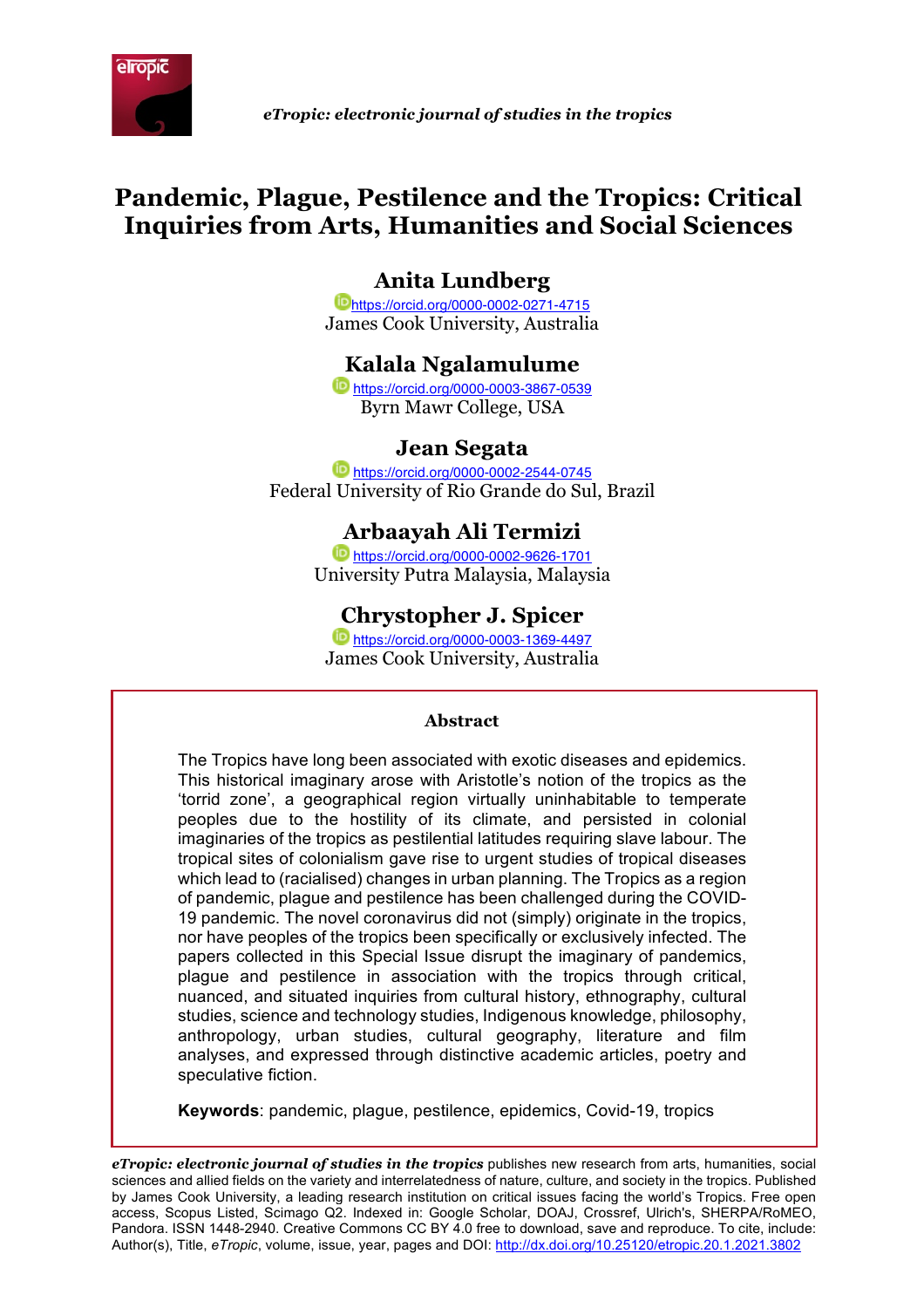

# **Wildly Infectious**

he Tropics have long been associated with exotic diseases and epidemics. This historical imaginary arose with Aristotle's notion of the tropics as the 'torrid zone', a geographical region virtually uninhabitable to peoples of the northern temperate regions due to the hostility of its climate; it persisted in colonial imaginaries of the tropics as pestilential latitudes requiring slave labour. The tropical sites of colonialisms gave rise to urgent (western) studies of tropical diseases which lead to changes in architecture and urban planning, to the creation of institutes of tropical medicine and the subjugation of Indigenous knowledge and science.

The tropics as a region of pandemic, plague and pestilence has been challenged during the global pandemic of the novel coronavirus disease COVID-19. The new virus neither (simply) originated in the tropics, nor were the tropical countries of the world specifically or exclusively infected. Tropical countries have been impacted by, and responded to, the novel coronavirus in diverse ways. This disrupts the imaginary of pandemics, plagues, pestilence in association with the tropics, and calls for critical, nuanced, and situated analyses.

Indeed, critiques of the notion of the Tropics as wildly infectious sites of pandemic, plague and pestilence already have a long history promulgated through the arts, humanities and social sciences. Even a brief overview of a small selection of these articulations alerts us to their diversity, as well as to how infectious diseases are likewise embroiled within diverse natural, cultural and social tropicalities.

In Thai director Apichatpong Weerasathakul's 2004 film *Tropical Malady* [*Satpralat*; monster], the malady refers to malaria and its deadly tropical fevers; but it also alludes to the plagued human soul divorced from its own animality; and moreover to how love is malarial, an illness of delirious desire. This sense of delirium is created through the tropical details of the jungle floor – "its paw-prints, twigs, dead leaves, snail shells, flyblown turds, leeches and most of all mud" (Clarke in Creed, 2011, p. 139). The viewer too suffers a malady of tropicality as they become lost in shadowy jungles, embroiled in human-animal shape-shifting, and stalked by a ghostly tiger-shaman. Here the audience encounters the more-than-human world in the intertwining of human-animaljungle-insect-disease-mud.

Vampire myths have for centuries feasted on the bloody settings of epidemics and violent racial histories. The Tropical Gothic vampire genre has been well documented regarding references to the fear of the other, the mixing of cultures, races and species, and to sexuality and the dangers of mixed blood and bodily fluids. The tropical milieu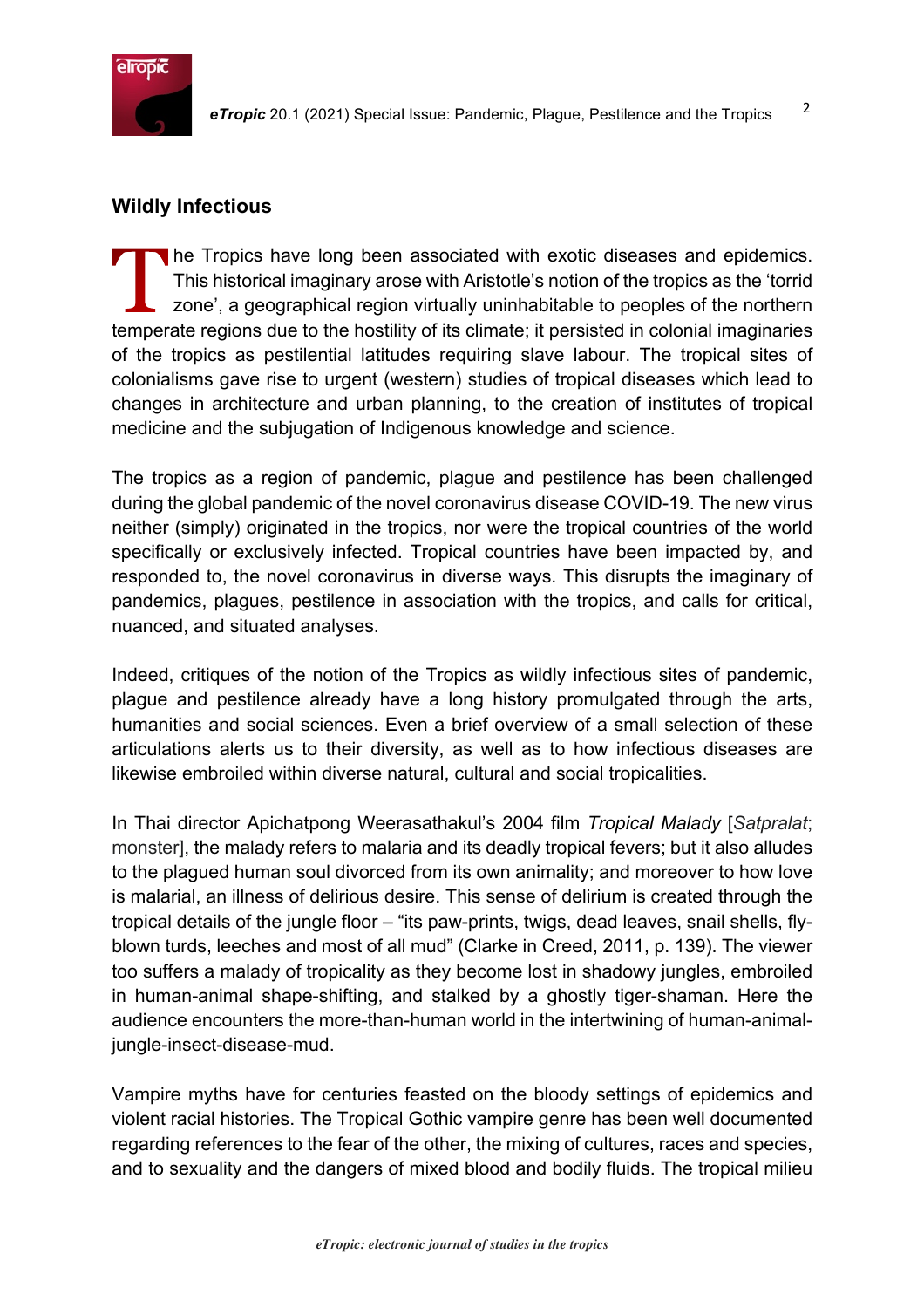

of New Orleans, with its raucous *vieux carré*, languorous plantation mansions, mysterious bayous, ethnic and linguistic heterogeneity and anxieties over inter-racial liaisons formed the fertile (play)ground for the contemporary Gothic novels, *Interview with a Vampire* (Rice, 1979), *The Southern Vampire Mysteries*, (Harris, 2009), the TV series *True Blood* (Ball, 2008-2014) and the video game *Vampire the Masquerade: Bloodlines* (2004). <sup>1</sup> In the video game, vampires are grouped according to clans – from the fashionable and eroticised "Toreador" nightclubbing vamps, to the ostracised and primitivised "Nosferatu" sewer dwellers. New Orleans was established as the capital of the French Colony of Louisiana in 1723 at a time of European vampire hysteria. The city has always been immersed in its steamy climate and surrounding watery landscape of bayous – impacted by the deathly forces of hurricanes and epidemics of tropical disease. Mosquito vector diseases were particularly prominent in its history with epidemics of yellow fever causing deaths in the tens of thousands. Mass deaths from fever were blamed on evil spirits entwined with foreigners' bodies and their cultural practices. Horrors came from elsewhere – Europe, Haiti, Africa – to enter the city and contaminate the populace. The pestilence of vampires mirrors the pestilence of epidemics and is further connected with the racial brutality of tropical plantations and the slave trade (Dillon & Lundberg, 2017, pp.55-56).

Art images have also given valuable insights into diseases and their social devastation, but they also reveal Indigenous etiologies. A drawing by a Nahua (Aztec) artist in the 1570s shows a *tiçitl* (female healer) surrounded by patients ravaged by smallpox – the pustules clearly visible on their bodies. Smallpox epidemics swept through Mexico in 1520 following the Spanish conquest, and this image from Book XII of the *Florentine Codex* graphically illustrates the suffering, but also the care given to victims during the first (of many) epidemics (Peterson & Terraciano, 2019). In another example of Indigenous medical knowledge British colonials on arriving in the tropics of India and Bengal where smallpox was endemic, encountered the established practice of variolation<sup>2</sup> in which a needle was dipped in the pus of smallpox sores and then applied as a prick to a healthy body – this medical procedure, which followed ritual protocol, was an early form of immunization and a precursor to vaccination.

Disease and the legacies of colonialism are as much the setting of Gabriel García Márquez's novel *Love in the Time of Cholera* (2003 [1985]) as is the fictionalised Colombian port city with its trade links along inland rivers and out to the Caribbean Sea. Here again disease, in this case cholera, is used in its multiple senses. *Cólera* refers to both the pandemic disease, but also to unbridled passion: love and rage. Dr Juvenal Urbino fights both the disease and unruly passion through his medical science and modernist agenda for order and progress. In the  $19<sup>th</sup>$  century cities around the

<sup>&</sup>lt;sup>1</sup> Bloodlines is ostensibly set in Los Angeles, but strongly conjures up the Southern Gothic New Orleans genre.<br><sup>2</sup> Named after the *Variola* virus that causes smallpox.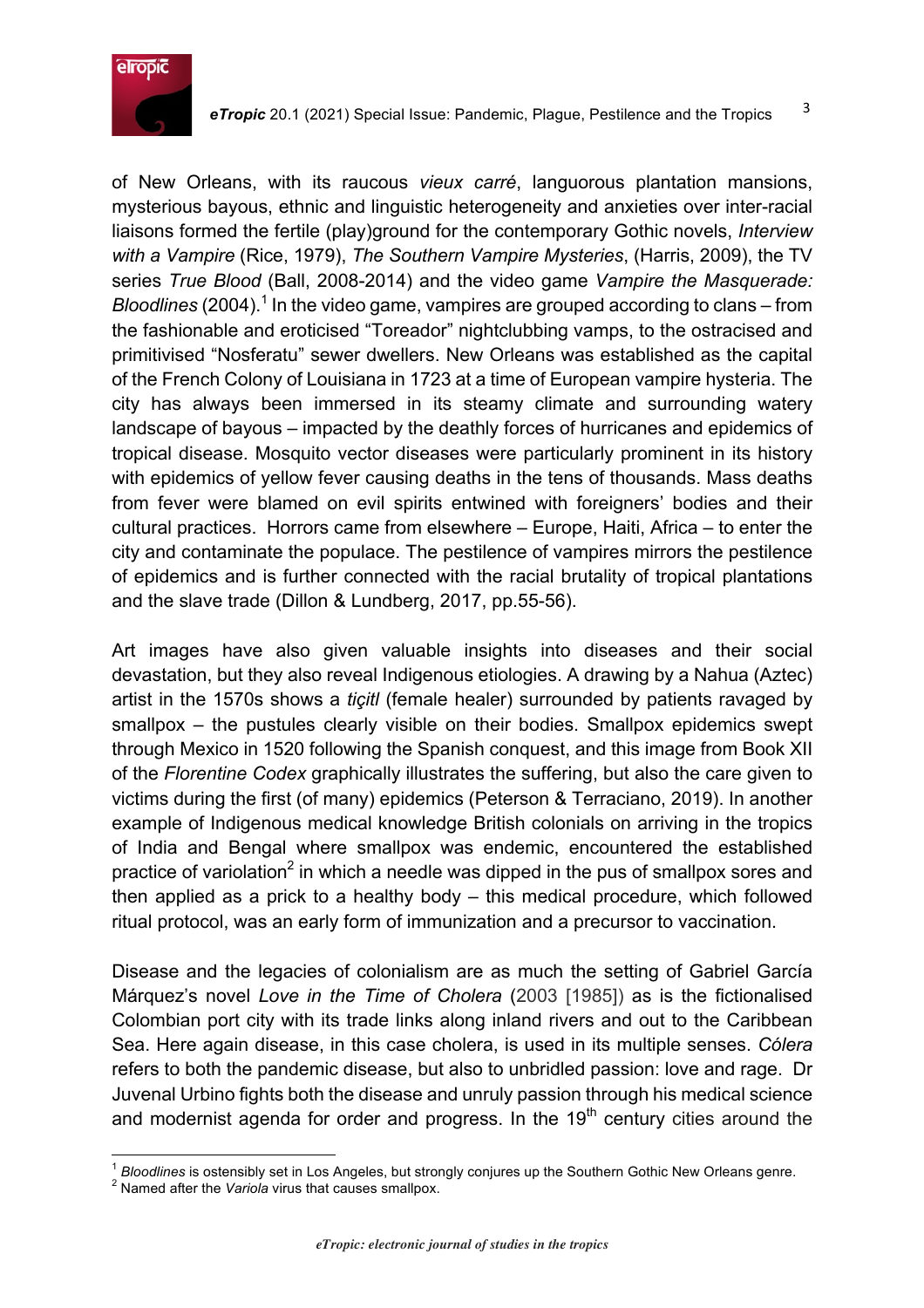

world suffered from waves of cholera pandemic. Set in the late 1800s, the wealthy and aristocratic Dr Juvenal Urbina returns from his medical studies in Paris to launch a series of projects for sanitary reform in his native city. Cholera spreads primarily through inadequate treatment of human faeces and unclean drinking water, causing severe diarrhea, vomiting, dehydration and mass deaths. Colombia's long history of social stratification and wealth disparity (vestiges of colonial rule) are depicted in the city's racially divided District of the Viceroys and slums, its crumbling colonial architecture and sultry streets, and its sewer rats. While aristocratic families struggle to maintain their status, the cholera-afflicted poor of the slave quarters struggle for life. The final love scene of the novel equally rides the tides of disease. The two lovers, Fermina Daza and Florentino Ariza, are finally united in old age old and near the end of their lives. The captain raises the yellow cholera flag and the lovers – consumed by their plague of passion – set sail from the city on the quarantine boat.

In the graphic history book, *The Great Hanoi Rat Hunt* (Vann & Clarke, 2018), narrative comic strips are used to tell the ironic case study of a rat hunt undertaken in the sewers of Hanoi under French rule of Indochina (Vietnam, Laos and Cambodia). The colonials had set about imposing modernist order on the city, creating a French Quarter of grand boulevards and villas, separate from the crowded Old Quarter of narrow crooked streets and buildings, which was left for the Vietnamese and Chinese. The urban renovation included installing sewers and water systems to prevent outbreaks of cholera. However, like the streets above, the sewers below were created according to racial segregation; the French Quarter with tap water and flushing toilets, the Old Quarter with community fountains and open drains. While Hanoi was undergoing this renovation the third bubonic plague had been creeping from one (port) city to another, and French scientists in the colonies were uncovering the link – rat fleas were the vector of the plague bacillus (Echenberg, 2007). When rats were reported in the French Quarter, alarm was raised. The sewers had provided the rats with both a haven for breeding and an efficient underground network with direct access to colonial villas. The authorities set out to hunt them down by promptly ordering Vietnamese labourers into the sewers. Thousands of rats per day were killed, but they kept coming. The authorities expanded the hunt, offering a bounty on each tail. The plan was thought successful as tails piled up, but then they discovered rats, now tail-less, freely scurrying about; they also uncovered a few industrious rat farms breeding the rodents for their profitable tails.

Tropical infectiousness is also the germ of scientific research that has lead to the design of heterotopia spaces such as lazarettos, plague ships, *cordons sanitaires*, hospitals, cemeteries and institutes of tropical medicine. Heterotopia is othered space, neither utopia nor dystopia, but worlds within worlds, simultaneously reflective yet disruptive of the outside. Heterotopia space is also implicit in colonial city design with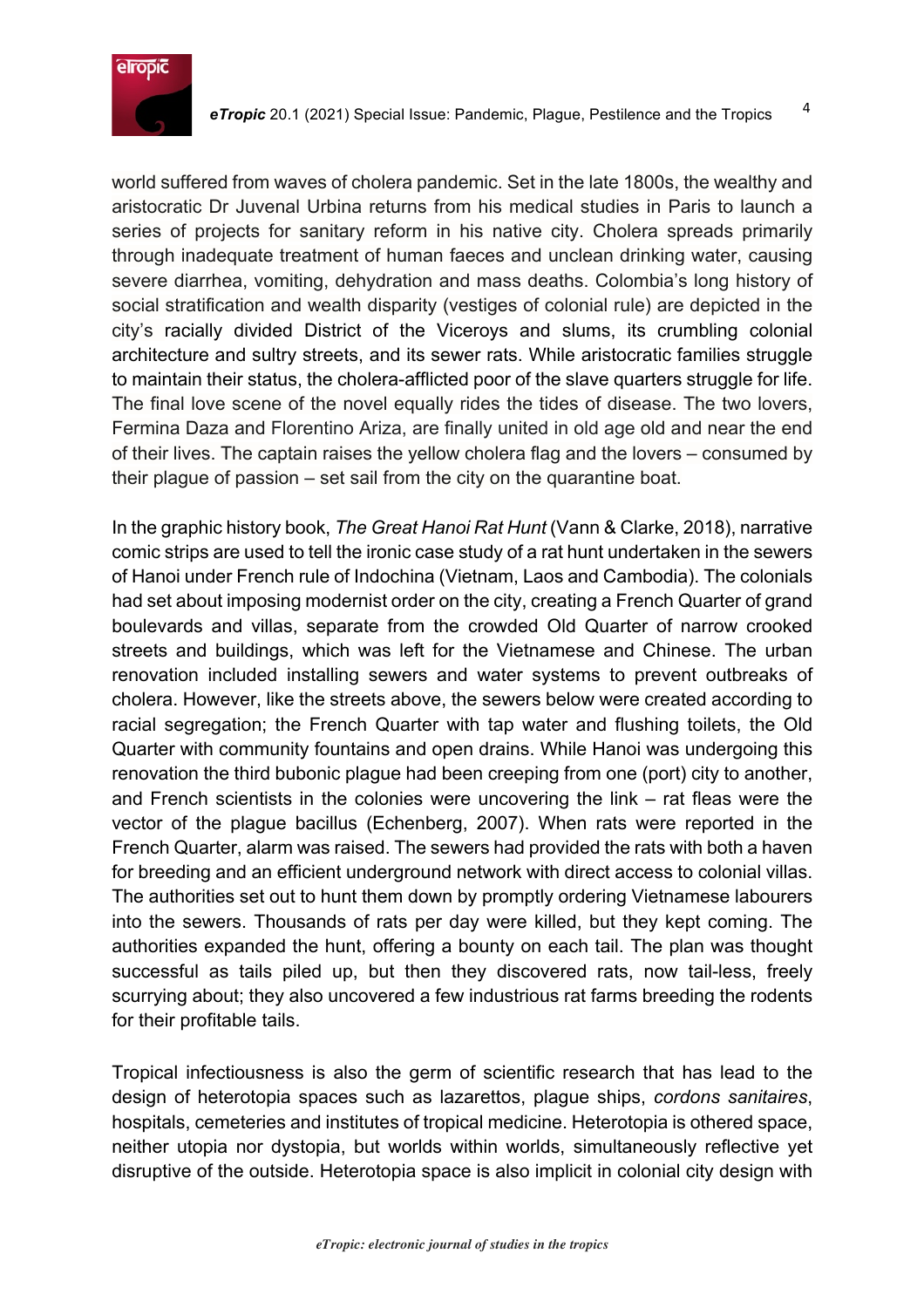

its European quarters comprising hilltop panoramas, tree-shaded boulevards and sanitation systems, always removed from the low-lying insalubrious slums. Variations on this urban design were repeated throughout the colonial tropics – always racially and problematically associated with disease prevention (see Ngalamulume, 2021, this issue). Of course, the colony (with its port cities that draw large populations of people together, and its trade ships spreading goods, people, disease, rats and fleas) is itself an extreme form of heterotopia (Foucault, 1967) – the legacy of which continues long into the postcolonial era.

The rapid dissemination of the novel coronavirus disease around the globe, like diseases of old, relies on animal and human hosts, bustling cities, movements of people, and economies of trade. The new virus also calls up images of heterotopia spaces – plague ships, lazarettos, *cordons sanitaires*, hospitals, cemeteries, research laboratories.

# **COVID-19: Origins Stories, Missing Links and Virus Hunters**

Although the story of the outbreak of the pandemic did not begin with the tropics – and thus punctuates the imaginary of the tropics as pestilential – the newly released joint report from the WHO investigation into the origins of the novel coronavirus SARS-CoV-2 which leads to the disease COVID-19, does not erase the tropics as an origin site. In fact, the report recommends further investigations into links with the tropical regions of southern China and its connections with Southeast Asia.

The WHO report identifies the most likely origin story of the novel coronavirus is through intermediate zoonotic transmission. In this scenario the SARS-CoV-2 is transmitted from an animal reservoir (bats) to another animal host (spreading and evolving within that animal group) before crossing over to humans.

The closest related viruses to SARS-CoV-2 have been found in bats, however, there is still a substantial evolutionary distance between these bat viruses and the novel coronavirus. Thus the hunt is to find evidence of the evolution of a progenitor virus in an intermediate animal host population. As highly similar viruses to those in bats have been found in pangolins and the previous SARS-CoV virus (that caused the 2002- 2004 SARS epidemic) was found in civets, the connection with wildlife species as host animals requires serious investigation (WHO, 2021, p. 115). This is a story of the quest to find the missing link.

Like previous SARS coronaviruses, the new strain of SARS-CoV-2 is a betacoronavirus (β-CoV) which is almost exclusively found in bats. The viruses most closely related to SARS-CoV-2 have been identified in the subspecies of horseshoe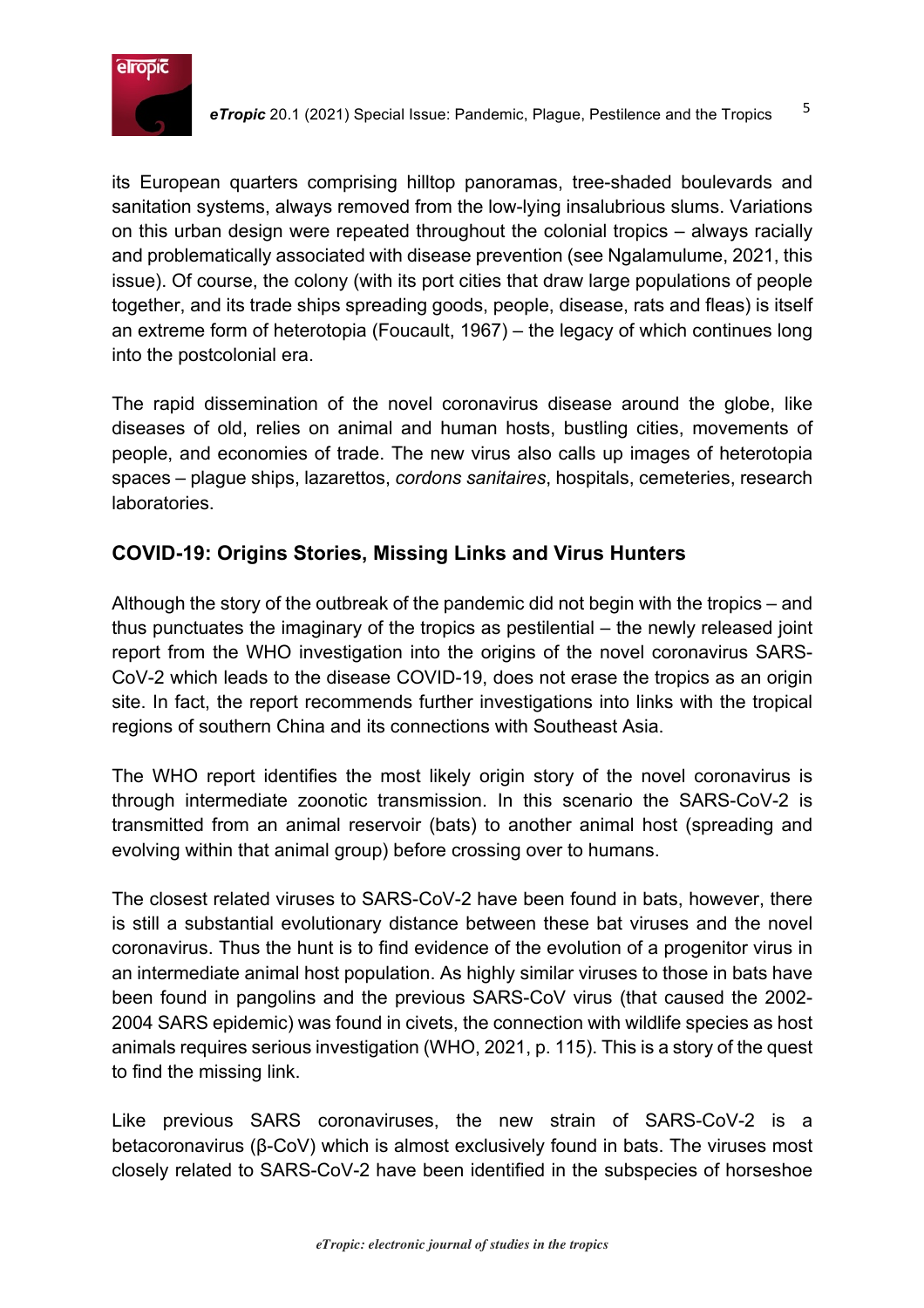

bats (*Rhinolophus ssp*.). Their genetic closeness to the novel coronavirus and their locations are significant for virus hunting (WHO, 2021, p. 83):

- RaTG13 is 96.2% similar. This sample was collected from bat droppings of the Intermediate horseshoe bat (*Rhinolophus affinis*) in Yunnan, southern China.
- RmYN02 is 93.3% similar. The sample was collected from bat guano of the Malayan horseshoe bat (*Rhinolophus malayanus*) in Yunnan, southern China. It also contains an insertion at the S1/S2 cleavage site in the spike protein (similar to SARS-CoV-2), indicating that such insertion events occur naturally.
- RshSTT200 and RshSTT182 are both 92.6% similar. These two bat samples were collected from Shamel's horseshoe bats (*Rhinolophus shameli)* in Steung Treng, Cambodia.
- RacCS203 is 91.5% similar. Samples were collected from Acuminate horseshoe bats (*Rhinolophus acuminatus*) in Chachoengsao, Thailand. This sampling revealed near identical viruses found in five animals in the same colony, indicating a colony-specific virus signature which is evidence of recombination in the evolutionary history of this bat colony's coronaviruses.

These findings indicate that SARS-CoV-2 type viruses are found in multiple subspecies of the horseshoe bat which have a natural distribution across the Greater Mekong Subregion. The two closest bat viruses were from southern Yunnan near the Chinese border with Myanmar, Laos and Vietnam. One of these bat samples had a cleavage site in the spike protein, showing that this occurs in nature and bringing it closer in ability to bind to the human ACE2 receptor.

While genome sequence identity of the novel coronavirus has close similarity to bat SARS-related coronaviruses, there are also differences, and the challenge is to find the closest genetic match with SARS-CoV-2. Like previous SARS events, it remains highly likely that an intermediate animal host was involved. The hunt for this host animal remains ongoing. Malayan pangolins (*Manis javanica*) which were seized in anti-smuggling operations into southern China, showed viruses with 85.5% to 92.4% genome sequence similar to SARS-CoV-2 (WHO, 2021, p. 92). This is insufficient to prove pangolins are an intermediate host, but does demonstrate that pangolins have been infected in previous cross-species virus events. The virus hunt continues in wildlife animals known to be susceptible to coronavirus: pangolins, raccoon dogs, felines, mink and rabbits that can be infected by SARS-CoV-2, or species such as civets, ferret badgers and other mustelids, that were infected during the previous SARS epidemic of 2002-2004 (WHO, 2021, p. 93).

While the pandemic outbreak clearly began with the Wuhan wet market, and numerous samples from around the live animal section of the market tested positive for SARS-CoV-2, current evidence indicates that the virus may not have actually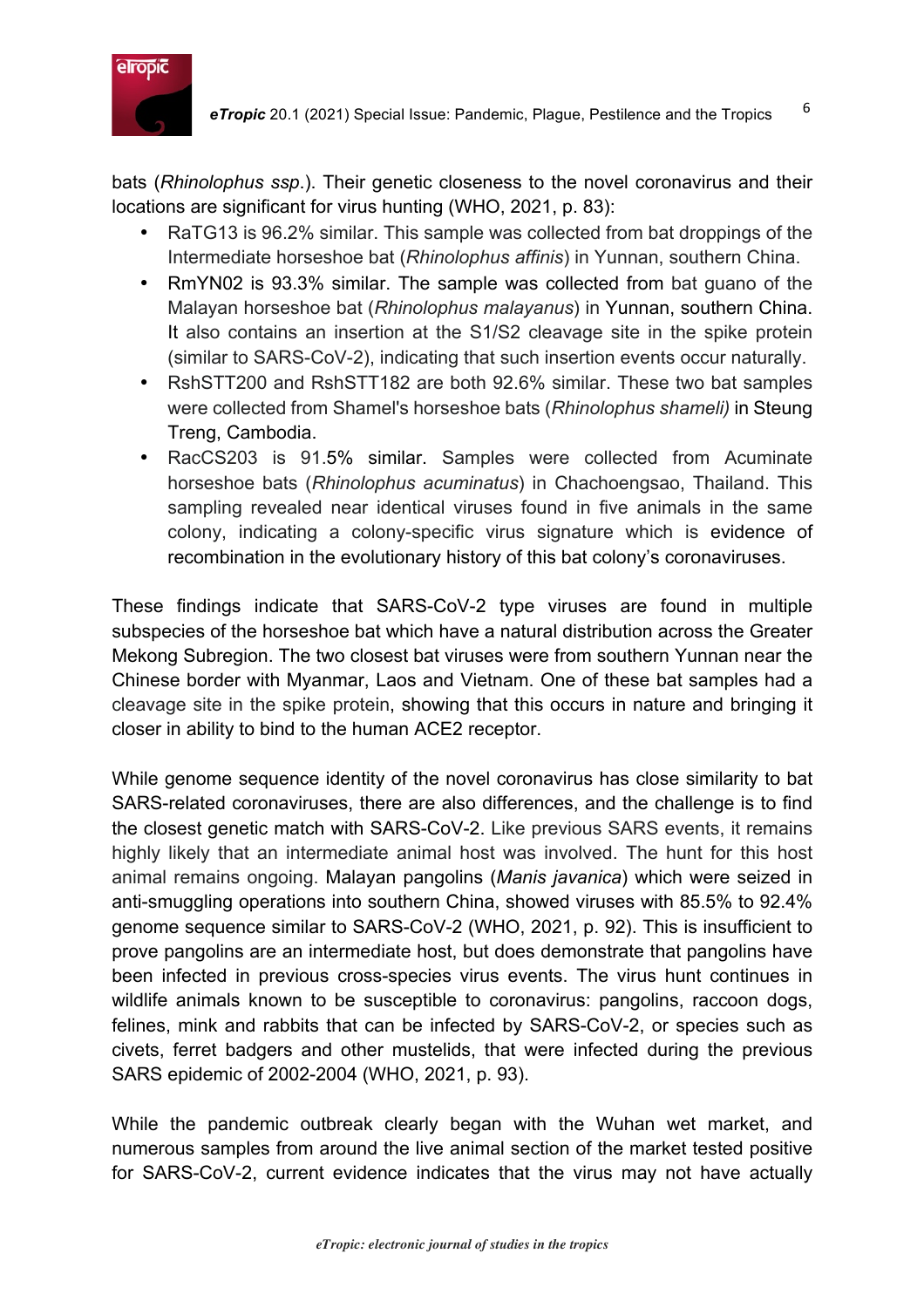

emerged in the market. Of the first 41 cases, 14 had no contact with the Wuhan market. This suggests that the virus was imported from elsewhere to the market, where it amplified. Thus the search for the origin of the virus includes tracing the distribution chains of wildlife animals and mapping their source sites onto sites of bat populations infected with viruses that match closely with SARS-CoV-2.

This mapping points to the subtropical Yunnan region of southern China for several overlapping reasons. The rural area – along with other rural parts of China – has undergone massive intensification in domesticated wildlife farming over the last two decades. The farms – from small family holdings to industrial complexes – breed animals that have been known to carry coronaviruses. This is also the site where virologists found the two closest known bat viruses genetically similar to SARS-CoV-2. And recently the WHO investigative team found evidence that vendors at the Huanan Seafood Wholesale Market in Wuhan received domesticated wildlife supplies from these farms (Doucleff, 2021).

Wildlife domestication is part of a unique project that the Chinese government has been promoting as a key element in rural development, ecotourism and a way to bring rural populations out of poverty (Doucleff, 2021; Standaert, 2020). Rural populations in Yunnan include numerous ethnic groups, many of which share cultural practices and languages with Indigenous groups in neighbouring Myanmar, Laos and Vietnam. The development project was successful. It supplied wild meat (as well as fur products and animals for Traditional Chinese Medicine) bred in captivity rather than hunted from the wild; a 2017 report by the Chinese Academy of Engineering valued wildlife farm operations at £57 billion (Standaert, 2020); and in 2016, over 14 million people were employed (Doucleff, 2021). Then on February 24, 2020 the Government decreed a halt to farming of wildlife for food and closed down over 19,000 farms, including 2,300 in Yunnan (Standaert, 2020, Doucleff, 2021). The rapid closure of the farms indicates that the Chinese government assessed them to be a likely origin of the virus (Doucleff, 2021).

Nearly three quarters of emerging human infectious diseases have animal reservoirs, including both wildlife and domesticated animals (WHO, 2021, p. 92). Analysis of previous virus crossover events from animals-to-humans (zoonosis) show that they are facilitated under pressure of large-scale environmental and socioeconomic changes: climate change, deforestation, encroachment of human settlements, agricultural expansion and intensification, and trade in wildlife (WHO, 2021, p. 92; Sciortino, 2021, this issue). The cross over of viruses from animals to humans can occur through direct contact with infected animals, indirectly through animal products (cold chain meat products), or excreta, or via intermediate hosts (WHO, 2021, p. 93). Coronaviruses are known for their high recombination rate (the rearrangement of their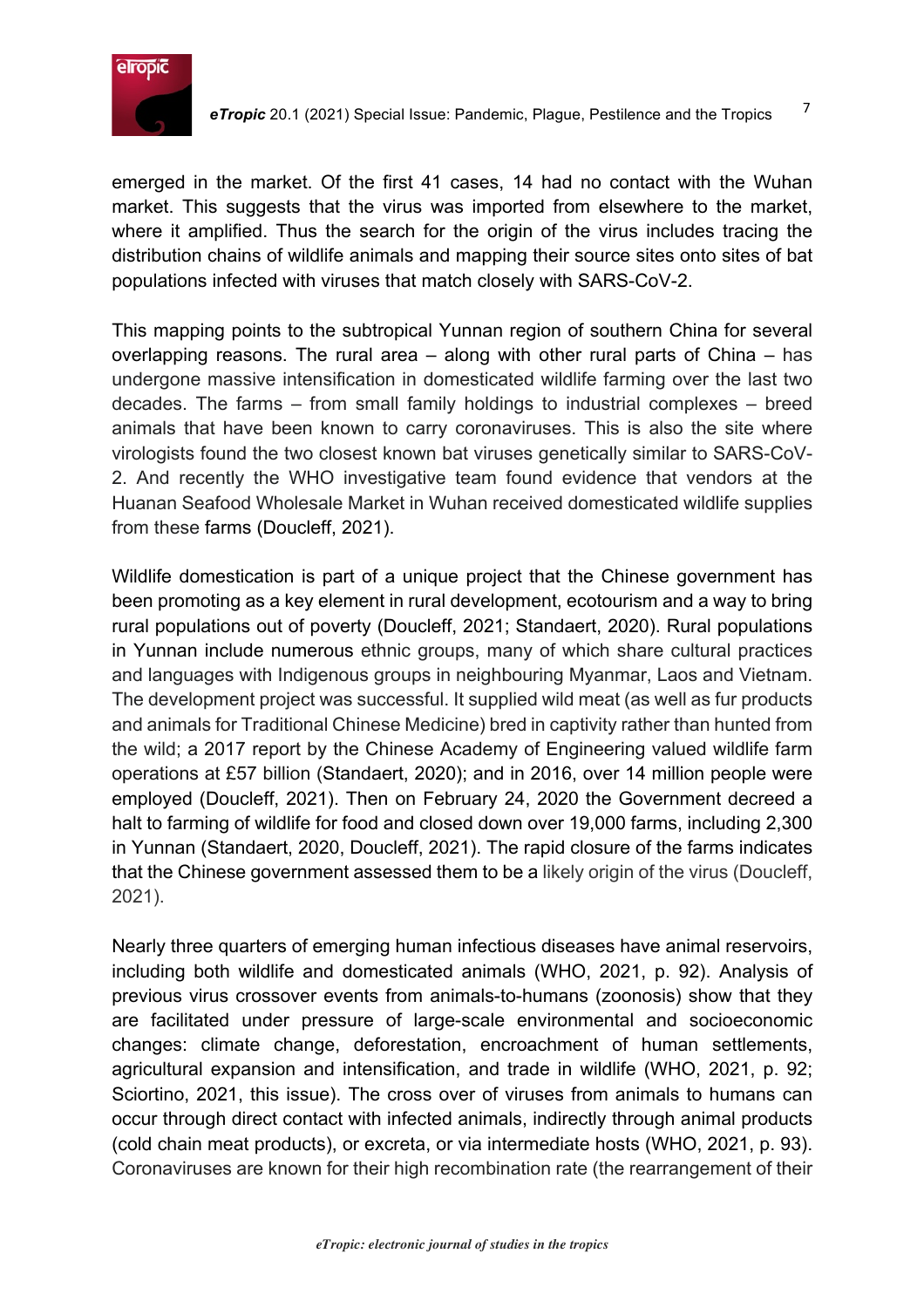

genetic material) and are characterised by frequent host-shifting events: animal-toanimal; animal-to-human (zoonosis) and human-to-animal (reverse zoonosis).

The theory is that the virus moved from bat to farmed wildlife and then to human. However, in this scenario, no longer does wildlife conjure up the wilds of the jungle, animals have been domesticated to the large scale agroindustry. In such sites animals and humans are in close proximity and both are part of the the industrial machine laboring to produce meat: animals labour to produce their bodies as flesh; humans labour through the flesh of their bodies (Segata, et al., 2021, this issue). This relation between wild animal species and humans in the confines of the farm environment creates a closely entwined ecosystem which includes human and animal viruses. It creates a virulent zone (Fearnley, 2020).

Rather than an imaginary of jungle wildlife, we must re-imagine expansive landscapes of intensive domesticated wildlife farming – and their extensive networks of connections. "There is a large network of domesticated wild animal farms, supplying farmed wildlife" (WHO, 2021, p.115). And this landscape of high density farms, interconnected with each other via movements of labourers as well as transport networks supplying slaughterhouses and wet markets, generates infectious disease spaces – and opens up complex transmission pathways for viruses that are difficult to unravel (WHO, 2021, p.115). The hunt for the virus that will lead to the missing link and reveal the origin story of COVID-19 has only just begun. Two weeks after the WHO-convened investigation into the origins of SARS-CoV-2 report was released to the public, the World Health Organisation, along with World Organization for Animal Health and the United Nations Environment Program, called on countries to ban the sale of live wild mammals in markets. At the Geneva news briefing it was stated that the recommendation is not new, but COVID-19 has revealed the magnitude of the threat of zoonoses (VOA, 2021).

# **Viral Sinophobia and Techno-Orientalism**

The viral image of a Chinese woman eating a bowl of bat soup and its connotation with both the Wuhan wet market and the outbreak of the novel coronavirus reduces the complex story of zoonosis processes involving animal-virus-human-environment to a simplified (and misleading) social media image based in Sinophobia.

"Ethnic scapegoating and xenophobic violence frequently erupt during disease outbreaks", Vann reminds us (2020). Epidemic xenophobia has a long history and has previously been linked with Chinese people across the colonised tropics and beyond. As Vann (2020) further argues, "during the age of high imperialism, Western medical experts linked Chinese bodies to contagious diseases such as the plague". COVID-19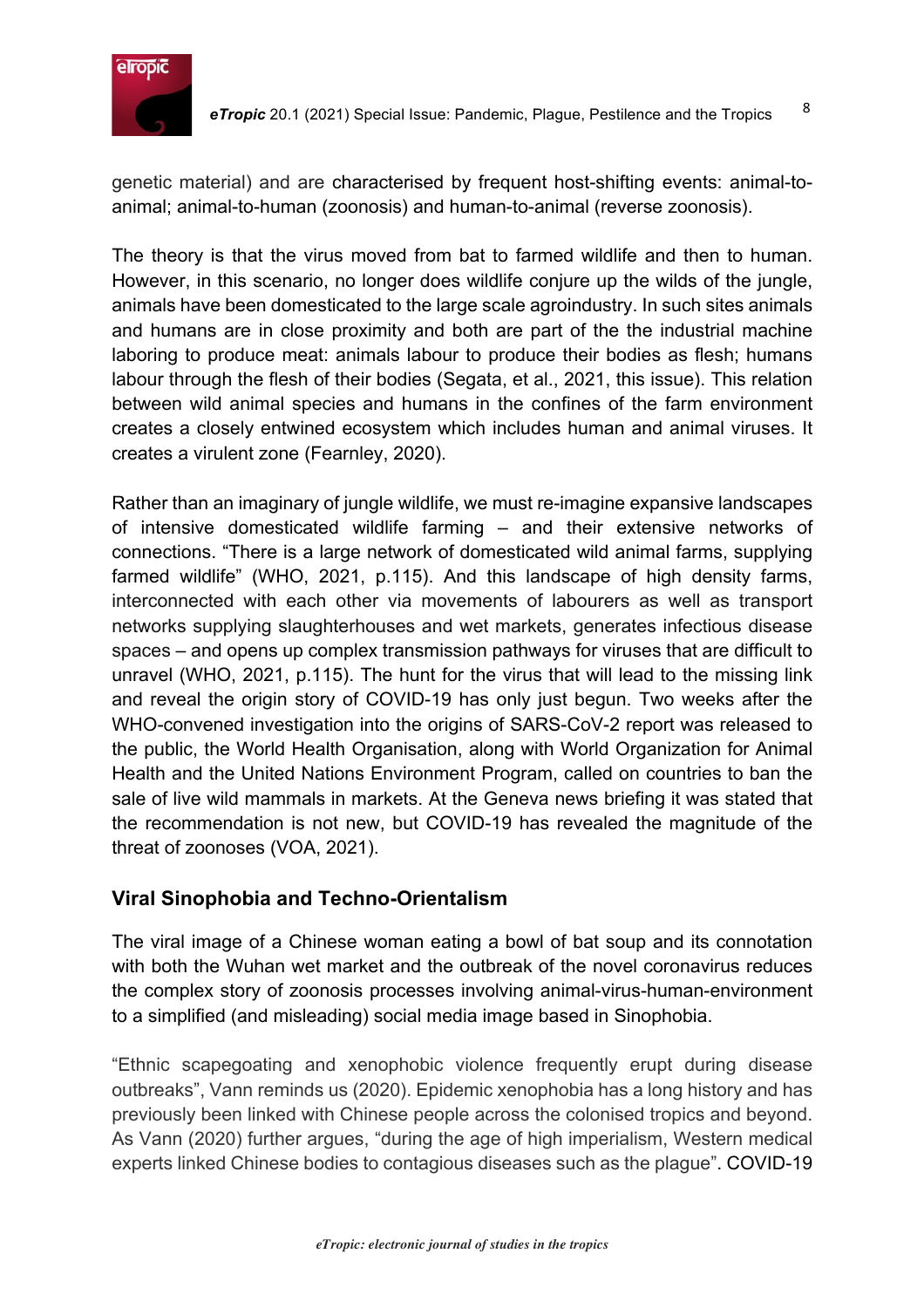

is not just medical, the virus is a poignant example of how "pandemics and Sinophobia are frequently intertwined" (Vann, 2020).

# *"The Chinese Virus" & "Kung Flu"*

In a series of tweets, the (now former) President of the United States, Trump, insisted on labelling the novel coronavirus "the Chinese virus", and when told to desist, instead tweeted "kung flu". Lok Siu and Clare Chun, record that this racialisation of the virus immediately lead to a huge rise in hate crimes against people of East Asian and Southeast Asian descent (Siu & Chun, 2020, p.421). In America over a thousand incidents were recorded within the two-week period following the tweets, including an America Asian woman attacked with acid, and a Burmese American man and his two children stabbed in the belief that they were "Chinese and infecting people with coronavirus" (Siu & Chun, 2020, p.422). The viral hashtag #chinesevirus infected populations around the world. In the UK a Singaporean student was brutally attacked by a group of men stating, "we don't want *your* coronavirus in *our* country" (Siu & Chun, 2020, p. 422). In Australia, the tabloids *Herald Sun* and *Daily Telegraph* inscribed on their front pages "Chinese Virus Pandamonium". In France, the *Courrier Picard* featured the headlines "Yellow alert" and "New yellow peril?" Asian-French citizens, with ancestry primarily from the former French colonies of Indochina (Vietnam, Laos and Cambodia) responded to race hate through a peaceful protest campaign employing photographs of themselves holding up signs reading "*Je ne suis pas un virus*" [I am not a virus]. Posted on social media, this pun on the famous painting *Ceci n'est pas une pipe* by René Magritte, likewise went viral.

The racialised imagery of Chinese as having 'strange' eating habits, wet markets as disease-ridden spaces that traffic in the flesh of wild animals, and Wuhan as the epicentre of the outbreak, became entrenched in the media. The zoonotic emergence of the novel coronavirus had been reduced to clichés, China vilified, and Chineselooking people victimised. Then President Trump postulated (tweeted by the then Secretary of State Mike Pompeo on April 30, 2020), that "COVID had originated in the Wuhan Institute of Virology, which houses a biosafety level-4 lab, and that the virus might have "leaked" from that lab" (Siu & Chun, 2020, p.422). The implication was that China had either accidentally leaked the virus and therefore could be accused of scientific negligence and denounced as incompetent, or the state had bioengineered the virus for the purposes of mass destruction and therefore can be accused of global malice (Siu & Chun, 2020, p.422). Despite immediate refutation from leading scientists and a statement from the Office of the Director of National Intelligence that the "COVID-19 virus was *not manmade or genetically modified*" (Siu & Chun, 2020, p.422), the fact that the unsubstantiated speculation still weighs heavily on any scientific investigation into the origins of the SARS-CoV-2 virus a year later,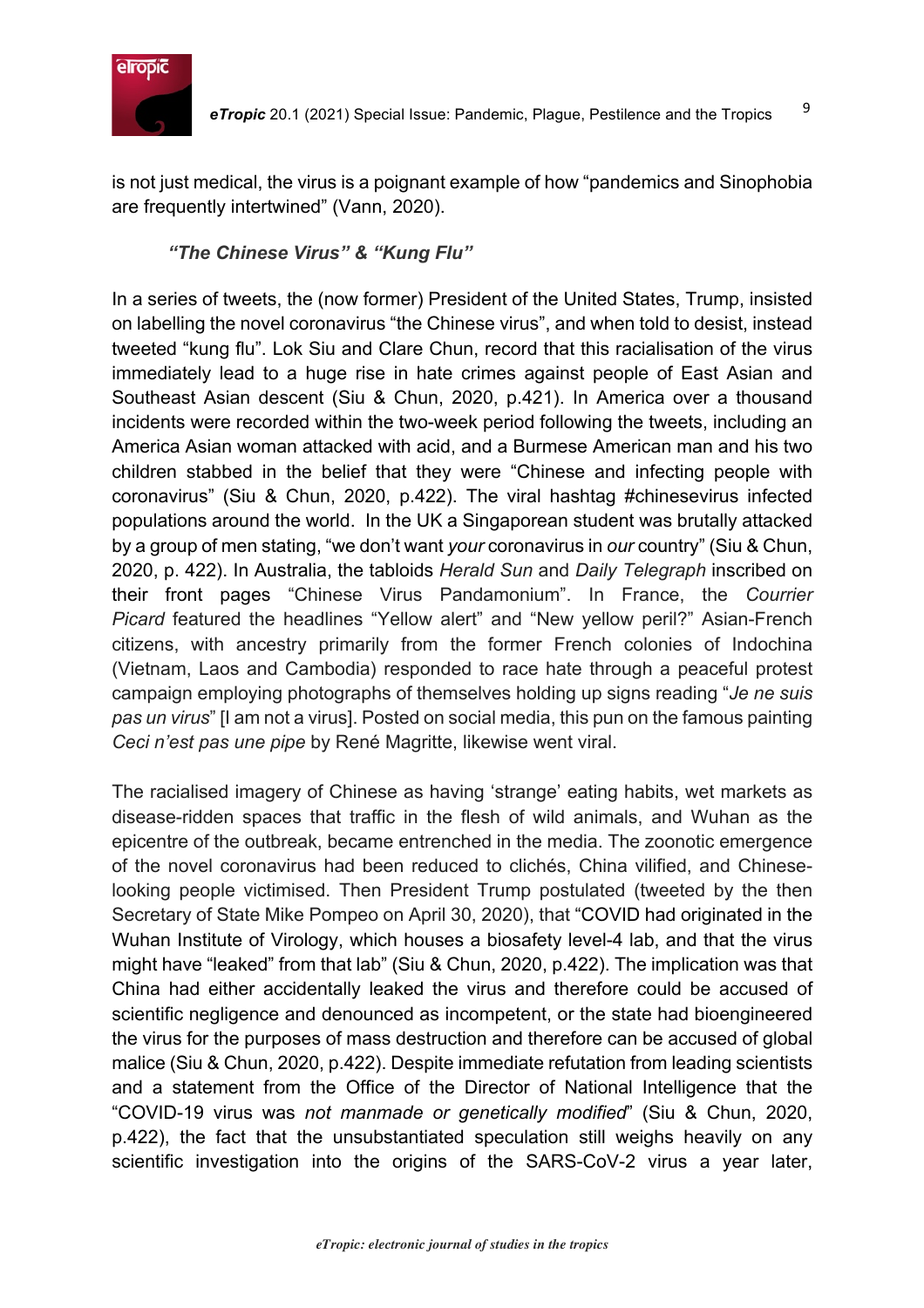

demonstrates that these racial tropes are strongly implanted in the popular imagination – from colonial imaginaries of the Chinese as diseased, to futuristic dystopian imaginaries of China as a techo-menace.

Sinophobia and racial violence had been released – along with the implanted notion that China was responsible for unleashing the pandemic on the world. As Gregory Lee notes, Trump's tweets and the hashtag #chinesevirus "ethnicized, and indeed weaponized, COVID-19 as the "Chinese virus"" (Lee, 2021).

# *Yellow Peril & Dr Fu Manchu*

It is important to remember that racial slurs like "the Chinese Virus" and "kung flu" did not simply arise within the current pandemic. "Such terms have been used over a long period to stoke fear of contagion, contamination, and sickness portrayed as arising from a unique difference in lifestyle and daily practices, especially cooking and eating habits" (Lee, 2021). In the current pandemic the "Chinese as contagion" trope has been (re)invoked, calling upon historical notions of "Chinese as diseased bodies and pathogenic carriers" (Siu & Chun, 2020, p.427). Indeed, the racialised terms act to naturalise the "virus as being endemic to Chinese bodies, thereby conjuring the phantasm of the Chinese/Asian contagion" (Siu & Chun, 2020, p.428). And they do this by calling on the trope of the "yellow peril". As Gregory Lee observes, "Chinese diasporic communities around the globe have been consistently perceived as particularly invasive and infectious, as carriers of the contagion of Yellow Peril" (Lee, 2021).

The manifestation of the notion of a "yellow peril" first arose during Western imperialist expansion in East Asia. The term quickly evolved to attach itself to any, or all, Asian peoples who were seen as an economic, technological or industrial threat to Western geopolitical dominance. The term is particularly viral and "the notion of the nondifferentiable "yellow" masses continues to function as a homogenising and dehumanizing device of Asian racialization, which makes possible the transference of Sinophobia to Asian xenophobia" (Siu & Chun, 2020, p.425).

"Yellow peril" is a projection of the Western fear of the Asian other – whether of East Asia or tropical Southeast Asia. Gina Marchetti (1993) traces the "yellow peril" psychocultural fear of Asians back to Genghis Khan and the Mongol invasions into Europe. The term is used to "animate a myriad of representational figures, images and discourses" which shift and change to suit various contexts, and is called upon to represent the perceived multifarious threats of Asian peoples (Sui &Chun, 2020, p.425). These threats have been conceived as: biological (disease carriers and inherent effeminacy); military (promulgating in the incarceration of Japanese-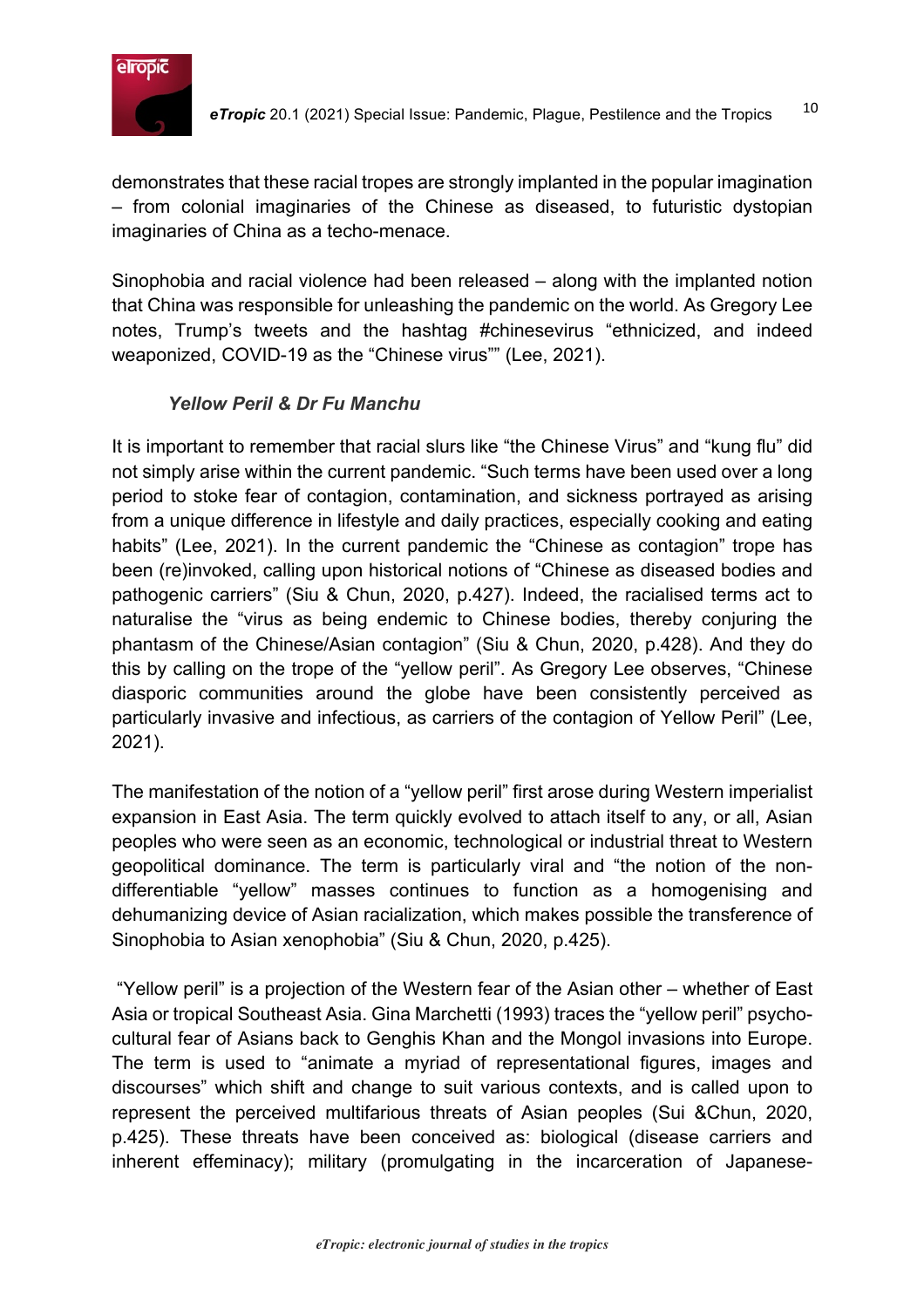

Americans during WWII); economic (the vilification of Chinese labourers in the late  $19<sup>th</sup>$  century and the Japanese in the 1980s); and moral depravity (heathens, Chinese prostitutes, opium smokers – or consumers of bat soup and exotic wildlife) (Siu & Chun, 2020, p.425).

The current iteration of "yellow peril" displays anxieties regarding the contemporary moment and China's rapid global economic growth, its massive population with rising consumer and travel power, and the country's formidable techno-scientific advance. It is furthermore being reconfigured through a techno-Orientalist imaginary where China's scientific, technological and economic power is posited as the number one enemy-threat challenging the position of America's geopolitical dominance (Siu & Chun, 2020, p.424).

The notion of the "yellow peril" is most prominently embodied in Dr Fu Manchu. From his incarnation in 1913 as a character in what would become a series of popular novels, Fu Manchu has featured extensively in cinema, television, radio, comic strips – including for the French newspaper *Le Parisien Libéré* – a comic book and pop music. Dr Fu Manchu became the Chinese archetype of the evil genius and mad scientist.

Created by the English novelist Sax Rohmer, the sinister Asian mastermind persistently plotted the destruction of the Western world. His murderous plans are themselves conspicuously racialised. Dr Fu Manchu has a penchant for esoteric methods, rejecting the use modern guns or explosive devices, he prefers to employ knife wielding dacoits from Burma and Chinese secret society agents, he utilises pythons, cobras, tarantula and other exotic tropical animals, weaponises natural chemicals such as fungi or bacilli, and dispatches his enemies through torture – human sacrifice, lowering the victim into a crocodile pit, placing them between plates of metal spikes inching towards each other; or enslaves them through injecting a serum that renders them into zombie-like obedience. The machinations of Dr Fu Manchu embedded "lurid clichés" in the public mind and his characterisation propelled a "reentrenchment of the perception of "Chinese" people and things as an evil foreign menace" (Lee, 2021).

Dr Fu Manchu's Eastern mysticism blended with Western science, makes him one of the earliest and most potent expressions of techno-Orientalism (Roh et al., 2015). As David Roh, Betsy Huang and Greta Niu observe, the monstrous and brilliant Dr Fu Manchu "captured Western ambivalences toward what it regarded as the mysterious power of the East, manifesting in strange contradictions" (2015, p.1).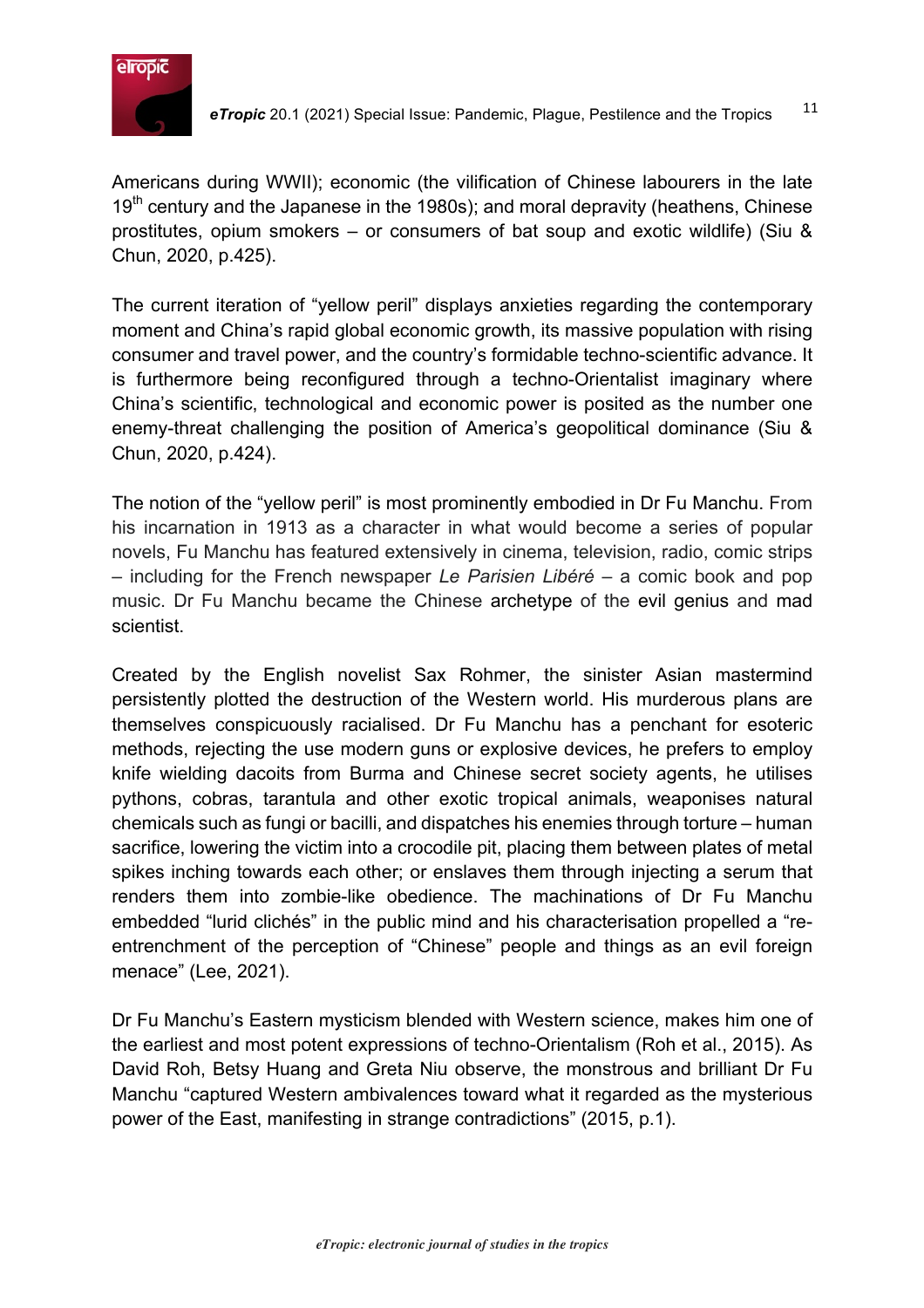

In one part of the serial, Dr. Fu Manchu plots to strengthen China by kidnapping European engineers, suggesting the Orient's lack of technological prowess and desire for Western technology. Yet, in another, he is described as possessing "all the cruel cunning of the entire Eastern race, accumulated in one giant intellect, with all the resources of science, past and present." (Roh et al., 2015, p.1)

In the American film adaption of *The Mask of Fu Manchu* (1932), the doctor is portrayed with exoticised and orientalised 'Chinese' markings. Extending Abigail De Kosnik's (2015) description, he wears brocade silk robes, has long fingernails, upward slanting eyebrows, and a tapering downward-curving moustache – which has since been named the "Fu Manchu". His cavernous lair is decorated with Asian art and artefacts, and extends into a laboratory complete with state of the art scientific and medical equipment. Although in the novels Fu Manchu says he attended Heidelberg University, the Sorbonne and the University of Edinburgh (*Emperor Fu Manchu,* 1959), in the film he expounds he has a doctor of philosophy from Edinburgh, a doctor of law from Christ's College and a doctor of medicine from Harvard.

In the film, Dr Fu Manchu plans to steal the gold scimitar and mask excavated from the grave of Genghis Khan by an archaeological team for the British Museum. Believing in the mystical power of the artefacts, he intends to proclaim himself the reincarnation of the fearsome conqueror and to bring together the peoples of pan-Asia to usurp the "white race". Invoking well-worn "yellow peril" images including, Asian hordes (rendered as faceless, mass produced, standardised, but always stamped 'Asian'), as well as "scenes of oriental depravity and cunning", the film upholds notions of white supremacy and "spins a sinophobic tale about the illicit quest for global expansion in defiance of the British Empire's own expansive thrust" (Mayer, 2012, p. 402). As Ruth Mayer observes, when Fu Manchu as orientalised scientist-engineer tests the authenticity of the scimitar through the electric-sparking Tesla coil "the distinction between science and cult is suspended, with Fu Manchu in his ornate robes, in his sophisticated laboratory, figuring as the ultimate scientist–magician" (Mayer, 2012, p.406).

# *Techno-Orientalism and Pandemic*

Techno-orientalism brings traditional orientalist imaginaries into the modern technological environment. As with Orientalism of previous centuries it is a way for the Occident to retain a sense of power in a rapidly changing and inherently interconnected world. It combines iconic imagery of an exotic Asia with futuristic, science-fictionesque imagery. Reading Dr Fu Manchu as the incarnation of "yellow peril" within an early techno-Orientalist projection allows us to see the deeply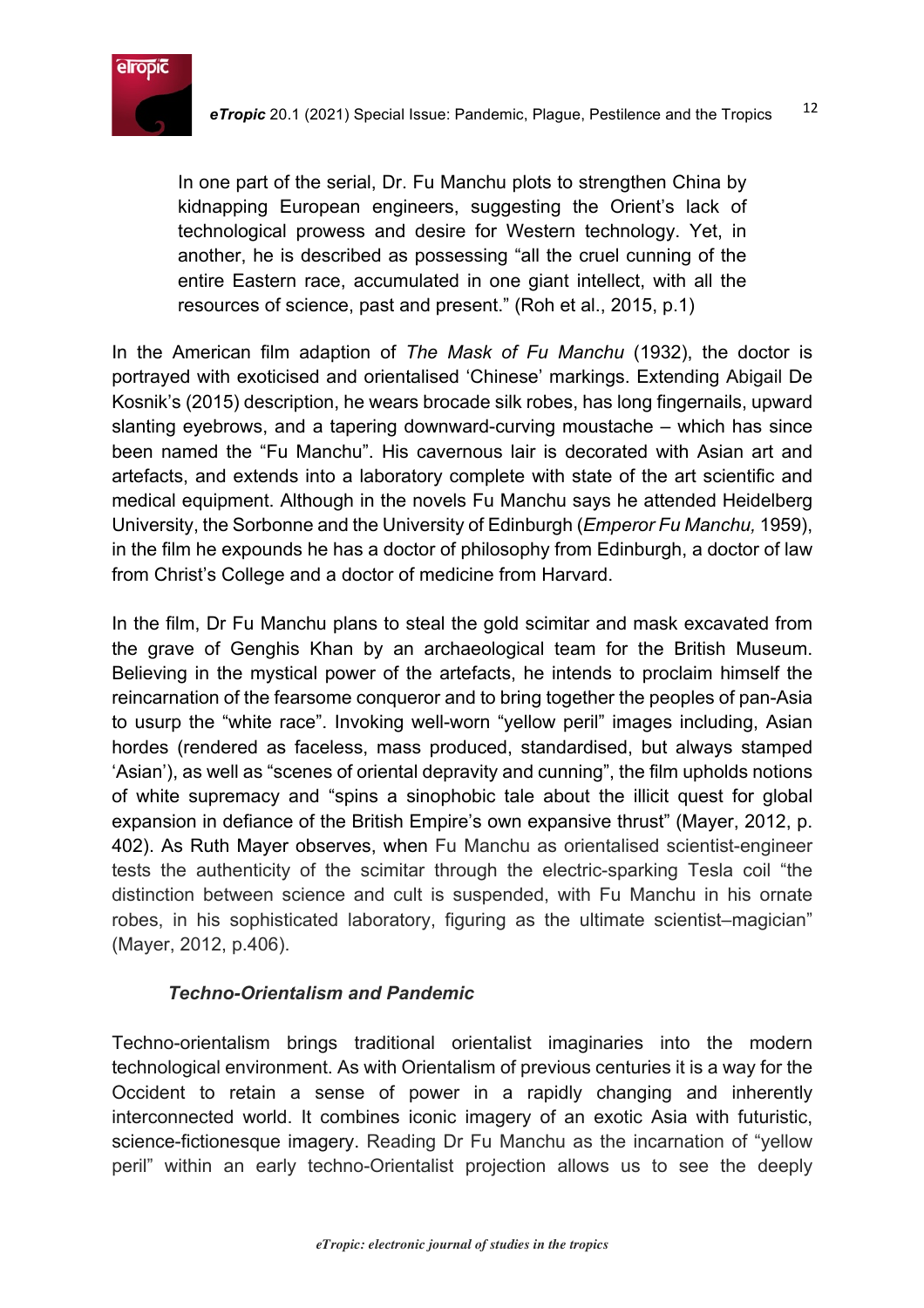

implanted and relentlessly recurring images of Sinophobia and Asian xenophobia that are re-animated in the current context of the COVID-19 pandemic. The rise in racism certainly has its vectors in viral hashtags, but these are further entwined with previous epidemic tropes of "yellow peril", unmasked in cinematic depictions of Fu Manchu, and entangled with the geopolitical fears of China's rapidly growing economic, technological, and scientific capabilities.

In the contemporary context, Chinese and Asian racial difference is being re-animated in the intertwined arenas of pandemic, economics, cybertechnology and science. There is a plethora of global media coverage concerning accusations and actions launched against China, as well as people of Chinese or Asian descent living in a multitude of countries around the world. There has been the implementation of trade sanctions and tariffs against China, the removal of prominent Chinese American scientists from research institutions, and the severing of nationwide economic transactions with some China-based telecommunications corporations. (Siu & Chun, 2020). The tropes of the Chinese-Asian body as diseased, China as a biosecurity threat, the cyber-engineer as thief and the Chinese scientist as spy, continue to circulate in pandemic waves of social media catchword hashtags.

# **Pandemic, Plague and Pestilential Imaginaries**

Pandemics, plagues and pestilence are not just epidemiological events, they are also social, and infect the social imaginary. The very terms pandemic, plague and pestilence are intertwined, often standing in for each other. Pandemic refers to a global epidemic; plague likewise connotes a disease of deathly geographic reach, but also specifically refers to the bubonic or pneumonic plague; pestilence, too, refers to a highly contagious epidemic disease of vast proportions, but may also refer to the plague (from its root in *peste* – plague), and additionally connotes a sense of noxious and pernicious morality, a malignity – such as Sinophobia – that can infect great numbers of people. These terms draw together various clusters of images. Pandemic is a terrifying myth of the world being swamped by disease as much as it is an epidemiological term to measure the geographical extent of an epidemic outbreak of disease. Likewise, various epidemic diseases create specific, yet overlapping imaginaries and associations. Plague draws together images of climate, rats, fleas and genetics (Eisenberg & Mordechai, 2020); cholera is associated with water, faeces and sewers; yellow fever with swamps and mosquitos. All involve humans, our flesh and our scientific and social imaginaries. Such imaginaries also involve geography. Our emphasis is on the Tropics. More than just a geographic band around the Equatorial centre extending outwards to the latitudes of the Tropics of Cancer and Capricorn – and with climate change spreading further north and south – the tropics has been the site of a pernicious imaginary as a zone of pestilence.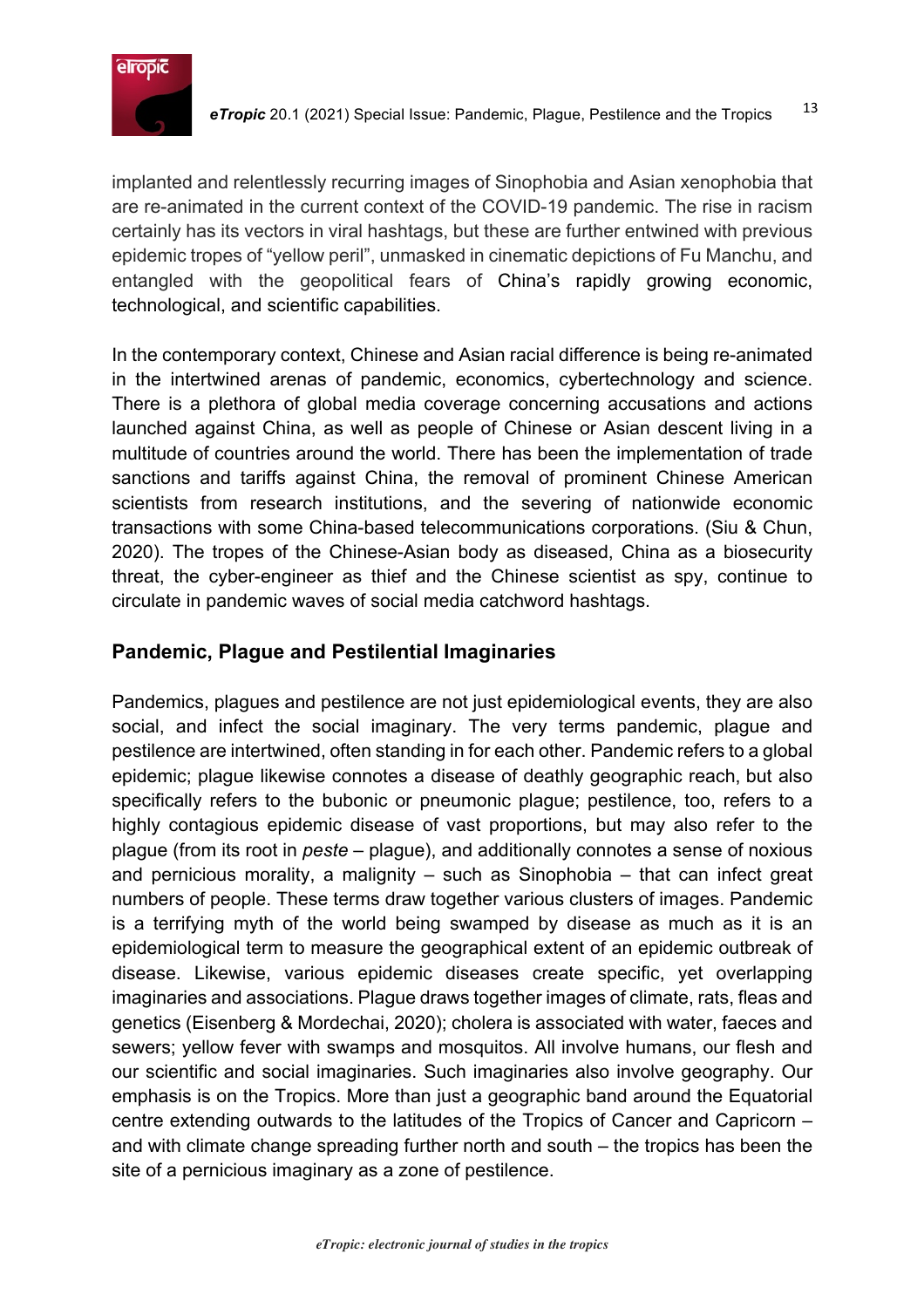

This Special Issue has been created during a time of pandemic and involved an editorial team whose expertise across the arts, humanities and social sciences, concentrates on various parts of the tropical world, including Asia, Oceania, Latin America and Africa, with the central editorial coordination coming from the small island of Bali. Like authors and readers, the editors' various locations of research have been affected by the novel coronavirus pandemic, which itself has been influenced by historic pandemics and their imaginings. Here the editors each offer a short reflection on pandemic experiences – present and past. Thus we turn briefly to the island of Bali, to Asia, Oceania, the Americas and Africa, in order to offer a 'situational interlude', before outlining the collection of papers brought together in this issue which spread their investigative tendrils more widely across the tropical regions of the world.

#### *Plague Masks – Bali*

As Bali closed its borders to international travel (and strongly restricted domestic travel from other parts of Indonesia), many tourists, digital nomads and social influencers chose to stay on the much lauded "tropical island paradise" to wait out the pandemonium (the pan-demon of Milton's *Paradise Lost*). While Balinese, and a majority of expats, followed the Governor's various ordinances regarding semilockdown, self-quarantine, *cordons sanitaires* (including beaches), social distancing, hand washing and a mandate on mask-wearing, many tourists flouted the health protocols.

The most conspicuous site of rebellion became the face – and the artefact of the mask (see also Ferrão, 2021, this issue; Witkowski et al., 2021, this issue). The mask signified a difference in attitudes between the Balinese and the '*bule'* (meaning foreigners, 'whites', Europeans) tourists. At first the Balinese tried to educate tourists about the need to wear a face mask, until it became obvious that *bule* were choosing to break the law. The *pecalang* (traditional village security guards) offered free masks at road blocks, the police put up signs in English and Russian with illustrations on how to wear a mask, later small fines were introduced (the same penalty for Balinese and *bule* transgressors), law breakers were made to do push ups (embarrassing for Balinese, amusing to tourists), and finally heavier fines (Rp 1 million, about SG\$100.00) were introduced for tourists, with deportation for second offenders (as of 9 April, 2021, over 300 foreigners were fined and six deported).

Balinese and numerous expats were perturbed as to why many tourists refused to wear face masks whilst guests on the island. More than Western individualism verses Balinese communalism; or sociopathic verses empathic behaviour, as psychological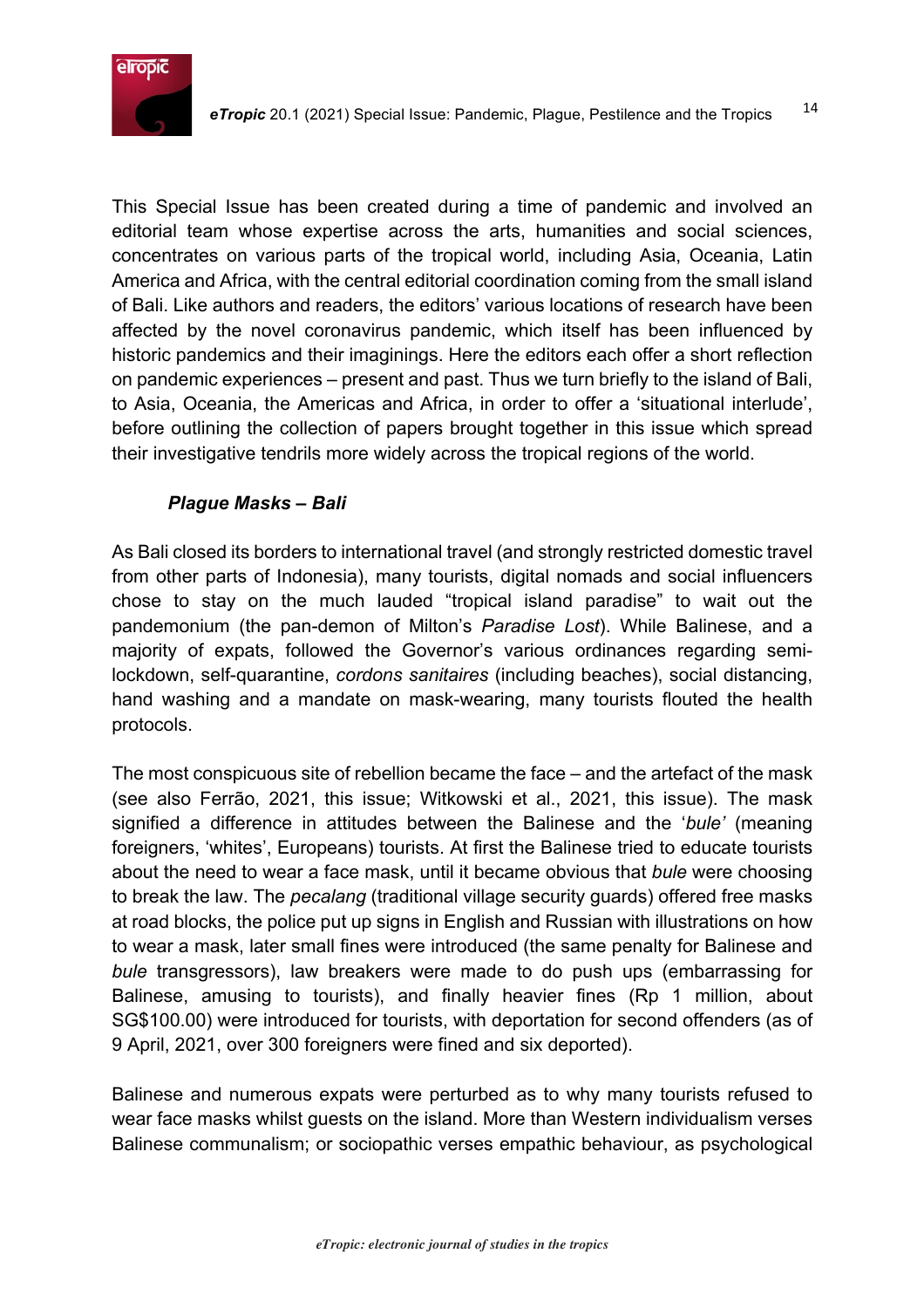

analyses have theorised; or conspiracy verses science – this drama relates to the theatre of tropicality and the artefact of the mask.

In the island setting, non-compliance became a type of exceptionalism, a form of neocolonialism tied to tropicality. The temperate peoples having entered the tropics and and chosen to be marooned on an island-heterotopia, retained an imagined immunity *qua* a temperate zone of protection, which detached them from the susceptibility of life and death of Balinese people around them. The uncovered face became a display of invincibility and Western superiority. Tourism as a rampant form of neocolonial exploitation was unmasked (see, Clayton, 2021, this issue).

Masks (and not wearing masks) have power. Thus Dr Fu Manchu's belief that the mask of Genghis Khan could transform him into the leader of pan-Asia in a revolt against the powers of the Western world. However, it is not the golden mask, but rather a plain white surgical mask that is particularly iconic. In a scene in the film, Dr Fu Manchu is in his modern laboratory: a tarantula and large python are removed from domed medivac containers, their animal venoms extracted using a syringe (in the case of the python after it has been forced to bite one of Dr Fu's attendants), and the concoction is mixed in a flask over a Bunson burner (Brabin, 1932). Yet what stands out in this exotic science scene is the doctor's medical attire. Dressed entirely in white, he wears a long surgical gown, scrub cap and a mask.

The image resonates with photographs of Chinese doctors during the Manchurian plague epidemic of 1910-1911. Medical teams from China, Japan, Russia, America and Europe arrived on site. The lead doctor for the Chinese team was Wu Lien-teh (Wu Liande), who was actually from British Malaya and had studied at Cambridge University. As the medical anthropologist Christos Lynteris extensively documents in his paper *Plague Masks* (2018), Dr Wu Lien-teh reasoned that unlike the bubonic plague, which is spread from rats to humans via flea vectors; this was airborne and spread directly from person to person. The plague caused pneumonia and within 24- 48 hours of showing symptoms would kill everyone it infected. Dr Wu set about adapting surgeons' masks into cheap and easy-to-wear anti-plague masks. The masks were to be worn by doctors, nurses and sanitary staff, as well as patients and their contacts, and distributed among the population of the affected region. The Japanese and European doctors remained sceptical and one eminent French doctor, an outspoken opponent of Wu, refused to wear a mask. He contracted the disease and died; the masks were quickly adopted by all the doctors and among the public. By the time the plague abated in April 1911, approximately 60,000 people had died. The masks were believed to have prevented an even greater catastrophe (Lynteris, 2018).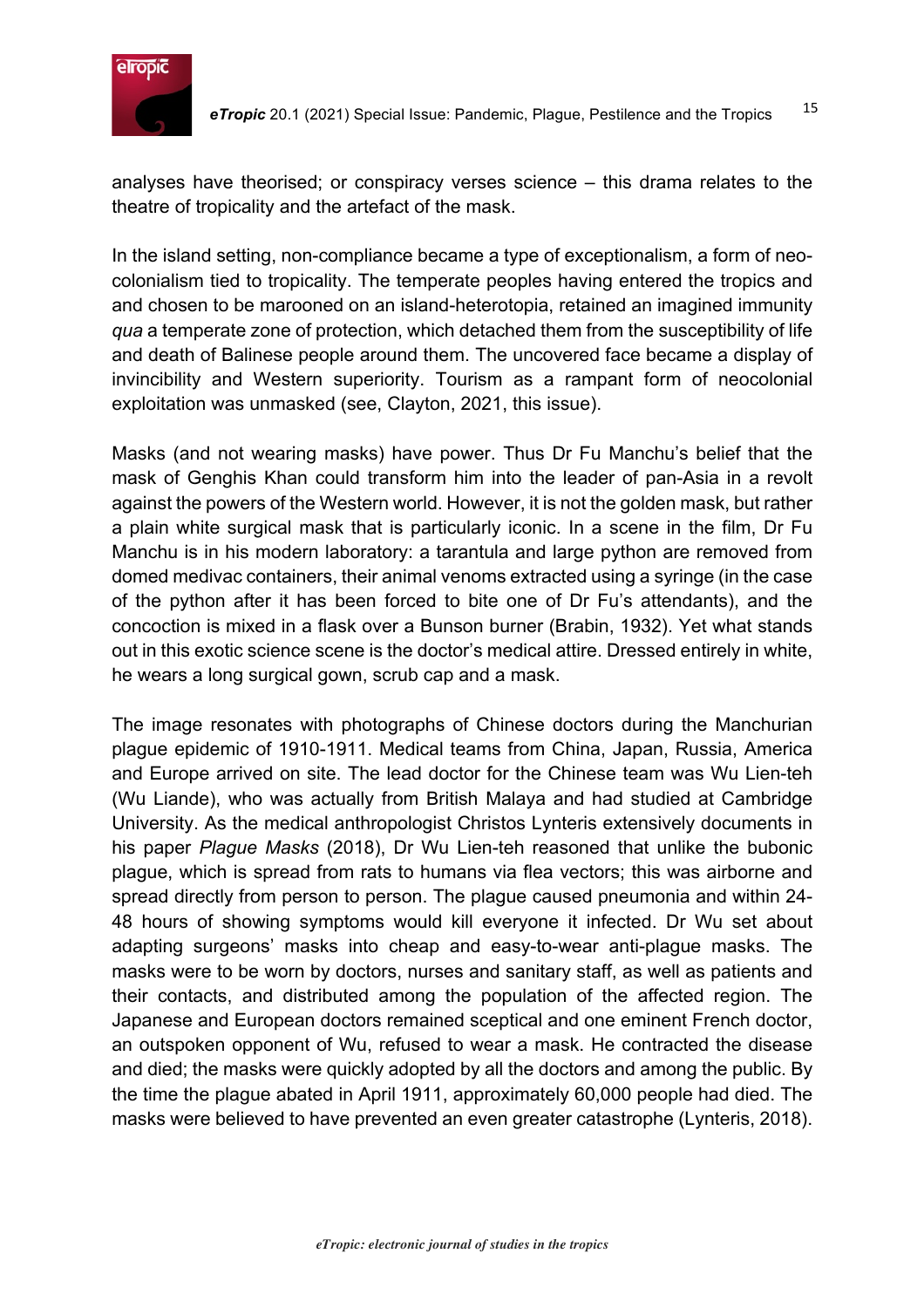

As has been extensively studied by anthropologists, masks are not just to conceal or to protect (from magic or germs); they are transformative – as we know from their use by superheroes, and also by Balinese dancers (see Lundberg, 2020; Lundberg et al. 2019, p. 5). Likewise, Dr Wu's medical masks were transformative: displaying China as a modern and scientific nation, disrupting colonial power relations, and metamorphosing the image of Chinese people from 'a superstitious and ignorant' horde, into an 'enlightened and hygienic-minded population, a population that accepted the contagious nature of the disease' (Lynteris 2018, p.451). Dr Wu Lien-teh made sure the anti-plague operations, and his masks, were extensively photographed. From January to March 1911, the photographs were featured in newspapers around the world. The anti-plague mask went viral, and masks were quickly adopted during the 1918 Spanish Flu pandemic (Lynteris, 2018).

In Bali, the mask situation continues to escalate. Government authorities, heads of *banjars* (subvillages) and a growing number distraught expats, were at a loss as to how to confront the (ob)noxious refusals to wear masks. Then, suddenly, action came in the form of art activism – large scale billboards started appearing around Ubud.

John Logan, an expat living in Ubud, is best known for his black and white photographs of ordinary Balinese people – labouring in rice fields, gardening in jungle plots, selling produce in the markets. He is also a street photographer, snapping fast shots of tourists in their everyday pedestrian lives. Logan's most famous photographs have a particularly striking quality which creates hyper-reality out of the mundane and quotidian. These photographs are often portraits of elderly Balinese as full body shots or close ups of hands and faces. His high-definition, high-contrast images with sharp tonal gradations shot under the strong tropical sun, expose patterns, textures and lines – of muscled bodies that have laboured all their lives, of ravaged faces that have a glint in their eye.

The billboards feature a large black and white photograph of a thin, highly muscular, farmer – bare chested, tattered shorts, arms held outwards with *parang* (machete) in hand. He looks straight at the camera; sternly, face mask on. He stands in his rice field filled with rough mud and the knobs of ploughed-in rice plants. This is defiance and renewal. At the top of the image is the title "Bali Unbalanced", with lettering within black and white checks and the entire image framed within a border of red, white and black. This is significant: the black and white checks are *saput poleng*, a cloth which is seen everywhere in Bali – draped around statues and sacred banyan trees, or held aloft in shrine and temple umbrellas. It symbolises *Rwa Bhineda*, the balancing of harmony, and further *sekala* and *niskala*, the visible and invisible worlds. The red, white and black border is *Tridatu*, the three powers, and embodies the *Trimurti*, the three manifestations of the gods. Red is Brahma the Creator, white is Siwa the Destroyer,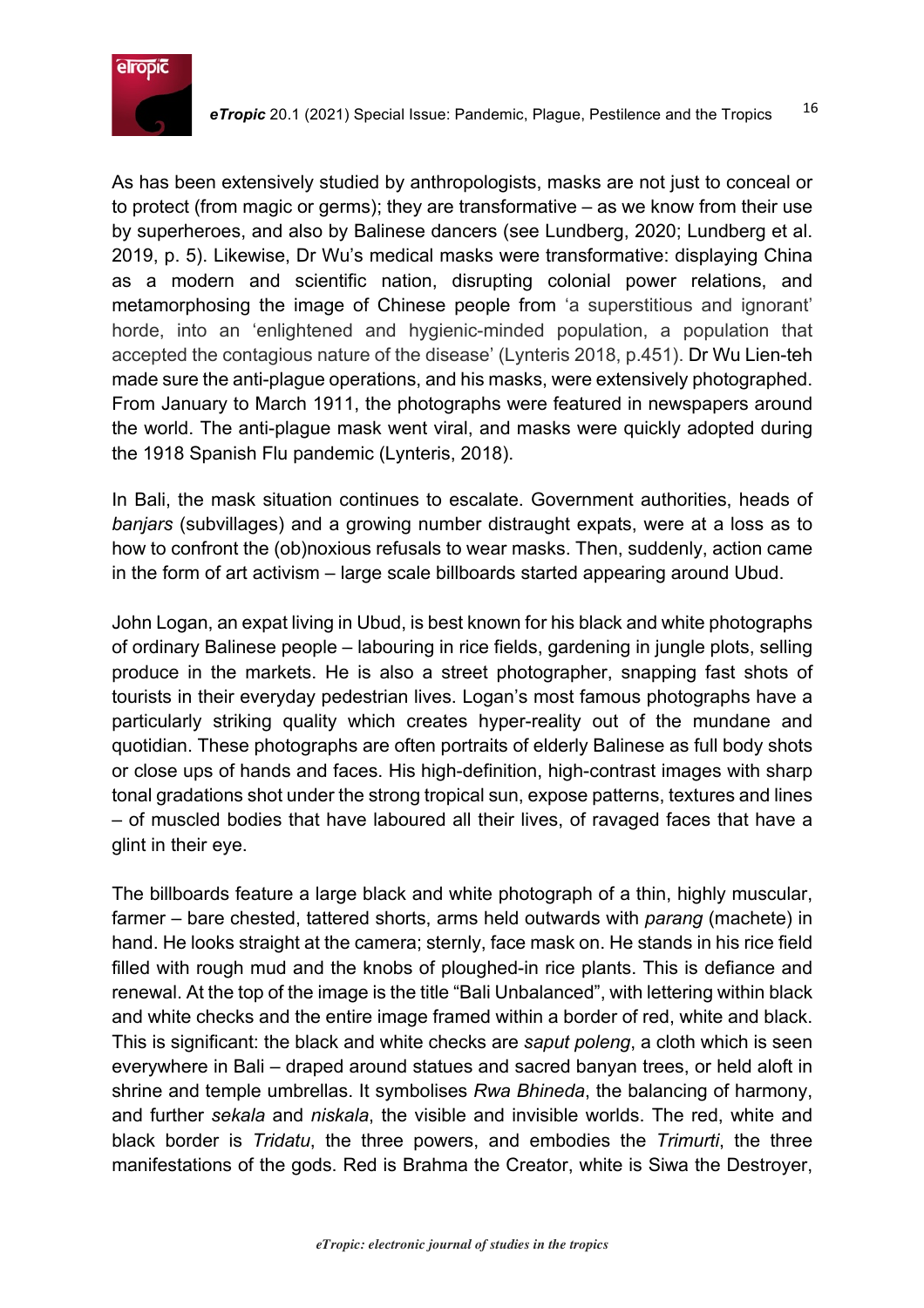

and black for Wisnu the Preserver – the Bali-Hindu cycle of birth, life and death (Eiseman, 1990). Surrounding the central black and white image, but outside the protection of its tri-coloured frame, are 84 colour photographs; street snapshots of tourists as they go about their day on foot, bicycle or scooter – mask-less. One of these photographs is different, it is of a bull *patulangan* (casket) burning in flames. This is *ngaben*, the cremation ceremony which releases the soul of a dead person so it can enter the upper realm to wait to be reborn, or to be liberated from the cycles rebirth.



*Figure 1.* **Bali Unbalanced**

Source: John Logan, 2021. Photographs, printed on billboard. 2.5 x 2.0 metres.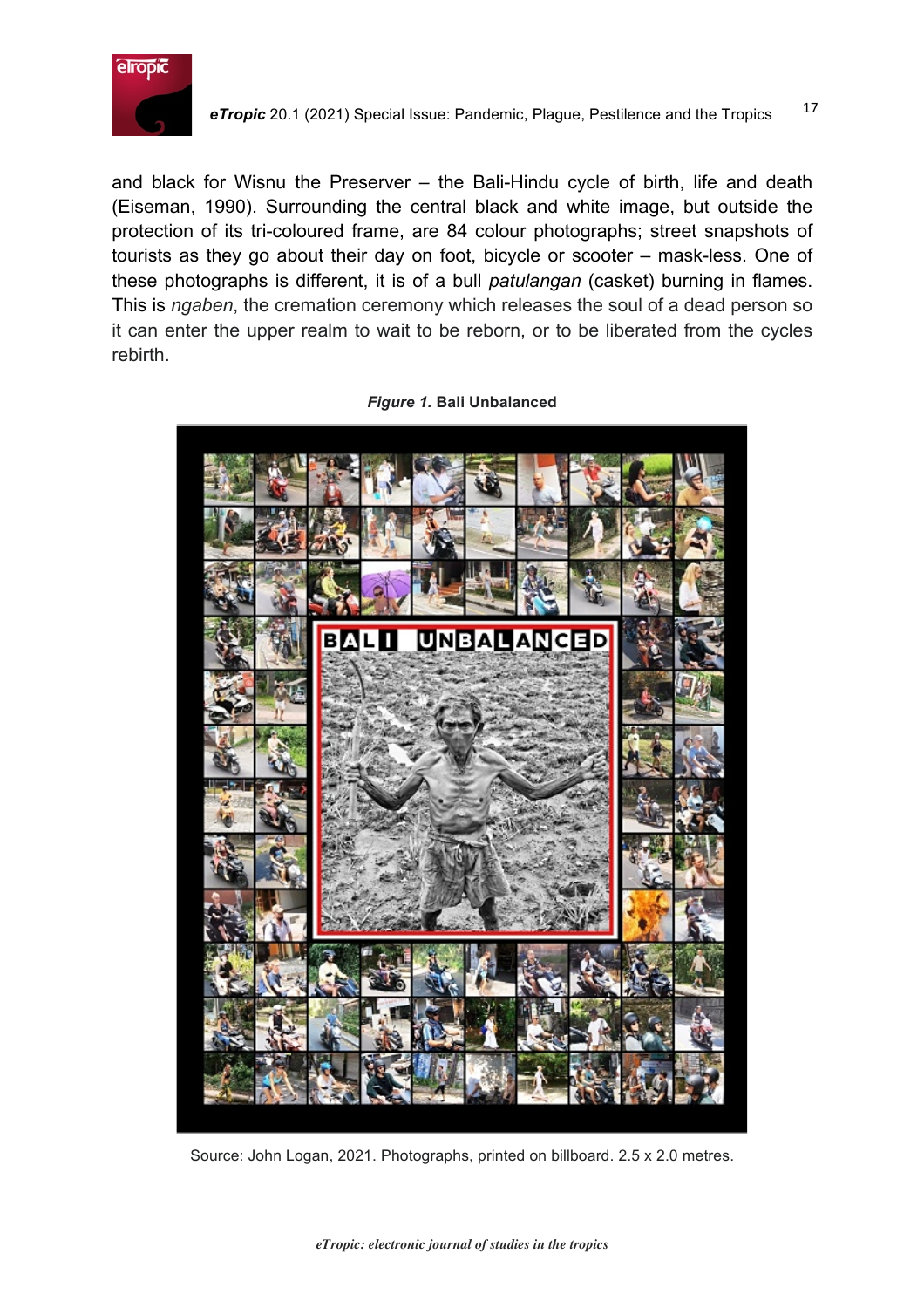

The billboards have caused a significant local sensation. The project started as just four billboards at the main gates (the symbolic North, South, East, West) of Ubud's central market. <sup>3</sup> From this central node, Logan hoped the message of the billboards would radiate outwards on the local trade and gossip networks to surrounding *banjars* and villages. However, there was a moment of concern regarding just what that message was: the morning after the billboards were erected, a local seller asked the chief administrator of the market "so do we not have to wear masks anymore, like them" pointing at the photos of the tourists. Logan was asked to put an explanatory plaque below the billboard. He was also asked by village heads to make billboards that could be erected in their *banjars*. The billboards have not been without controversy. Immigration visited one of the villages explaining that there had been complaints from tourists. The village head responded that the billboards were voicing what the Balinese were thinking. This was followed by a meeting of the divisions of Immigration, Police and Tourism; the billboards were to stay. There are now 18 around Ubud, all have been gifted to the *banjars*. Facebook has been alive with messages from *bule* – either in support, or accusing the photographer of being in violation of privacy and a stalker. <sup>4</sup> One of the billboards was vandalised by a Westerner, who selfproclaimed his act on Facebook, only to be informed that he had defaced *banjar* property – he blocked the village head who tried to contact him regarding the crime (Logan, 2021).

What Logan has done, which is so unsettling, is to move the camera lens from the Balinese as exoticised subjects of the Western imagination, and instead put the focus on tourists – and in the process unmask them. Logan has a sardonic sense of humour, he calls the mask-less tourists he captures in photographs his "models/influencers", a direct comment on the influx of social media influencers into Bali who continue to Orientalise local people, customs, and the tropical landscape for their own consumption (Lundberg, 2020, p.96).

#### *Pandemic Literatures – Asia*

In literature, the social pandemic is often portrayed as more impactful than the epidemiological event. This reciprocal relation between scientific-medical and sociocultural aspects of epidemics calls for them to be understood together. Both live on deep in human memory. This is particularly the case with Indigenous mythologies and ritual performances which are literary repositories that describe and re-enact human

<sup>&</sup>lt;sup>3</sup> The billboards were proposed and went through the usual administrative sections in order to be granted permission: Ubud Market Organisational Committee, Ubud Kecamatan (district), Gianyar Kabupatan (regency), Denpasar (capital of Bali), Jakarta (capital of Indonesia).

<sup>&</sup>lt;sup>4</sup> The photographer doesn't actually stalk (in the sinister implication of the term). The project arose out of documenting the streets of Ubud as the pandemic took effect and shop after shop started closing down (this has been a yearlong project). Logan rides around Ubud with a GoPro camera strapped to his head. The camera captured more and more *bule* mask-less, and was in part instrumental in igniting the the billboard art (Logan, 2021).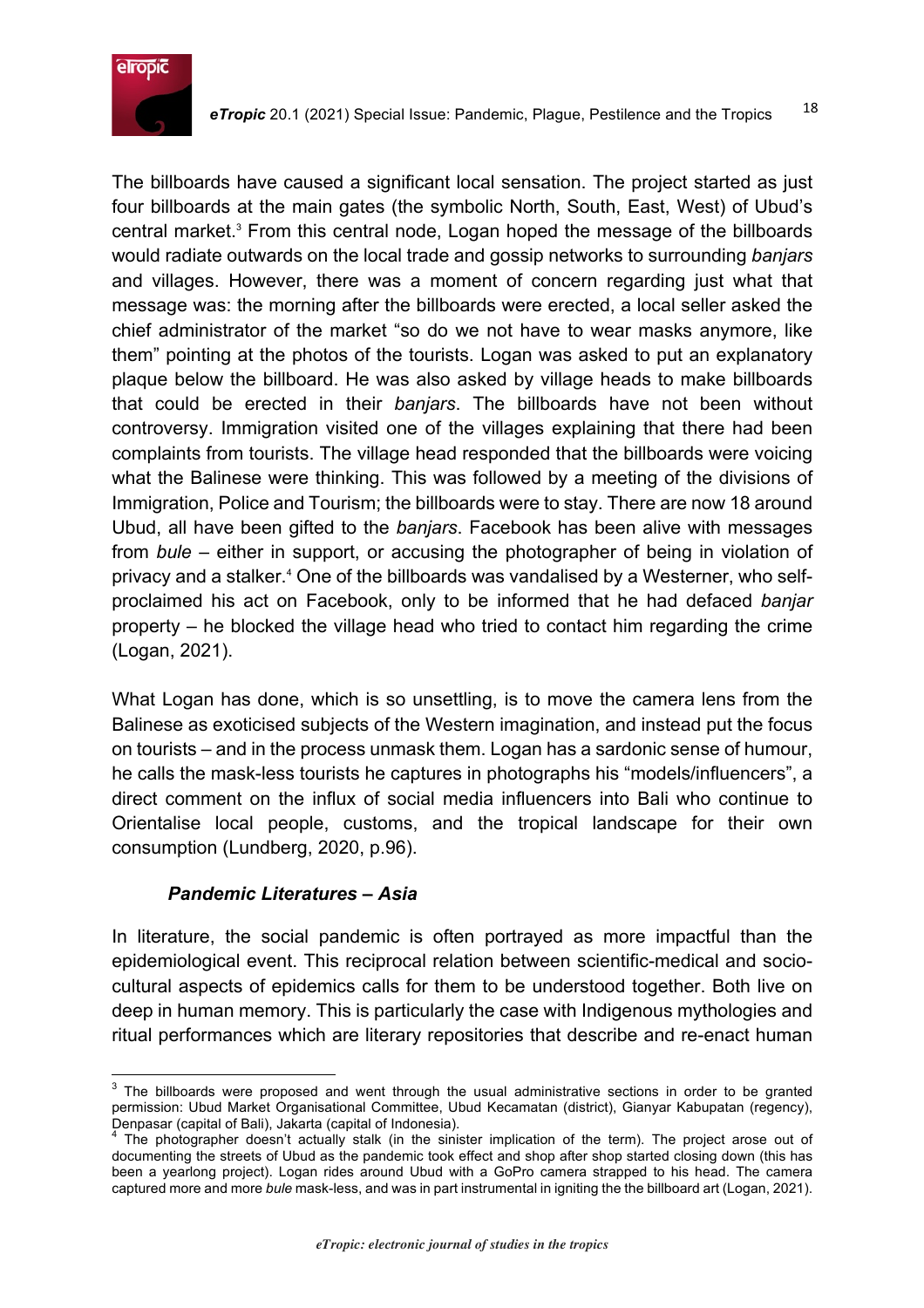

crises experienced in the wake of invasion and the ensuring epidemics of disease (see Duin, 2021, this issue). The spectre of epidemics is also a persistent underlying motif in the literature of later colonial peoples writing of social changes towards the ends of empire (see Priyanka, 2021, this issue).

In times of pandemic people call on literary expression – whether in the form of novels, theatre or film – in order to understand the event. Thus, the novel coronavirus has spurred an epidemic rise in the reading of pandemic literature. Imaginative works from the tropics include the aforementioned classic, *Love in the Time of Cholera* by Gabriel García Márquez, set in historic Colombia in the Americas. *The Transmigration of Bodies* (2016 [2013]) by Yuri Herrera, a post-apocalyptic noir fiction set in an unidentified corrupt Mexican city ransacked by plague, follows a fixer trying to arrange the exchange of bodies between rival gangs. The novella *Beauty Salon* (2009 [1994]) by Peruvian-Mexican writer Mario Bellatin, takes place in a beauty parlour turned into a shelter for men to spend their dying days as their bodies lie ravaged by an undefined plague that scourges the unnamed city. The speculative fiction debut novel *The Book of M* (2018) by Peng Shepherd, is set in India in a perilous near-future world during a plague of disappearing shadows, and with them, the loss of all memories. *The Old Drift* (2019) by Namwali Serpell, begins on the banks of the Zambia River, Africa. An old fever-riven drifter makes a mistake that entangles the lives of three Zambian families from different racial-ethnic backgrounds, and between historical fiction, sci-fi and magical realism, the story weaves in technological marvels like Afronauts, microdrones and viral vaccines.

Times of pandemic quarantine have simultaneously created the space from which great works have emerged. The  $16<sup>th</sup>$  and  $17<sup>th</sup>$  century plague outbreaks are reflected in William Shakespeare's dramas. In the midst of a potently creative period, Shakespeare, at times in quarantine, produced *Romeo and Juliet, Macbeth, King Lear, Antony and Cleopatra, The Tempest,* and *Coriolanus* – a tragedy alluding to contagion and plague. His works, however, rather than being about epidemics, were imbued with plague atmospherics, as is the case with *Romeo and Juliet*; and likewise the plague would arise as expletives, bringing perspective to the famous line: "A plague o' both your houses!". In *Macbeth* plague imagery is strongly evoked, however, this is not a medical illness, but refers to the plague of a viscous and ruthless leader. As Stephen Greenblatt (2020) summarises:

In office, Macbeth has ruthlessly pursued his enemies and betrayed his friends. Egged on by his "fiend-like" wife, he will do anything to make himself feel perfectly secure — "Whole as the marble, founded as the rock." But, though he always finds people willing to carry out his criminal orders, he only ever feels more anxious: "cabined,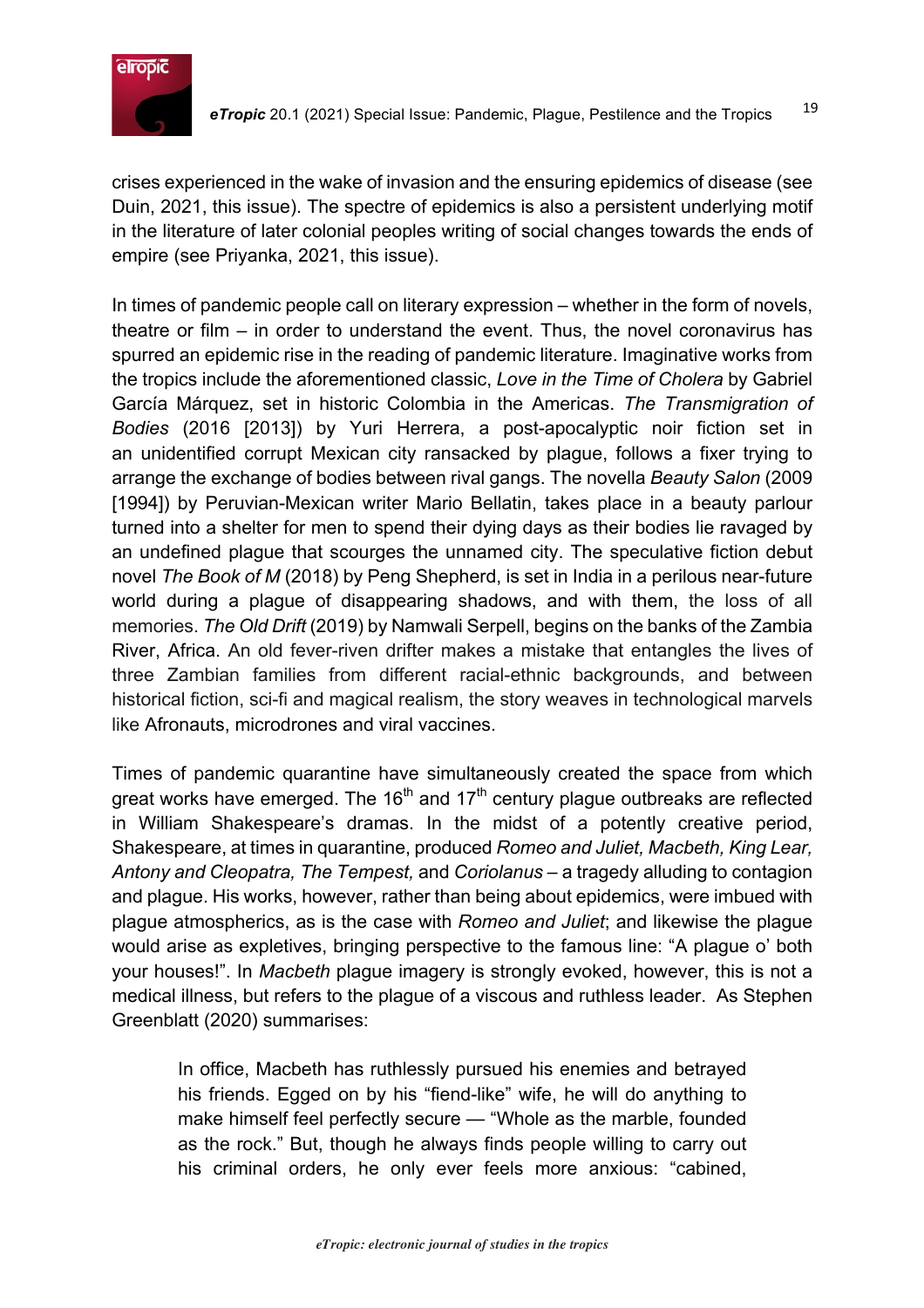

cribbed, confined, bound in / To saucy doubts and fears." And, under increasing pressure, calculation gives way to raw impulse, the reckless confidence that his instincts are always right: "From this moment / The very firstlings of my heart shall be / The firstlings of my hand."

In *Macbeth*, we are warned, "Physic himself must fade" (Greenblatt, 2020). Reminding us that a solution to plague is not medical alone but always, also, entwined with the the socio-politico-economic (see also Ghosal, 2021, this issue).

Pandemic quarantine, however, cannot automatically be assumed as a space of creative production – in contemporary times, the imposition of of self isolation, combined with the persistent infiltration of an overload of social media information, morphing statistics and conspiracy, has equally created an involuntary vacuum in the contemporary literary world. As the pandemic raged with waves of fatalities globally, literary works from Asia, particularly Southeast Asia have often taken a back seat as writers closely observe, and patiently search for a small window of illumination (see Benitez, 2021, this issue). However, two works worth mentioning involve themes revolving mostly on lockdown effects and reflections. One is a collection of poetry, short stories, and art works, titled *Unmasked: Reflection on Virus-Time* (2020) curated by Singapore-based Malaysian author, Shamini Flint; the other is an anthology of short stories, *The Lockdown Chronicles* (2021), edited by Shireen Zainudin and Viji Krishnamoorthy. The earlier work includes varied background settings and contributions ranging across Singapore and Malaysia to Australia and further, while *Chronicles*' stories are mostly set in Malaysia. These two anthologies, collectively, reveal that writers are on hiatus, their reflections staying within the imposed imprisonment rather than questioning the viciousness of the virus itself as a biological or social event – thus offering some sort reprieve from our daily chaotic lives, a salve rather than a stimulant inspiring social analysis. However, a more critical reflection on the pandemic that questions the experience *and* the social-politic life of the virus emerges in Christian Jil Benitez' poem which interrogates the everyday debilitating empty-time of lockdown in a Philippines replete with political and ecological nuances (2021, this issue). In another vein, a speculative flash fiction piece, Christina Yin offers a post-pandemic dystopian view into the far future on a cold outer planet of the solar system where citizens desire eco-tropical holidays to a future utopian island of Borneo (2021, this issue).

Film scripts often use pandemics to dramatic effect. And, as with novels, these pandemics are revealed as human, biological and social events. The recent South Korean zombie-induced films *Peninsula*, directed by Yeon Sang-ho (2020) (a 'nonsequel' to 2016 *Train to Busan*), and the parasitic aftermath drama #*Alive*, directed by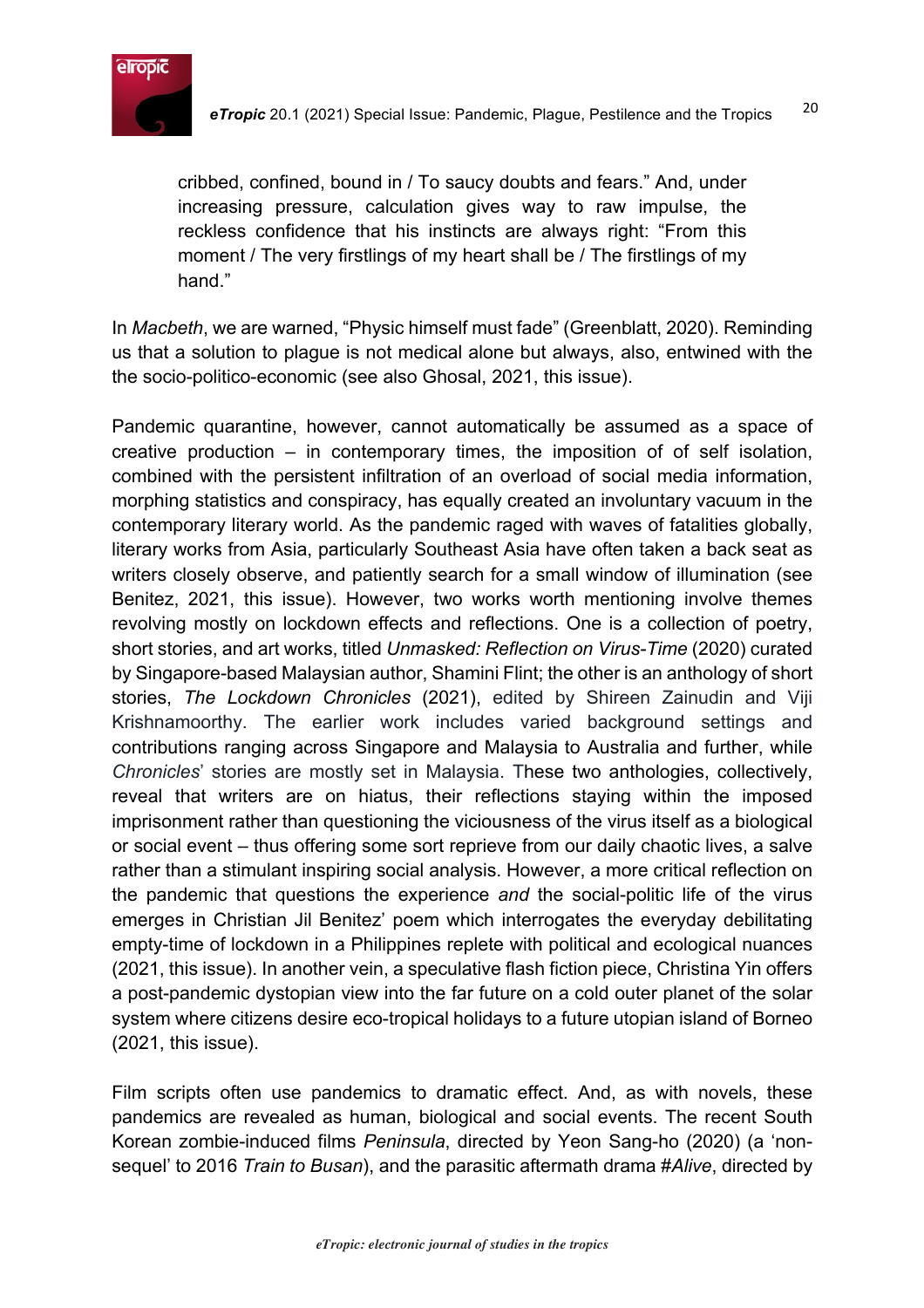

Cho Il-hyung (2020), portray East Asia as the hub of infectious diseases and contagious pestilence, reflective of the origin story of the SARS-CoV-2 virus as arising unproblematically from the East Asian region. As such, the films, as creative productions, remind us of the now well-known epidemiological investigations that have for decades indicated Asia as a virulent site for pandemic, with the films visualising this fear. Nevertheless, these films lack the critical interrogation that pandemics as imaginaries deserve. The role of zombie film is more deeply interrogated in Milan Kroulík's work in which he links the tropics as imagined zones of disease with notions of the zombie and questions regarding the autonomy of the human body (2021, this issue).

#### *Epidemic Cultural History – Oceania*

In his *Hot Countries: A Travel Book* (1930), Alec Waugh takes his readers on a series of journeys into the Caribbean, South Asia, Southeast Asia, and Oceania of late colonialism. At the end of the historical semi-autobiographical novel Waugh reflects on the destruction of Tahiti by European presence when he notes that the island and its inhabitants have been betrayed by "the fatal gift of beauty". Beauty has been fatal to the tropical imaginary because it has provided a draw card for European presence and the subsequent epidemics of disease that have destroyed indigenous cultural heritage and homelands across the expanse of the Pacific Ocean from Hawai'i through the islands archipelagos to the tropical east coast of Australia. Furthermore, implies Waugh, 'the fatal gift" has also proved lethal for Europeans who want to experience their imagined tropics only to succumb to indolence, alcoholism, and illness (see also Saunders, 2021, this issue). Waugh's observation demonstrates the complexity of the tropical imaginary: while it can be a place of beauty, imagination, uniqueness, and wonder, the tropics has also been historically perceived as a place of pestilence, plague, and pandemic danger.

Our present perception of the tropic imaginary is an accumulation of all that has been imagined before. When we imagine 'the tropics', we are perceiving more than landscape: in our search for a meaning of tropicality we are envisioning our encounter with a cumulative place that is both imaginary and literal. That is to say, although we might be standing in the physical, geographic Tropics, we are inevitably comparing it to our imagined tropic that has been developed in our mind from all that we have previously read and seen. Yet, despite all the accumulated literary, filmic, documented and scientific resources about the tropics, this zone has persisted in being conjured as a dangerous, pestilential place of the unknown, into which we venture at peril (see Clayton, 2021, this issue). The jungled darkness of the tropic imaginary, into or over which the Westerner could not see and thus dominate, has prompted fear not only of what might be within that dark interior but also of what might be revealed within those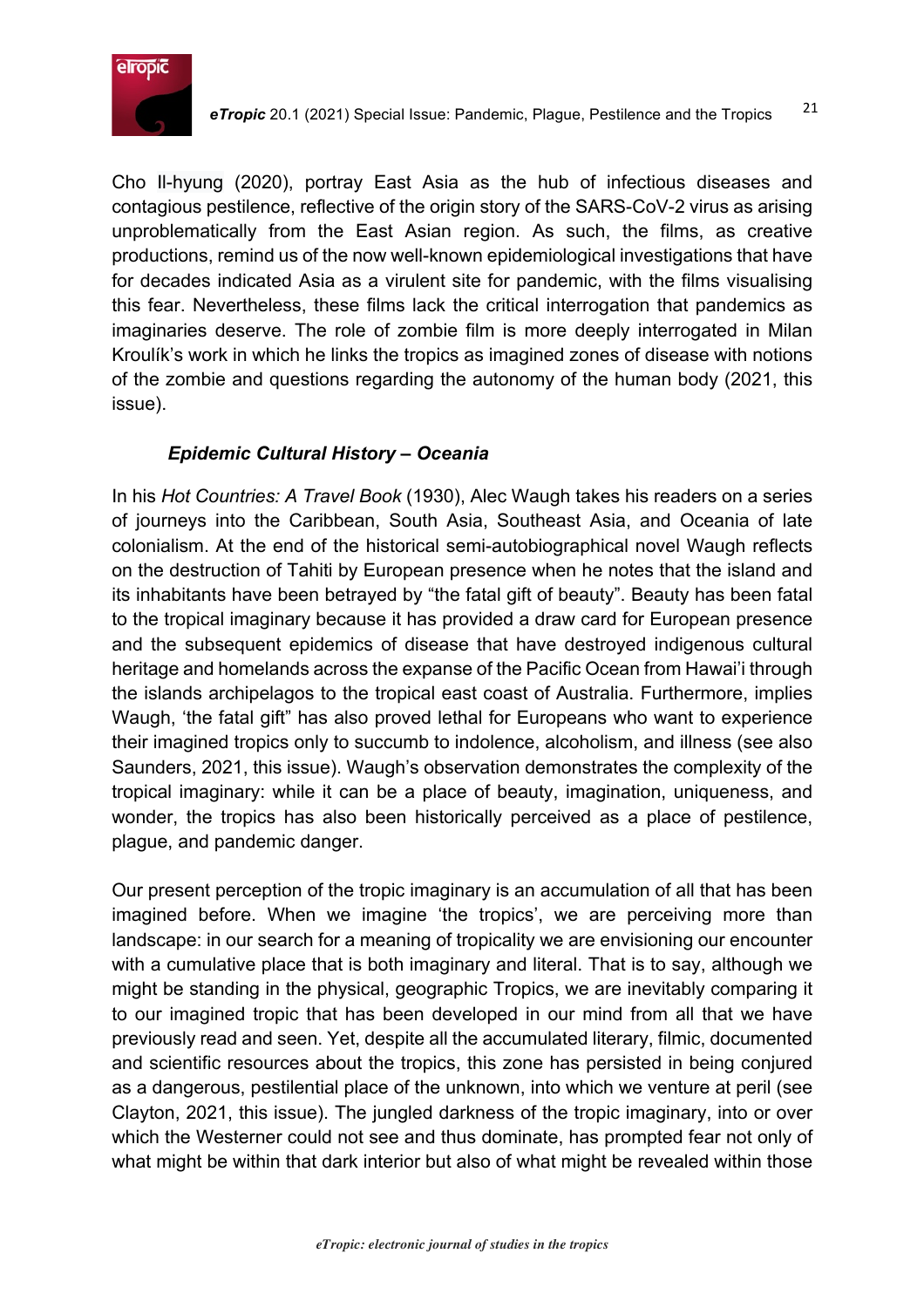

who venture within. The jungle of the tropic imaginary reflects nothing back, allows no vison forward; those who enter are forced to look within themselves, at their own peril.

In reality, however, a very large part of the tropical world is not landscape but marinescape: the tropics are complexly maritime, and were experienced by voyaging within an elemental space of sea, weather, and sky. In comparison to the land-based tropical experience, the maritime experience is one of vison as the voyager looks out across the expanse of ocean in anticipation of encountering the new and different, both a physical and metaphysical experience, each shaping the other in the context of an ongoing, extended encounter between being, space and place. Western colonial writers of the Pacific such as Melville, Stevenson, Becke, London, and O'Brien ensured that the Pacific tropical imaginary remained both an ocean and an island encounter in which the difference of tropical place and person registered on the Western body as much as on the Western mind (Spicer, 2021, this issue). As such, they were intent on bringing together marine-scape, landscape, and people into the tropical imaginary of the 'sea of islands,' while also drawing attention to the manner in which this imaginary was changing due to the impact of the Western world on it. This was an archipelagic consciousness (Carter, 2013).

Those Anglo-Europeans who travelled to experience the tropics were immediately aware of the contrast between their former place and this tropical one, and that contrast between the temperate and the tropic is one of the most enduring themes in the history of global imaginings (Clayton, 2021, this issue). This contrast is also rendered in differences experienced within continents that bridge the tropical and temperate zones. On the edge of Oceania on the vast island of Australia, the tropical 'top end' is experienced as other to the temperate south. Far North Queensland on the edge of the Pacific, for example, has historically regarded itself as so meteorologically, biologically, topographically, and demographically different from the Southern part of the state that it has persistently raised the issue of succession.

Whether represented positively, as in fantasies of the tropical sublime, or negatively as a pathological space of degeneration, tropicality has frequently served as a foil to temperate Nature, as well as the nature of humankind. The tropics have long been the site for Anglo-European fantasies of self-realisation, projects of cultural imperialism, or the politics of human or environmental salvage, and within literatures of natural history, travel, exploration, and fiction, the idea of tropical difference has had a remarkably sustained and persistent influence on how the tropics are perceived. Yet while the tropical imaginary may have suffered from that 'fatal gift' the tropics remains a growing presence – literally and imaginatively.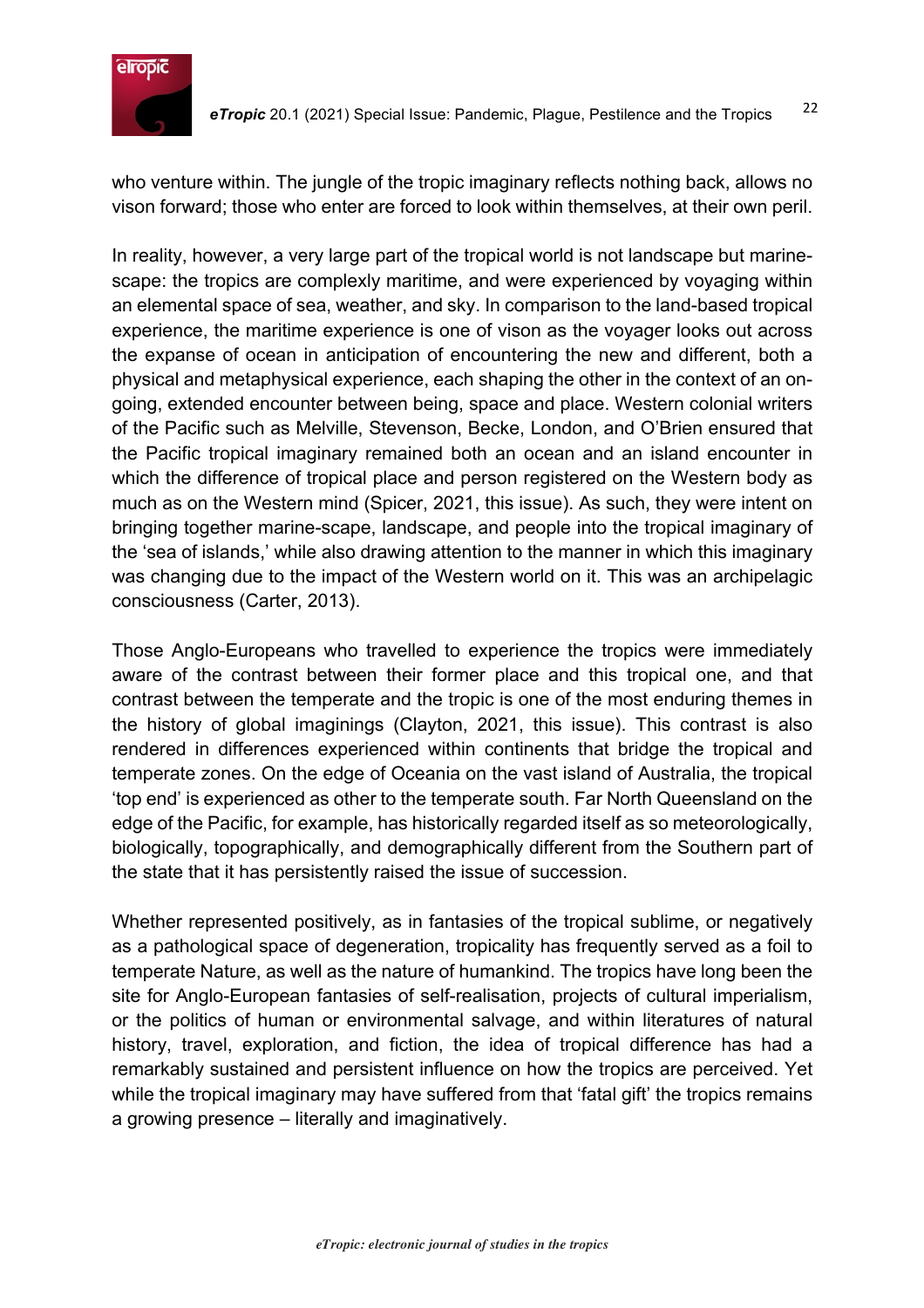

#### *Pestilential Ecologies – South America*

Literature, History, and Social and Health Sciences often portray the tropics as a challenge to civilisation. Pandemics, plagues, pestilence, and also a hostile nature, needed to be tamed – which is why they always appear at the center of narratives that combine failures and triumphs. Many images characterise this scenario, but *Urupês*, by Monteiro Lobato (2019 [1918]), may offer a unique expression of this imaginary. Centered on the character Jeca Tatu – a yellowish, weak, uneducated, worm-ridden man – the widely-read author of Brazilian fiction described the country at the turn of the 20th century as "a great hospital" (Lima & Hochman, 2004).<sup>5</sup> On one hand, time after time, syphilis, smallpox, plague, and yellow fever raged through the Brazilian capital. On the other, the *sertão* – a space that in Lobato's description synthesised everything that started at the end of Rio de Janeiro's central avenue – was a colossal breeding ground of an endless number of parasites, hosts, and vectors that, mixed with the dirt and laziness of the many Jeca Tatu types, established disorder and impeded the progress of the nation:

In the debate about national identity, it is common to see man's fragility in the face of tropical nature. This contrast and the idea of inadequacy between the natural environment, man, and European culture are constant themes in Brazilian social thought…. The hinterland appears as a problematic nature to domesticate…as a synonym for disease and a hostile nature to man. (Lima & Hochman, 2004, p. 502-503)

In response, the Brazilian authorities broadly stimulated an overall eugenic-neocolonial whitening process during that historic period. Italian or German men – the new European colonizers – were imagined as the material opposite of Jeca Tatu. They were the symbol of education, vigor, virility, and the capacity for development. It would be up to them to pioneer the interiors of these lands of opportunity, which needed to be cultivated with an eye towards the future. However, the problem was that on descending from their ships, these men succumbed to tropical diseases. Efforts needed to be instigated and intensified around a science aimed at acclimating white men to "warm lands" – a Tropical Medicine (Lövy, 2006).

Among the many practical guidelines offered by this new discipline was the idea that it would be necessary for white men to mingle with the local population to strengthen their descendants. Crossing their European bodies with those naturally immune to local diseases was highlighted, especially in the case of yellow fever disease (Löwy,

 $5$  The book, selecting tales and chronicles, was initially published in 1918, inaugurating a more critical regionalism in Brazilian literature than previously practiced in its romanticism period. See, Lobato, (2019).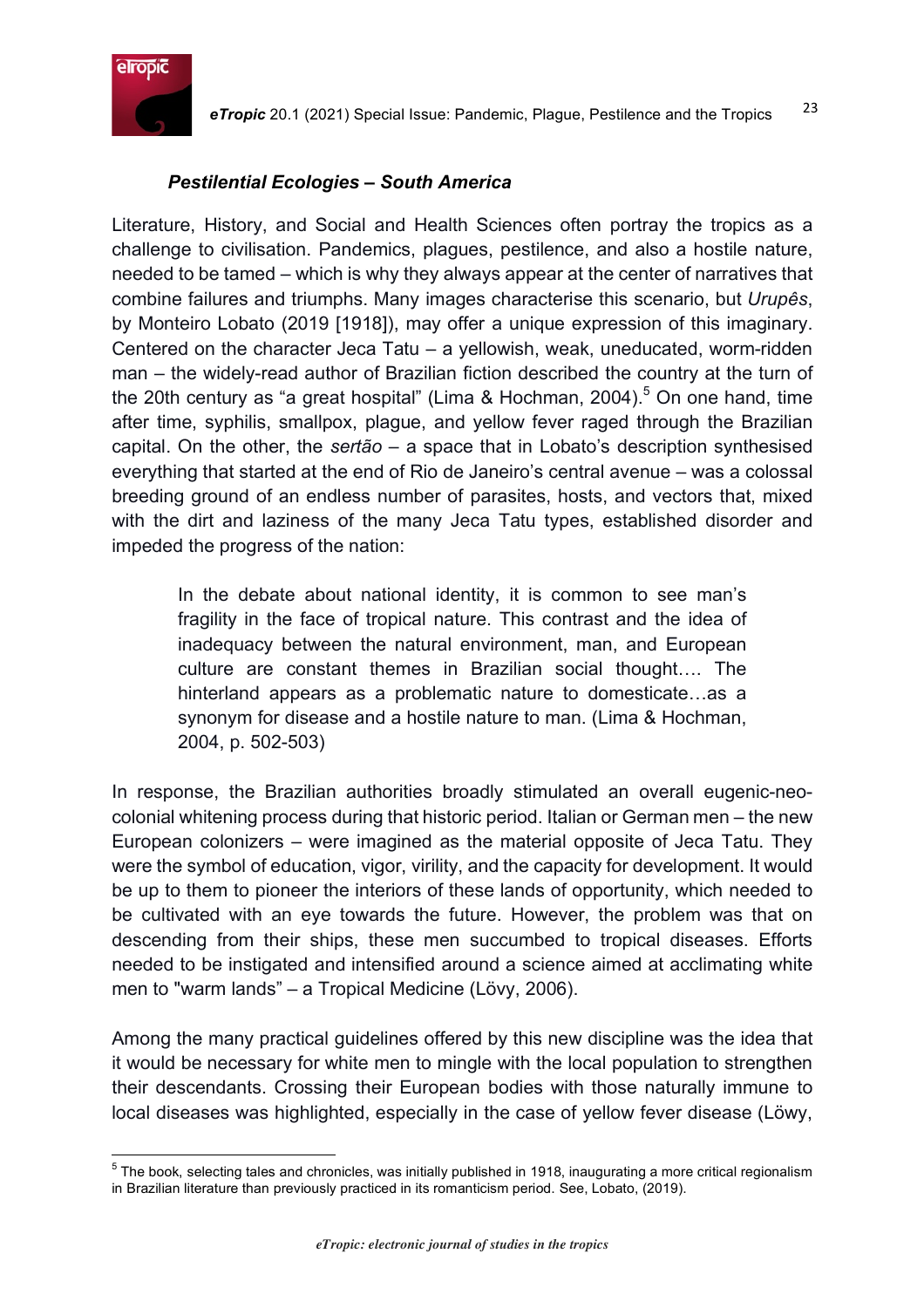

2006). Also, several research missions had made the tropics an exciting open-air laboratory, expanding and consolidating other nascent modern sciences such as microbiology and international health. As noted by Lima and Hochman, "science would represent an alternative to this profusion of uncomfortable forms of life, an artificial defense in the face of the failure of the natural defense of men weakened by the civilizing process" (2004, p.505).

The Institution of Tropical Medicine in São Paulo, the mission of the Pasteur Institute in Rio de Janeiro, the research and actions of Oswaldo Cruz, and the work of the Rockefeller Foundation along coastal areas would mark a new phase of political, scientific and urban changes in Brazil. This shift in the forms of research and control – mainly related to hookworm (the disease of the character Jeca Tatu) and yellow fever – was associated with identifying the worm and the discovery of the *Aedes aegypti* mosquito. More than pathological agents and vectors, these anthropic beings, morally linked to poor people, materialised what we can call the "infrastructures of intellectual colonization". To paraphrase the idea of Mary Louise Pratt (1992), this refers to a kind of anti-conquest in the world of health with regards to the way naturalists explored their European representation of nature around the world by naming and classifying species of plants and animals, without conceiving of local biologies and indigenous modes of understanding them. Worms and mosquitoes make the presence of the disease visible and form the basis for the explanatory capacity to jump from one context to another in a supremely local, cultural, or social way – they are a kind of empirical proof that a theory produced in a research laboratory under European or American supervision is valid anywhere that a disease can be associated with the presence of these agents. In short, worms and mosquitoes transmit diseases, and also theories and practices that supplant local knowledge. In addition, the production of poverty as an explanatory factor for the presence of pathogens in the tropics thus began to figure as a central element in policies governing life and the new colonisation. "Controlling the disease by controlling the patient is one way in which the project for the consolidation of tropical medicine strongly operated the expansion of colonialism in the 19th and 20th centuries" (Segata, 2016, p. 87).

In this view, tropical pandemics are explained much more by exoticising the natural environment's elements, such as climate, soil, fauna, and flora, than by human interventions in these parts of the planet (Sá, 2013; see also Duin, 2021, this issue). This vision's effect was to shift the problem of colonisation of the tropics to elements of the tropics themselves, making the harmful effect of European expansion on these environments invisible. As Sá notes:

the colonizing expansion of European countries brought about extreme social, environmental and epidemiological changes. The flow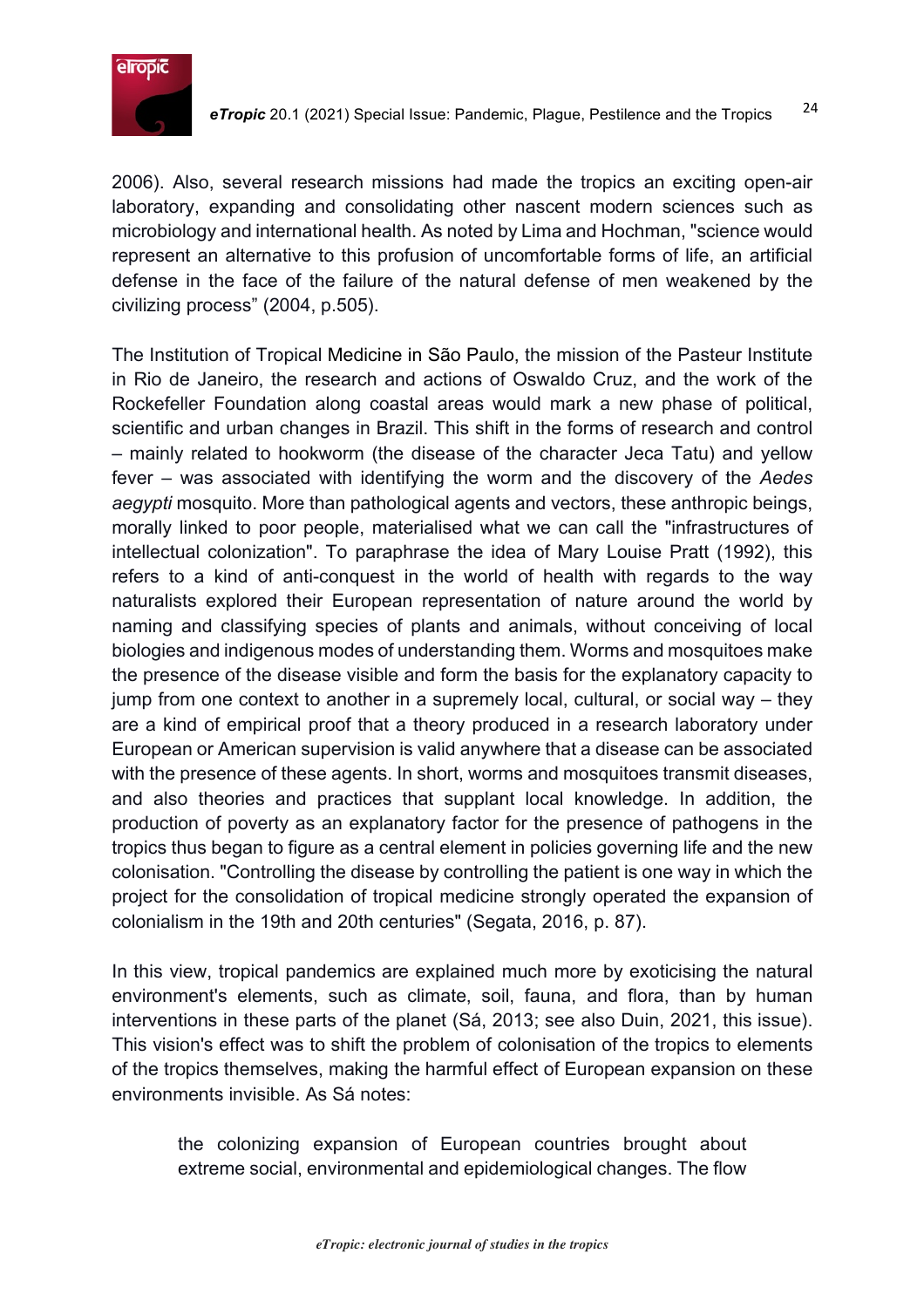

of people, introduction of animals and plants, engineering works, railroads, etc., were environmental and cultural interventions in biologically unknown spaces, which led to a series of imbalances and adaptations that changed the configuration of relationship interactions between parasites, hosts, and vectors (Sá, 2013, p. 71).

In the past and the present, pandemics, plagues and pestilences are not natural phenomena. The colonising force was called upon to tame the hostile nature of this *sertão* (wild area) of the world. The imperialism of agribusiness has converted tropical landscapes into vast fields of the cultivation of transgenic monocultures or pig farms with their digestive atmospheres and contaminated living waste (Lapegna 2016; Blanchette, 2020; Segata, 2021, this issue). The point is, as noted by Ferdinand (2019), that the debate about tropical pandemics, plagues, and pestilence needs to be guided by the intersection of two agendas that have little crossed – one about the Anthropocene, the other about post-colonialism. And this raises the question, how can we think about the profound transformations of tropical ecologies and their devastating consequences without recognising the centuries of extraction, slavery, patriarchy, and destruction?

# *Diseased Infrastructures – Africa*

In the public imagination, tropical Africa has remained the "dark continent", as popularised by British explorer and naturalised American Henry M. Stanley in 1878; "the heart of darkness", an expression coined by Polish-English novelist Joseph Conrad in 1899; and the "diseased continent". The theory of acclimatisation constructed the tropics as a space of death because of the hot climate and infectious diseases (see Ngalamulume, 2021, this issue). It assumed geographical determinism and did not consider the link between colonial exploitation and colonial pathologies; between international trade and the spread of cholera, yellow fever, and bubonic plague; between the construction of roads and railways and the spread of trypanosomiasis and smallpox; and between industrialisation, rural poverty, and tuberculosis.

The image of tropical Africa as an infectious continent, which saturated colonial and missionary discourses, has became entrenched since the 1970s as the continent has been repeatedly struck by outbreaks of new infectious diseases and the re-emergence of old diseases. The short-lived democratic experiments following the decade of African independence, the instauration of military regimes, personal rule, patronage politics and corruption, weakened the health infrastructure. Rural poverty and deforestation exposed people to the Ebola virus disease in Mobutu's Zaire (today Congo DRC) in 1976, the first of several haemorrhagic Ebola outbreaks that would hit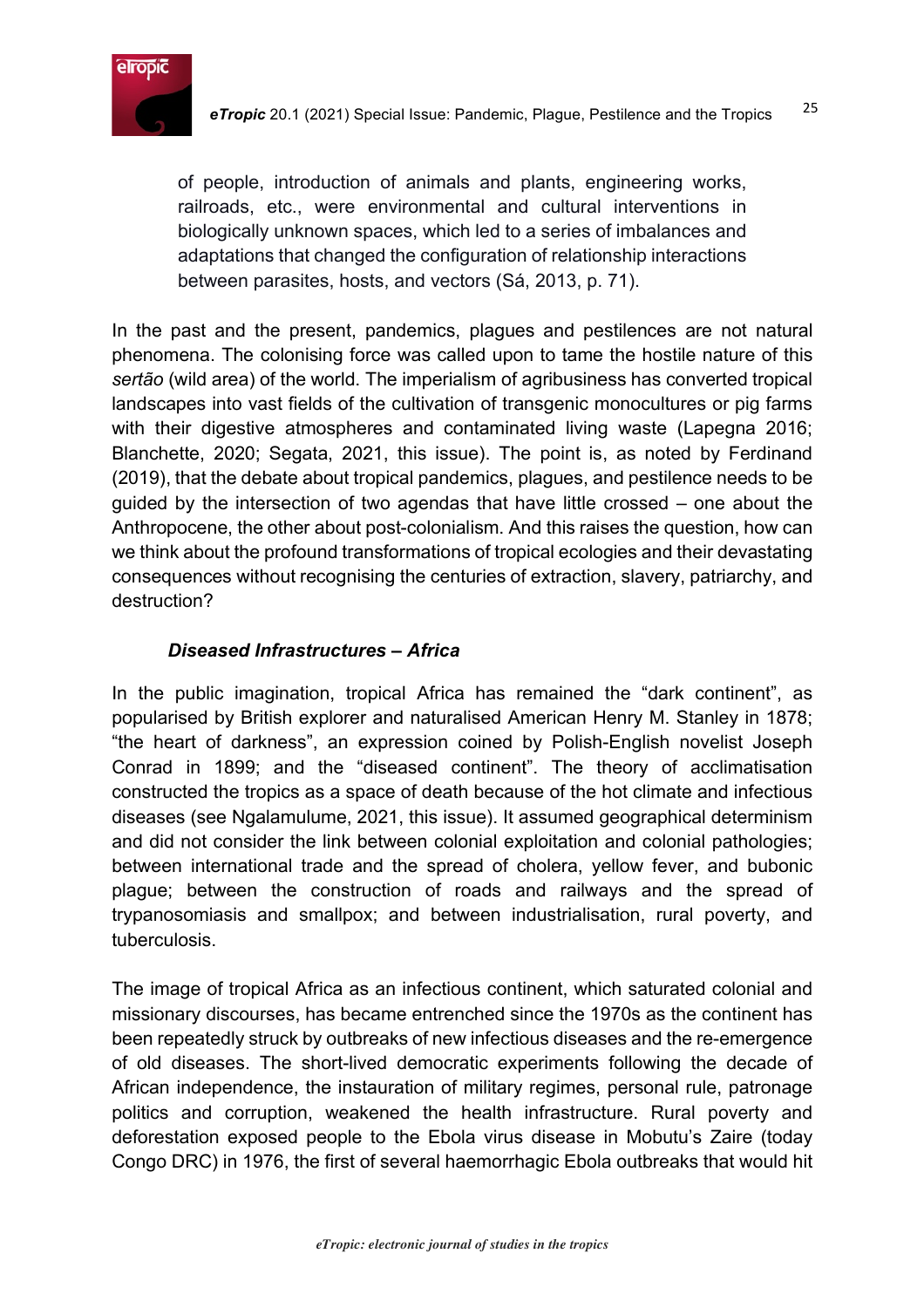

several countries. The hunting, killing, and consumption of chimpanzees in the rainforest facilitated the cross-species transmission of Simian Immunodeficiency Virus (SIV) to humans. The virus adapted itself within its human host and became HIV-1. The crossover of another strain of SIV from monkeys to humans through the same process resulted in HIV-2. HIV caused AIDS, which was officially recognised in the 1980s. Southern Africa became the epicentre of the global AIDS epidemic due to its migrant labour system. It has since spread worldwide (see also, Sciortino, 2021, this issue).

The most recent haemorrhagic Ebola outbreaks occurred in densely populated urban centres in West Africa (Guinea, Liberia, and Sierra Leone) between 2014 and 2016 and produced thousands of cases and deaths. The three countries were post-conflict and failed states that had weak surveillance systems and poor public health infrastructure. The new Ebola outbreaks were contained thanks to a coordinated international response, but the anxiety they provoked only reinforced the negative images of tropical Africa as an infectious continent (see also, Clayton, 2021, this issue, pp. 12-13).

Tropical Africa has also witnessed the re-emergence and adaptation of old diseases, such as increased acute respiratory tract infections, gastrointestinal infections, tuberculosis, cholera, and malaria. Several factors have played an important role in both the emergence and re-emergence of diseases, these include: the ongoing destruction of the rainforest, global warming, migration, international travel, the circulation of commodities, poverty and social inequality, poor governance, and war and famine.

This negative imaginary of tropical Africa – and the tropics worldwide – is constantly reproduced. It infects the movie industry, social media, the political rhetoric of world leaders, the philanthropy industry, and educational systems.

# **Tropical articulations: Pandemic, Plague, Pestilence**

As can be seen through this short sampling, the range of topics, disciplinary persuasions and tropical settings that can be called upon to illuminate notions of pandemic, plague, pestilence and the tropics is heterogeneous. And this is likewise reflected in the papers collected together in this Special Issue which address such varied richness through: poetry, cultural geography, philosophy, anthropology, science and technology studies, cultural studies, development studies, cultural history, urban studies, ethnographies, zombie film analysis and speculative fiction.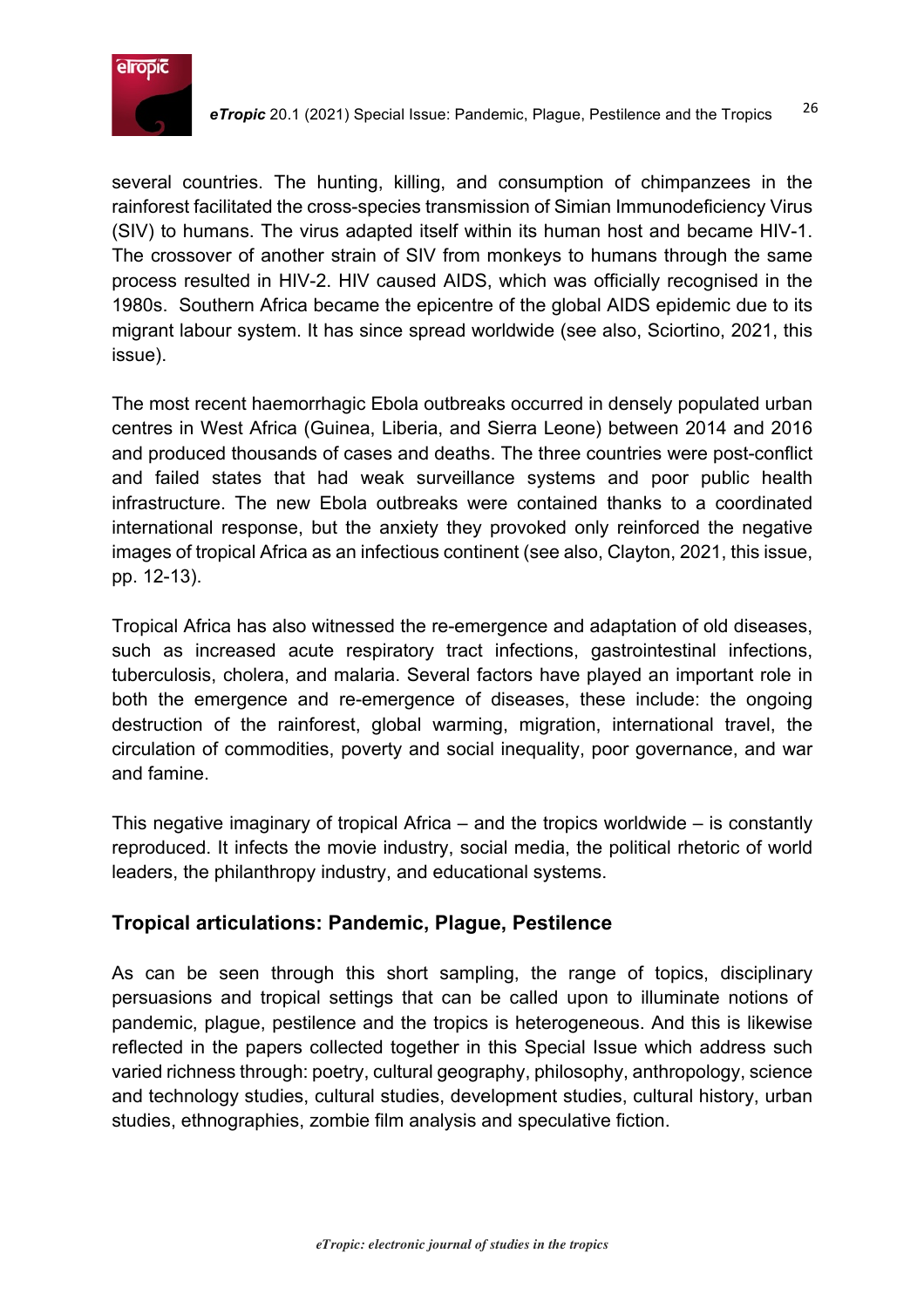

The geographic reach of the papers is likewise richly diverse. Some papers have drawn out the intertwined relations between geographic zones, for instance the Tropics as situated always and already in relation to the temperate regions, especially the United Kingdom as a former colonial metropole; and in another paper the imaginary of the tropics from a European perspective (set in the Caribbean) is put into relation with a different imaginary emanating from the tropics of Thailand in Southeast Asia. Other papers that arise from Southeast Asia are located within the milieu of the Greater Mekong Subregion, which necessitates unimagining those borders between Cambodia, Laos, Myanmar, Thailand, Vietnam and southern China that were dawn during colonialism. Similarly, the Philippines, as another region in Southeast Asia, requires us to think beyond one place and instead use an archipelagic imaginary. Islands are also imaginative spaces, and the large island of Borneo (especially the state of Sabah) is encountered in two papers, one as colonial past and the other as speculative future. Likewise, the vastly dispersed islands of the Pacific require thinking not so much as individual islands, but through their oceanic connections, as well as contemplating the particular allure that the island of the Marquesas holds in Anglo-European imagery of the South Pacific. Several papers address aspects of pandemic on the Indian Subcontinent, from evoking the state of India as a whole, to focusing on specific regions, such as Goa as a contemporary post-colony and vacation playground, or the 20<sup>th</sup> century northeast Ganges deltaic plains. In the Americas papers address the industrialised landscape of contemporary southern Brazil and delve into the Indigenous history of northern Amazonia. Cities are also presented in this Special Issue, from the colonial city of Saint-Louis-du-Sénégal on the West coast of Africa across to the City of Miami in southeastern Florida during COVID-19.

We open this collection of papers with a poem. This is fitting, for poetry allows an immediacy of affect. The felt experience of the current pandemic, which has existed throughout the period of this Special Issue – from conception to publication – surrounds all of us. The poem is followed by a selection of articles that put COVID-19 discourses under critical analysis from various philosophical angles and research methodologies. Then, delving back in history, several papers articulate waves of pandemics, plagues and pestilence investigated from the recent past, further back to colonial documentations, and further still, to Indigenous accounts articulated through mythology and ritual performance. The cultural history of epidemics is also evidenced in this collection through the close reading of literature, whether of European imaginaries or local articulations. Fiction, in fact, offers an extremely nuanced insight into pandemics, plagues and pestilence in association with tropicality. Film offers immediate affectivity and the zombie genre is revealing, while future scenarios from speculative fiction allow us to begin to see elsewhere and otherwise.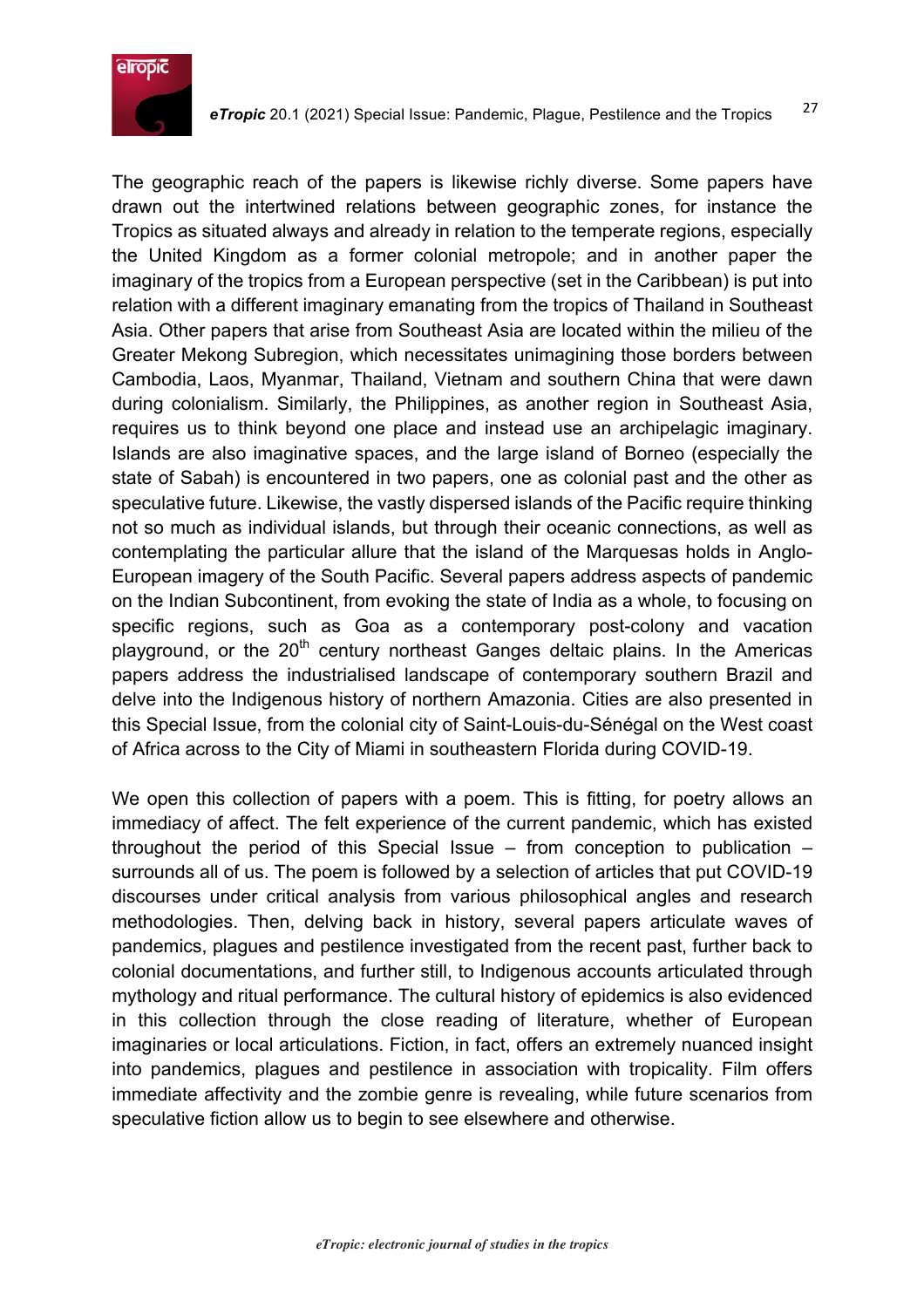

#### *No Wild Iris – A Philippines Poem*

Christian Jil Benitez, in his poem *No Wild Iris* moves us into the quotidian experiences of the pandemic during the "longest lockdown in world history" (2021, p. 42). The poem allows us to reflect on our own situated experiences, while recognising in Benitez's evocations many shared experiences both within the tropics and across the world. Poetry also serves to draw us away from the overload of abstract statistics that have dramatically imbued life during COVID-19 (although the addictive qualities of statistical real-time graphs of coronavirus trackers is also a very real experience) to explore the nuances of this long stretch of homogenous and empty time. Benitez's poem is set mainly in the Philippines and he draws on qualities of archipelago consciousness (Carter, 2013) that draw into his field of articulation vignettes from media, politics and ecology. The poem also draws on, and softly inverts, feelings arising from Louise Glück's poem "The Wild Iris" which won the Nobel Prize in 2020, the same year as the pandemic lockdown. In tribute to Gluck, who writes, "At the end of my suffering/there was a door", Benitez opens his poem in resonance: "At the end of the world, there was barely a window./In fact there weren't many holes./For the longest time, we've learned how to stay indoors, shut ourselves/from ourselves." (2021, p. 43).

#### *Tropicality and the Choc en Retour of Covid-19 and Climate Change*

In his article, "Tropicality and the Choc en Retour of Covid-19 and Climate Change" (2021), Dan Clayton undertakes a rich philosophical exploration of tropicality and climate change through Aimé Césaire's ideas regarding the *choc en retour*, the boomerang effect of Western colonisation, and *la quotidienneté barbaries*, its daily barbarisms. Through this lens, Clayton unfolds media stories of COVID-19 in the United Kingdom. His emphasis is on the unravelling of binaries as the interrelation of the temperate~tropical imaginaries become more pronounced due to aberrations and excesses of epidemic diseases and extreme weather events – imaged as tropical – encroach into the temperate zone and the former metropole of colonialism. As Clayton states, the "temperate/tropical opposition has been conceived foremost in environmental terms, historically through capitalist and colonialist expansion and exploitation, and with factors of climate and disease, and health and hygiene, paramount" (2021, p. 55) His exploration has a rhizomatic feel as he threads tendrils of science, theory, politics and media in order to explore the sensibilities of tropicality and its associations with 'normal' and 'pathological', 'immunity' and 'susceptibility', as they are perceived and experienced through the crises of the novel coronavirus pandemic and climate change in temperate world.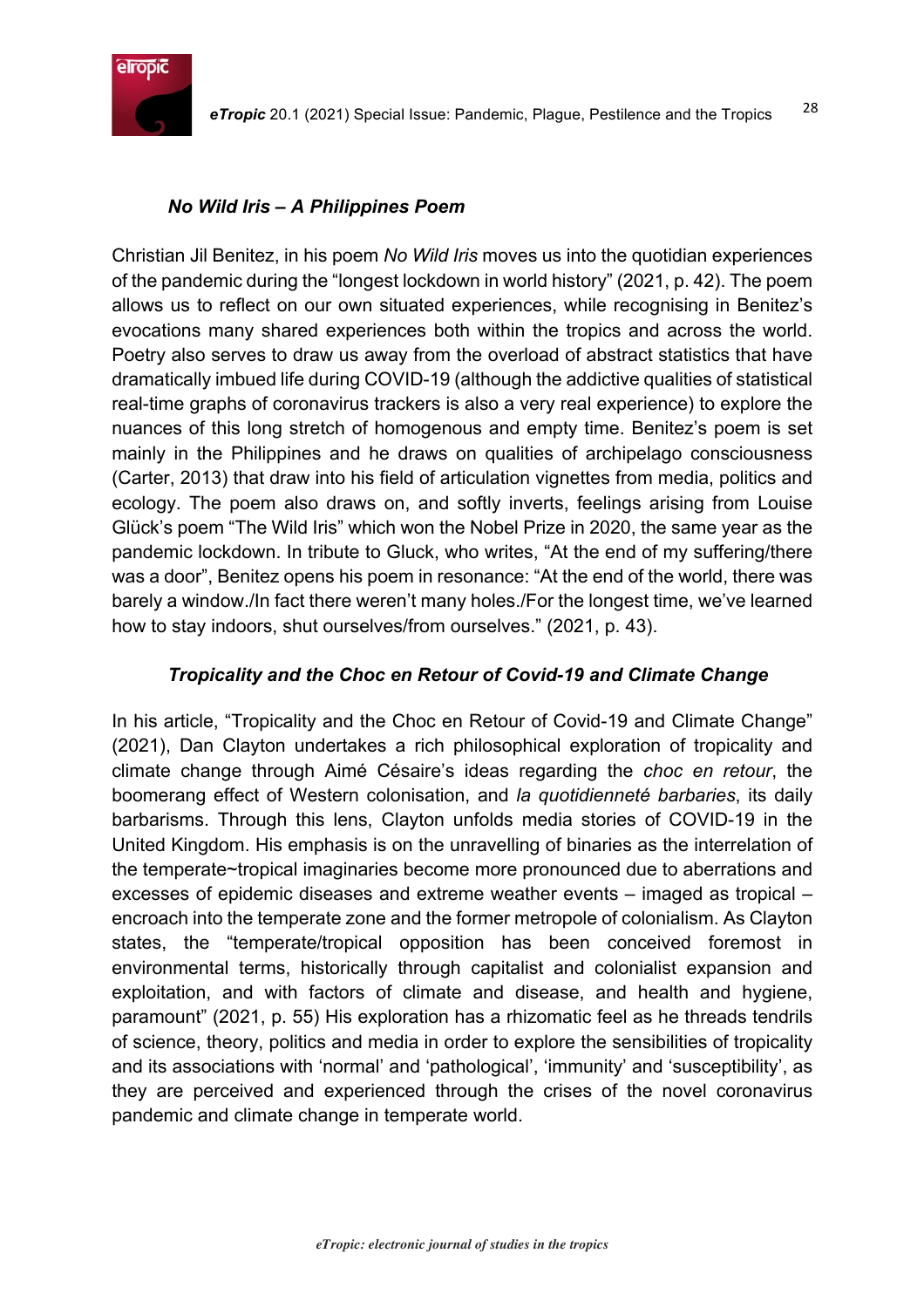

### *COVID-19 Ecologies in the Global Meat-Processing Industry in Brazil*

Jean Segata, Luiza Beck and Luísa Muccillo argue that COVID-19 zoonosis ecologies go beyond exotic wet markets, and draw attention to the global meat-processing industry with an ethnographic study set in southern Brazil. Their article, "Beyond Exotic Wet Markets: COVID-19 Ecologies in the Global Meat-Processing Industry in Brazil" (2021) is a more-than-human anthropological and science and technology study in which the authors arque that the global meat processing industry involves close encounters between humans, animals, toxic chemicals, organic waste, and dangerous work conditions. They are ecologies, and they are unhealthy – coexistence, infection, risk, and death are always involved. As the authors state: "A pandemic is more than just a virus; it is a multispecies event. It involves humans, institutions, artefacts, and technologies, as well as animals, microorganisms, and environments. It also involves social injustices, precarious work, and environmental degradation" (2021, p. 95). In Brazil, high infection rates from the novel coronavirus were registered among meat industry workers and extended into their communities, causing the quarantine closures of several establishments. The emphasis on exotic discourses about wildlife consumption and wet markets serves to conceal how the large, but mundane, global agribusiness establishes unhealthy ecologies. The authors argue for a multispecies approach in the analysis and response to the COVID-19 pandemic; rather than the boundary-inducing overvaluation of conflict and contagion, they call for the establishment of integrated health policies for humans, animals, and environments.

#### *COVID-19 Pandemic Affect(abilities) in the Indian Context*

Abhisek Ghosal in his article, "Making Sense of Pandemic COVID-19 and its Affect(abilities) in the Indian Context" (2021), argues that the notion of illness is fluid in nature and its operations in the body are rhizomatic. Ghosal undertakes a philosophical investigation into the very being of dis-ease and sets his paper within the emergence of COVID-19 in India. Acknowledging that the pandemic has caused "historical ruptures" at a global scale, the author is interested in how the disease has especially affected the 'usual' ways of living of marginalised people in India, including how migrant labourers have had to adapt to severe pandemic consequences. He seeks to problematise the narrative of what illness is, arguing that we need to think of illness in terms of *a multiplicity of disorder* and an *intra-corporeal otherness* to healthiness. He states that: "the "being" of illness has to be understood in terms of "being with", for illness cannot be studied in isolation. Illness interacts both with intersubjective factors including contagion, physical proximity, and so on, and intrasubjective factors featuring causal connectivity between bodily organs, supply of neuronal stimuli, cognitive responses, etc" (2021, p.117). Ghosal seeks to cause his reader to reflect on the diverse affect(abilities) of the novel coronavirus pandemic – in India, and beyond.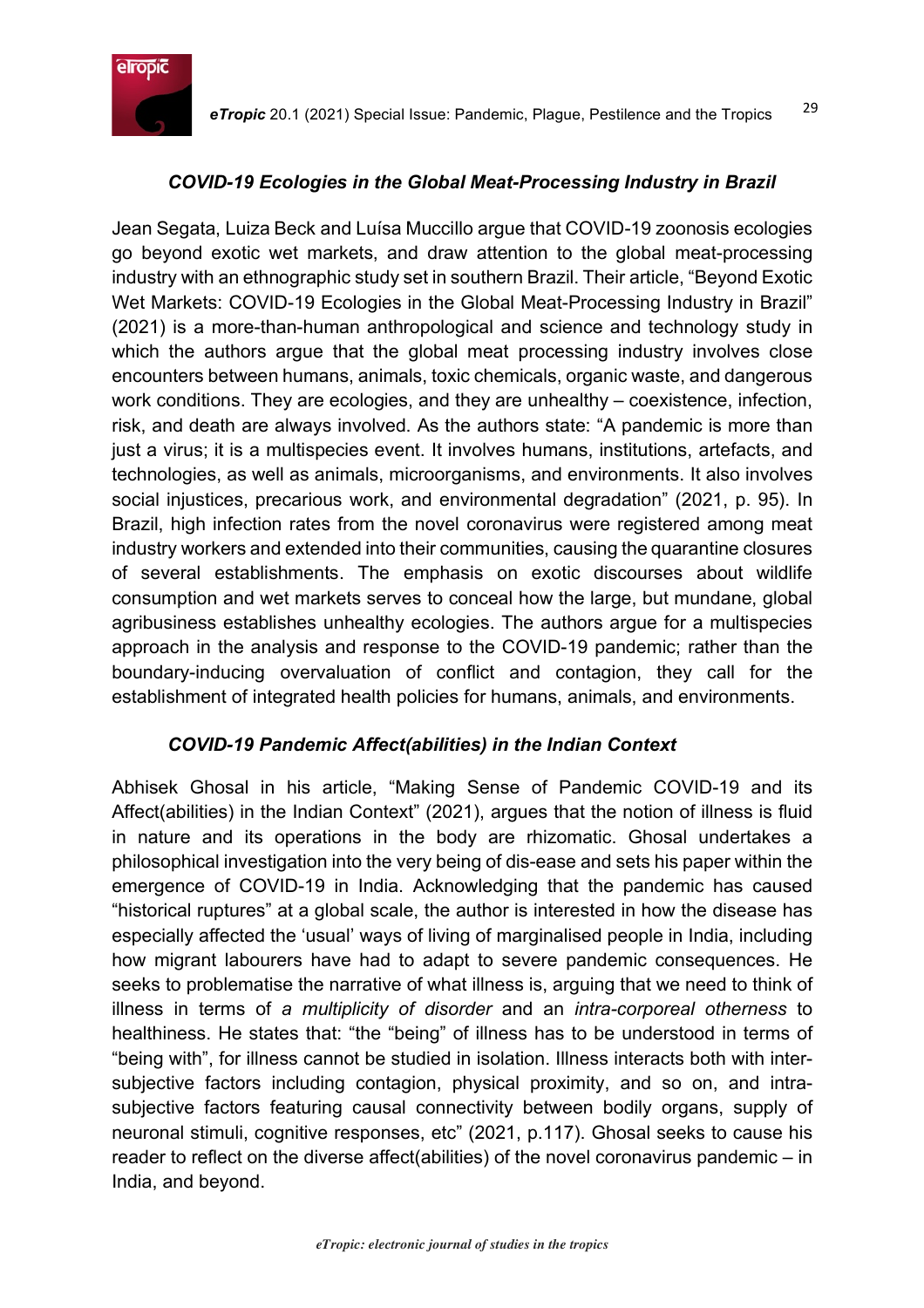

#### *Running Naked and Unmasked in Goa: Pleasure in the Pandemic*

Beginning with a self-promotional Instagram photograph of an Indian celebrity running naked and unmasked on a Goa beach during the COVID-19 pandemic, Benedito Ferrão takes the reader on a finely grained historical exploration of naked exposure across Indian advertising, filmmaking, and tourism. Of concern to the article is the tropical setting of Goa which serves as a pleasure periphery to India, which annexed the region in 1961. As the author articulates: "Indeed, it is Goa, or some skewed idea of it, that apparently makes it possible for visitors to act differently in the tropical locale than they would elsewhere" (2021, p.135). "Running Naked and Unmasked in Goa: Pleasure in the Pandemic" (2021), thus seeks to understand how Goa has been positioned in the imagination as a destination for self-gratification – an imaginary that was once the domain of hippies, but is now that of the Indian middleclass. Goa's economy remains particularly dependent on tourism, and the author investigates how this overexposes local people to the pandemic disease and death, and interrogates what is left unrevealed by the neoliberal economic imperative that renders some locales as holiday destinations even in the midst of a pandemic.

#### *Miami in Transformation during the COVID-19 Pandemic*

In their article "Miami in Transformation during COVID-19 Pandemic: A Participatory Visual Culture Analysis" (2021), the research team of Kaila Witkowski, John Vertovec, Natália Marques da Silva, Raymond K. Awadzi, Farah Yamini, Nelson Varas-Díaz, Mark Padilla, Sheilla Rodriguez Madera, Armando Matiz Reyes and Matthew Marr, draw on data collected during a digital participatory photographic project that was implemented in July 2020 – a couple of months after the announcement that novel coronavirus had reached pandemic proportions and was rapidly spreading throughout the USA. Their article shows how COVID-19 transformed the city of Miami, and how this also relates to Florida's subtropical location. The researchers point to the city's unique demographic: full-time residents of various backgrounds, including many first generation migrants from Latin America and the Caribbean; part-time and elderly residents escaping northern American winters; and tourists of national and international backgrounds – including university students on party vacations. Miami is impacted by the novel coronavirus disease in specific ways. The research team has drawn on concepts of visual culture analysis and disaster literature to analyse how the pandemic transformed the everyday lives of the people living in the city. Through an inductive thematic analysis of participants' photographs and supporting comments, the researchers unveiled that pandemic transformed not only everyday life and their concomitant needs, but also lead to recognition of privilege and an awareness of the needs of people in vulnerabilities circumstances. As the researchers state: "It is precisely because visual culture can highlight shared experiences that makes this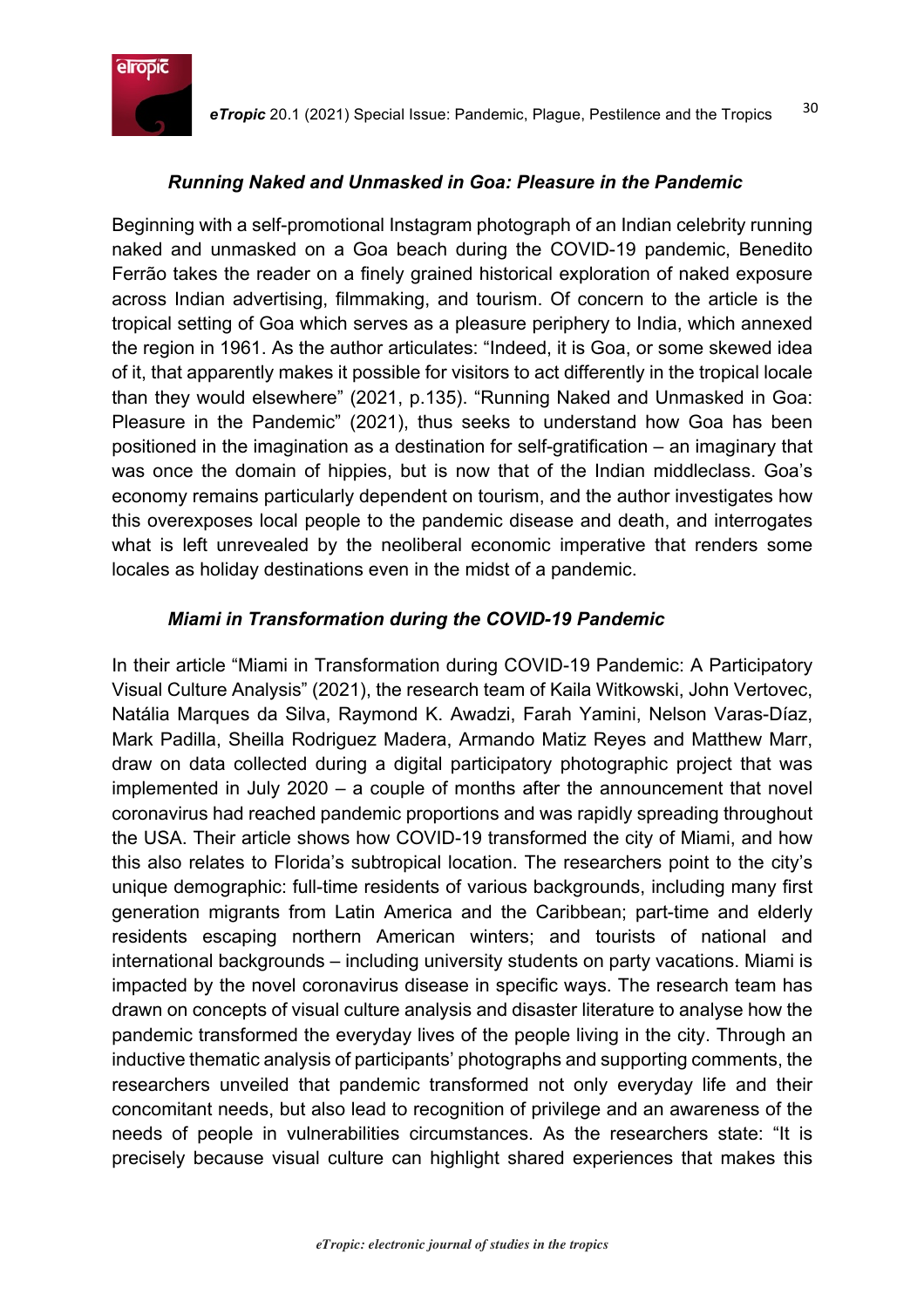

approach an important tool in understanding complex social problems like disasters, epidemics and pandemics" (Witkowski et al., 2021, p.159).

### *Learning from Past Funding Initiatives and their Dismissal in Southeast Asia*

Lia Sciortino takes us into the recent past as she examines philanthropic funding of previous efforts to control emerging infectious diseases in the Greater Mekong Subregion, which comprises areas of mainland Southeast Asia and southern China. In her article, "COVID-19: Learning from Past Funding Initiatives and their Dismissal in Southeast Asia" (2021), she articulates how American foundations and other likeminded donors identified the risks associated with zoonotic infections in the early 2000s. This included Betacoronaviruses, the same family of viruses that are causing the current COVID-19 pandemic. Initial funding efforts were followed by bilateral and multilateral donors investing even greater resources. Sciortino's analysis reviews both published and unpublished documents as well as offering critical insights based on her long experience as a foundation professional. Although two decades ago foundations had played an integral role in advancing a transdisciplinary agenda to better understand and respond to new emerging disease threats, over the last decade funding initiatives declined in both value and research intensity. She argues that this resulted in philanthropic foundations, and the development aid community, finding themselves unprepared for the current pandemic. Sciortino calls for an assessment of the effectiveness and strategic value of funding approaches to newly emerging diseases. She furthermore argues that the current crisis "alerts us to the fact that it is imperative that health – understood as socially determined and not just as a biomedical issue – and health care, gain greater relevance in international funding (and government agendas)" (2021, p.194).

# *Governing Alcohol and Disease in the Forests of British North Borneo*

In David Saunders' article ""State of Intoxication": Governing Alcohol and Disease in the Forests of British North Borneo" (2021), tropical imaginaries intertwine with colonial imaginaries. Set in British North Borneo (present day Sabah), during the 1920s and 30s, the paper explores a range of documents as it seeks to elucidate how the tropics and Borneo – which lay at the edge of empire – were portrayed as fundamentally diseased and delinquent. Saunders focuses on issues of alcohol consumption, disease and public health – revealing their interrelation and, in the case of alcoholism, how this disease was projected onto indigenous communities by colonial administrators. The documentation on alcohol consumption of the time was extensive and ranges from literature to colonial memoranda. As the author states, from: "whisky and gin *pahit*-drinking bureaucrats of William Somerset Maugham's 'Before the Party'…to the colonial reports that poured scorn over alleged sightings of "native" babies being fed alcoholic *tapai*…the purported perils of alcohol garnered significant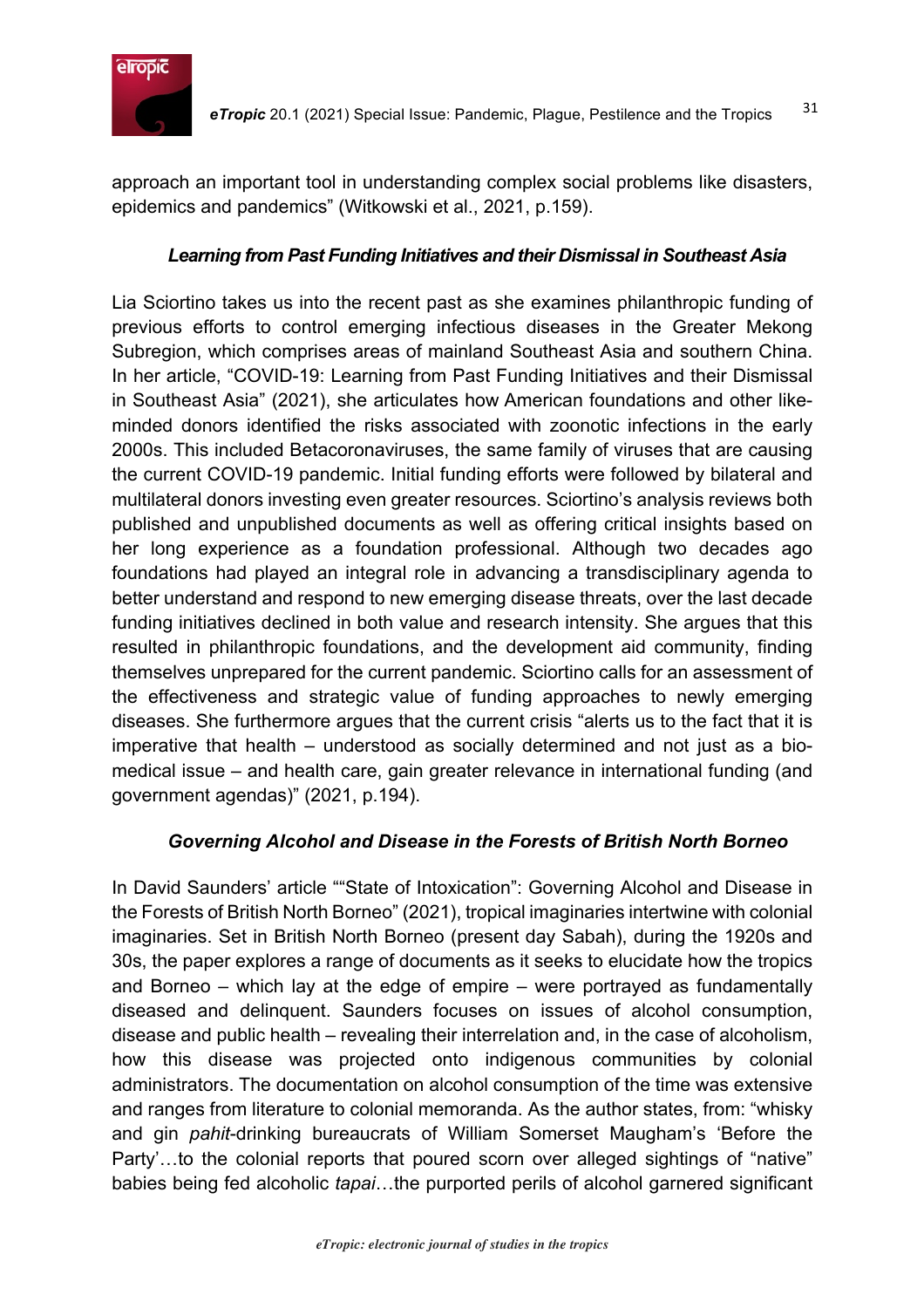

attention" (Saunders, 2021, p. 203). This emphasis contrasted with colonial indifference to substantial public health issues as epidemic outbreaks, including malaria, influenza, measles and amoebic dysentery, decimated indigenous populations – especially the marginalised Murut of the island's jungle interiors. Saunders draws on a range of sources, from colonial reports to indigenous oral tradition, in order to show how the British North Borneo Company, under economic stagnation, downplayed public health infrastructure and medical aid and instead amplified racist notions regarding alcohol addiction among the indigenous peoples. The legacies of this commercial-colonial system are still felt in Sabah, as the region continues to experience social, economic and health pressures – including during the COVID-19 pandemic.

#### *Medical Knowledge, and Stigmatisation in Saint-Louis-du-Sénégal, Africa*

Kalala Ngalamulume's paper "'Pestilential Emanations', Medical Knowledge, and Stigmatisation in Saint-Louis, Senegal, 1854-1920" (2021), is concerned with the underlying factors that instigated changes in the urban design of Saint-Louis, the capital of colonial Senegal. During the colonial period, and in the aftermath of epidemic diseases, urban design was transformed from racial coexistence to residential segregation. Ngalamulume documents in detail how French doctors conceived, through colonial medical knowledges ranging from miasma to germ theories, the region as a diseased environment and indigenous Africans as infectious agents. He concentrates "on the ways in which the colonial doctors conceptualised Senegal, and Senegambia, as a tropical land full of dangers, stigmatised the Africans as carriers of pathogens and thus a threat to the Europeans' health, and framed outbreaks of yellow fever epidemics as the key justification for the removal of the urban poor from the city centre" (2021, pp.229-230), and later from the city-island. Instrumental in these long processes of urban transformation were seemingly technocrat hygienic measures such as waste removal, the closure of cemeteries, and the imposition of new building codes. However, the author reveals the racialism under the objective discourse, and how it impacted the urban landscape of Saint-Louis, Senegal.

#### *Historic Epidemics and Resilience in Northern Amazonia*

Renzo Duin's paper takes the reader to Eastern Guiana – Suriname, French Guiana, and Brazilian Amapá – as he uncovers archival and historical sources that give eyewitness accounts of the epidemic waves of contagious diseases that impacted the Cariban-speaking communities of the region. His ethnographic concern is to demonstrate how Amazonian Indigenous Peoples, over a period of 550 years, have combatted emergent epidemic diseases. "*Kuwamai*: Historic Epidemics and Resilience of Cariban-Speaking Peoples, Northern Amazonia" (2021), "reveals their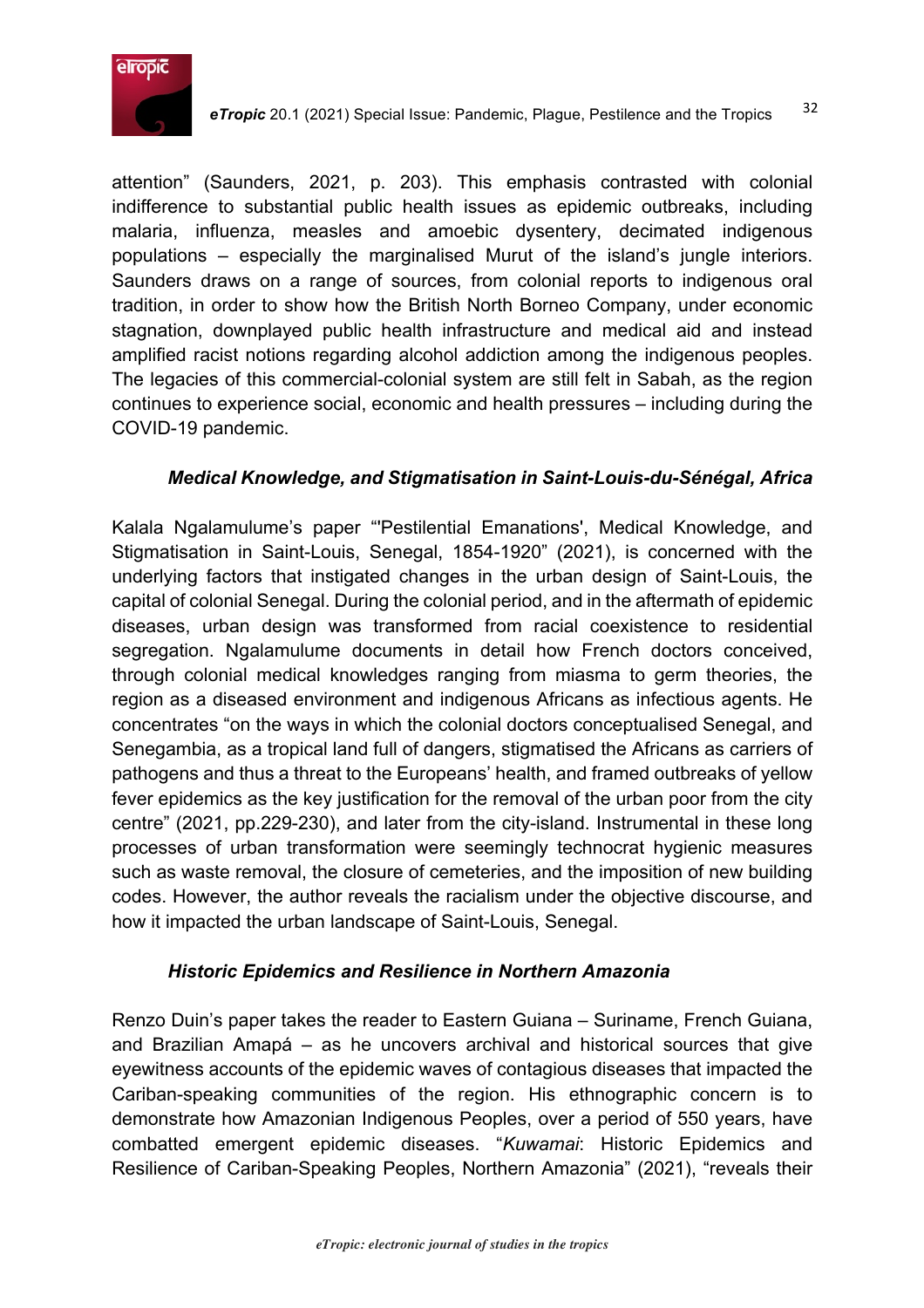

innovative responses to epidemiological crises related to epidemic viral diseases with flu-like symptoms, and focuses on what the Wayana people call "*kuwamai*", a specific kind of *tïlëkhem* (epidemic)" (2021, pp. 248-249). The paper includes previously unpublished journal entries by the Governor of Suriname during an outbreak of smallpox over the year 1743-1744; it includes rare 19th and 20th century historical accounts; and articulates an original interpretation of Wayana oral history – which is postulated to tell of the spread of the first viral disease in Amazonia in 1542. The paper argues that Wayana responses to the current COVID-19 pandemic arise from their long historical indigenous etiology.

#### *Epidemic and Disease in Anglo-Colonial Writings of the South Pacific*

Chrystopher Spicer in his article "Weep for the Coming of Men: Epidemic and Disease in Anglo-Western Colonial Writing of the South Pacific" (2021), explores a cultural history of the 'fatal impact' Westerners had on Pacific peoples through an analysis of the travel novels by the writers: Herman Melville, Robert Louis Stevenson, Louis Becke, Jack London, and Fredrick O'Brien. As Spicer notes, due to the "isolated nature of Pacific island geography, historic contact between Islanders and Europeans had been minimal prior to Captain Cook's three voyages and subsequent numerous landfalls throughout the Pacific, and Islanders had no immunity to many contagious diseases such as measles, smallpox, tuberculosis, syphilis, and leprosy. The key to the West's ability to dominate and conquer, then, may not have lain in who they were, but in what they brought with them: in this case, microbes" (2021, p. 276). It is particularly remarkable that each of the travel writers visited the Marquesas Islands, and this small archipelago became for these authors a microcosm of the epidemiological devastation that was being witnessed across the remote South Pacific islands and the consequent catastrophic death tolls. Instead of the tropical paradise these authors desired, they experienced a diseased landscape fatally ravaged by contact with Western 'civilisation'. The writers were of their time and Social Darwinism and extinction discourse permeates their views. However, unlike the distanced perspective of the Victorian-era traveller, as analysed by Mary Louise Pratt, these writers were each penetrated by the horror around them, forcing them to write from felt experience as they bore witness to the impact of Western society and its diseases on the physical and mental health of Pacific Islanders.

# *Pandemics in 20th Century India through Hindi Literature*

Prachi Priyanka, turns to Hindi literature to delve into authors' perspectives as they bore witness to pandemics of plague, influenza, smallpox and cholera that swept across India – and especially the monsoonal Ganges delta. Her paper, "Impacts of Pandemics in 20<sup>th</sup> Century India: Through the Lens of Hindi Literature" calls on the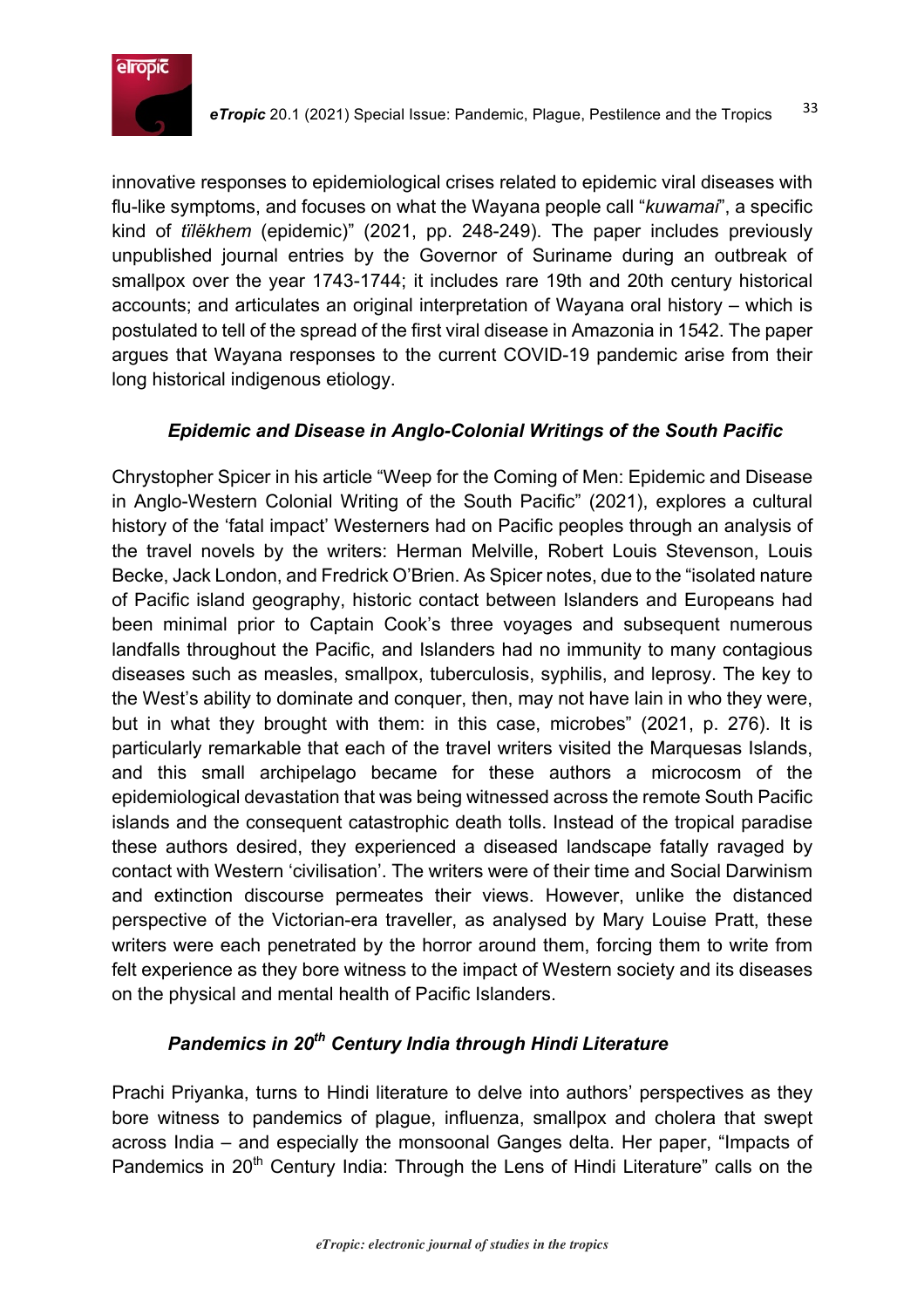

stories penned by Phanishwar Nath Renu, Suryakant Tripathi Nirala, Munshi Premchand, Bhagwan Das, Pandey Bechan Sharma, and Hari Shankar Parsai, as they describe the suffering – physical and psychological – wrought by rampant diseases that killed people in the millions. As she states, pandemic literature "takes us beyond statistics of deaths, devastations, and degrees of spread – to show its impact on the lives of families, friends and neighbours of the infected and dying. These stories in all ages have explored lethal infectious diseases, inviting readers to experience the trauma of millions impacted by the pandemics that destroyed towns and left generations scarred and scared" (2021, pp. 298-299). Priyanka notes that the tropical regions of the Indian Ocean were conceived of as zones of disease, and India rendered "a quagmire of diseases and epidemics" (2021, p. 295), and that it was always the poorest who suffered outbreaks of pestilence to a greater degree.

#### *Pandemics and Zombies: Tropical Imaginaries, Cinematic Cosmologies*

Milan Kroulík opens his paper with the following invitation: "imagine two films, from different eras and film-making traditions. One ends with terrifying visions of an unstoppable disease transforming all human bodies at the very centre of empire. The other closes with a series of scenes: slowed down bodies, dream machines, communal sports in transforming landscapes – and an uncertain gaze into the distance" (2021, p. 316). This placing of the reader within these filmic scenes is important, for the author's subtext is an argument for the significance of the cinematic image to understanding and living with bio/socio/political issues. In "Pandemics and 'Zombies': How to Think Tropical Imaginaries with Cinematic Cosmologies" (2021), Kroulík discusses notions of the tropics, disease, 'zombies' bodies and heteronomy with philosophical articulations of Christian-secular and Buddhist-Animist cosmologies. He does this through an interweaving with two films: *Zombi 2*, a Euro-American imagining of the tropics from a temperate zone and Christian tradition; and *Cemetery of Splendor*, a Thai film that is an engagement from within the tropics and a Buddhist imaginary. He argues that the zombie as a site of ontological uncertainty – and rendered differently according to cultural and ideological imaginaries – allows us to think the problem of a pandemic with notions of subjectivity and corporeality.

#### *Neotropical Imaginings from a Postpandemic Colony*

In the finalé paper of this collection, Christina Yin's flash fiction piece, "*A Rush Hour Ride on the Dwarf Planet: Neotropical Imaginings from a Postpandemic Colony*" (2021), takes us into the speculative far future as she weaves dystopian outer space scenes of a freezing winter, with advertisements of utopian tropical paradise holidays on the island of Borneo, back on a resuscitated Earth. As the author informs us, the great world pandemic of 2020 never ended, and as the virus persistently mutated, humans raced to get to space. As Yin tells us: "The story was – well, the history books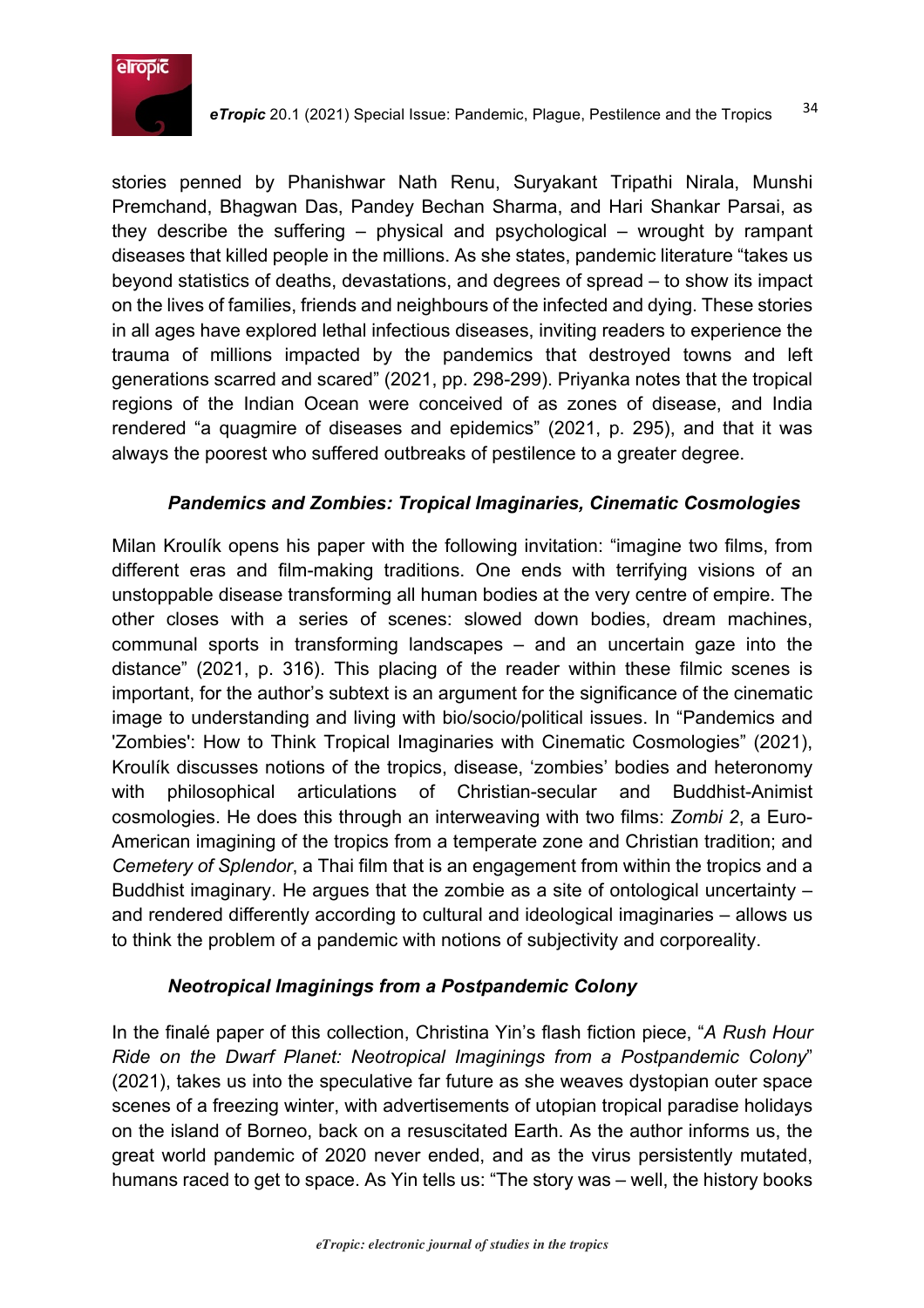

confirmed this – that KÆ's ancestors had won a spot in the lucky draw and were among the first colonists on the Moon. Now, many generations later, KÆ was in the far reaches of the solar system. You couldn't deny that the human race was a species of colonists at heart" (2021, p. 342). Yin weaves harsh futuristic scenarios with languid scenes of tropical landscapes and waterscapes filled with rainforests, orangutans, the giant Rafflesia flower and whale sharks. This is a story that hints of the interrelations between environmental destruction and pandemic, of human technological capability and human expulsion.

# **Pandemic Futures**

And thus we close the collection of papers for this Special Issue with a futuristic story. This, like our opening with a poem, is fitting, for the novel coronavirus pandemic is certainly not yet ended; while historical pandemics, plagues and forms of pestilence as they are imagined through tropicality appear without end as they are persistently reanimated in the present. It is also fitting to end the collection with a piece from speculative fiction, for this draws our attention to the way in which each of these papers offer us ways in which to imagine other versions of the world – each paper as a medium that calls for, and articulates, alternative social and political aspirations, ones that involve humans, viruses, diseases, animals, environments and technologies in more-than-human-worlds.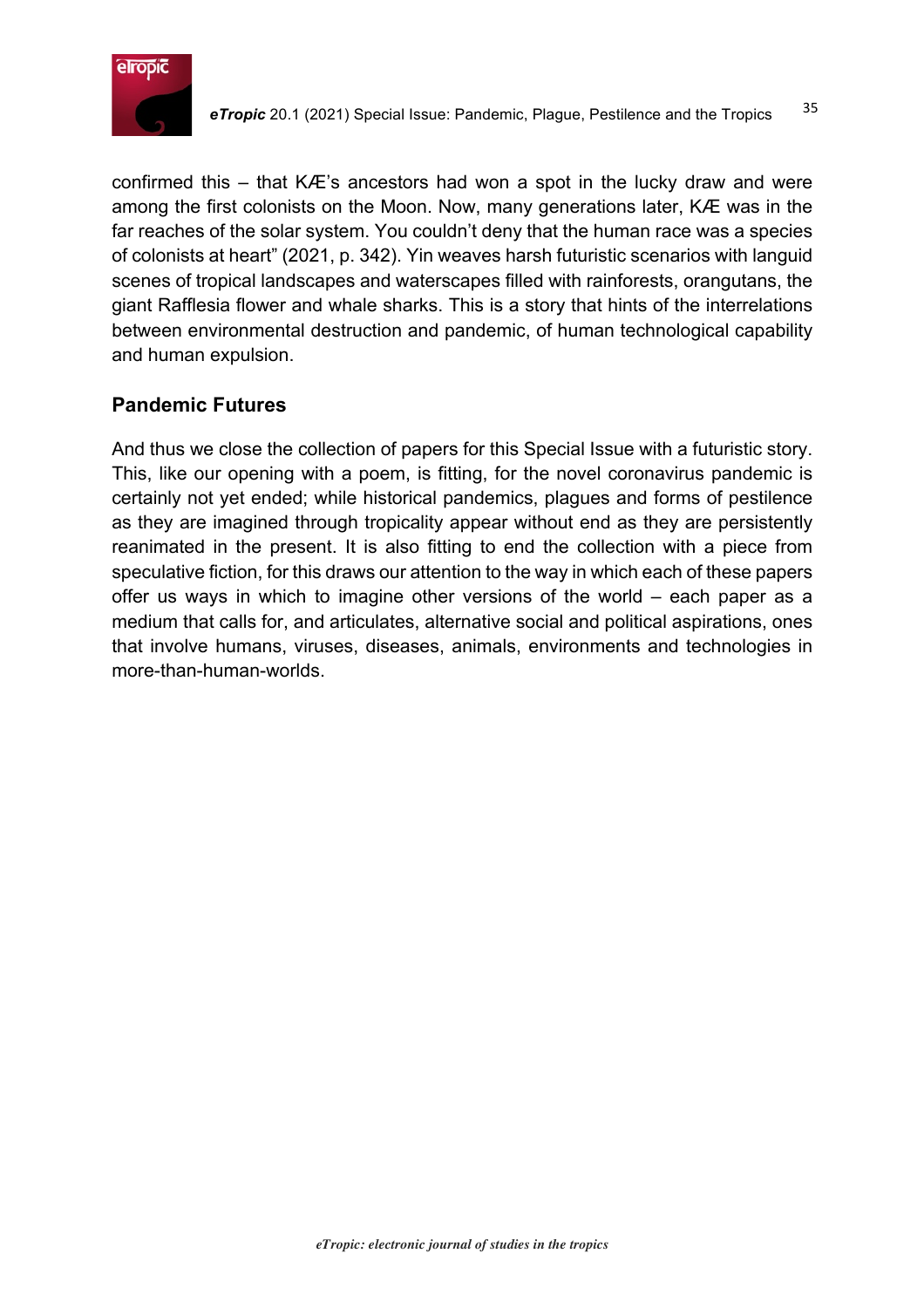

#### **References**

- Ball, A. (Prod.). (2008-2014). *True blood* [Television series]. HBO.
- Bellatin, M. (2002 [1994]). *Beauty Salon*. City Lights Publishers
- Benitez, C.J. (2021). No Wild Iris*. eTropic: electronic journal of studies in the tropics 20* (1), 42-53 http://dx.doi.org/10.25120/etropic.20.1.2021.3773
- Blanchatte, A. (2020). *Porkopolis: American animality, standardized life, and the factory farm*. Duke University Press. https://doi.org/10.1515/9781478012047
- Brabin, C. (Director) (1932). *The Mask of Fu Manchu* [Film]. Cosmopolitan Productions.
- Carter, P. (2013). Tropical Knowledge: Archipelago Consciousness and the Governance of Excess. *eTropic: electronic journal of studies in the tropics,* 12 (2), 79-95. https://doi.org/10.25120/etropic.12.2.2013.3334
- Cho, I-H. (Director) (2020) #*Alive* [Film]. Zip Cinema & Perspective Pictures.
- Clayton, D. (2021). Tropicality and the *Choc en Retour* of Covid-19 and Climate Change. *eTropic: electronic journal of studies in the tropics 20* (1), 54-93. http://dx.doi.org/10.25120/etropic.20.1.2021.3787
- Creed, B. (2011). Tropical Malady: Film & the Question of the Uncanny Human-Animal. *eTropic: electronic journal of studies in the tropics 10*, 131-140. https://doi.org/10.25120/etropic.10.0.2011.3414
- De Kosnik, A. (2015). The Mask of Fu Manchu, Son of Sinbad, and Star Wars IV: A New Hope. Techno-Orientalist Cinema as a Mnemotechnics of Twentieth-Century U.S.- Asian Conflicts. In Roh, D.S., Huang, B., & Niu, G.A. (Eds). *Techno-Orientalism*: *Imagining Asia in Speculative Fiction, History, and Media* (pp. 89-100). Rutgers University Press. https://doi.org/10.36019/9780813570655-008
- Dillon, R. & Lundberg, A. (2017). Vampires in Video Games: Mythic Tropes for Innovative Storytelling. *eTropic: electronic Journal of Studies in the Tropics*, *16*(1), 46-67. https://doi.org/10.25120/etropic.16.1.2017.3578
- Doucleff, M. (2021). WHO Points to Wildlife Farms in Southern China as Likely Source of Pandemic. *NPR*.

https://www.npr.org/sections/goatsandsoda/2021/03/15/977527808/who-points-towildlife-farms-in-southwest-china-as-likely-source-of-pandemic

- Duin,R.S. (2021). *Kuwamai*: Historic Epidemics and Resilience of Cariban-Speaking Peoples, Northern Amazonia. *eTropic: electronic journal of studies in the tropics 20* (1), 247-272. http://dx.doi.org/10.25120/etropic.20.1.2021.3759
- Echenberg, M. (2007). *Plague Ports: The Global Urban Impact of Bubonic Plague, 1894- 1901.* New York University Press.
- Eiseman, F.B. Jr. (1990). *Bali Sekala & Niskala: Essays on Religion, Ritual, and Art.* Tuttle Publishing.
- Eisenberg, M. & Mordechai, L. (2020). The Justinianic Plague and Global Pandemics: The Making of the Plague Concept. *The American Historical Review 125* (5), 1632-1667. https://doi.org/10.1093/ahr/rhaa510
- Ferdinand, M. (2019). *Une écologie décoloniale: penser l'écologie depuis le monde coloniale*. Seuil. https://doi.org/10.3917/pro.375.0052
- Ferrão, R.B. (2021). Running Naked and Unmasked in Goa: Pleasure in the Pandemic. *eTropic: electronic journal of studies in the tropics 20* (1), 134-156. http://dx.doi.org/10.25120/etropic.20.1.2021.3789
- Fearnley, L. (2020). Virulent Zones: Animal Disease and Global Health at China's Pandemic Epicenter. Duke University Press. https://doi.org/10.1515/9781478012580
- Flint, S. (Ed.) (2020). Unmasked: Reflections On Virus-Time. Heliconia Press
- Foucault, M. (1986). Of Other Spaces [Original lecture 1967; Orig pub 1984; Trans. J. Miskowiec]. *Diacritics, 16*, 22-27. https://doi.org/10.2307/464648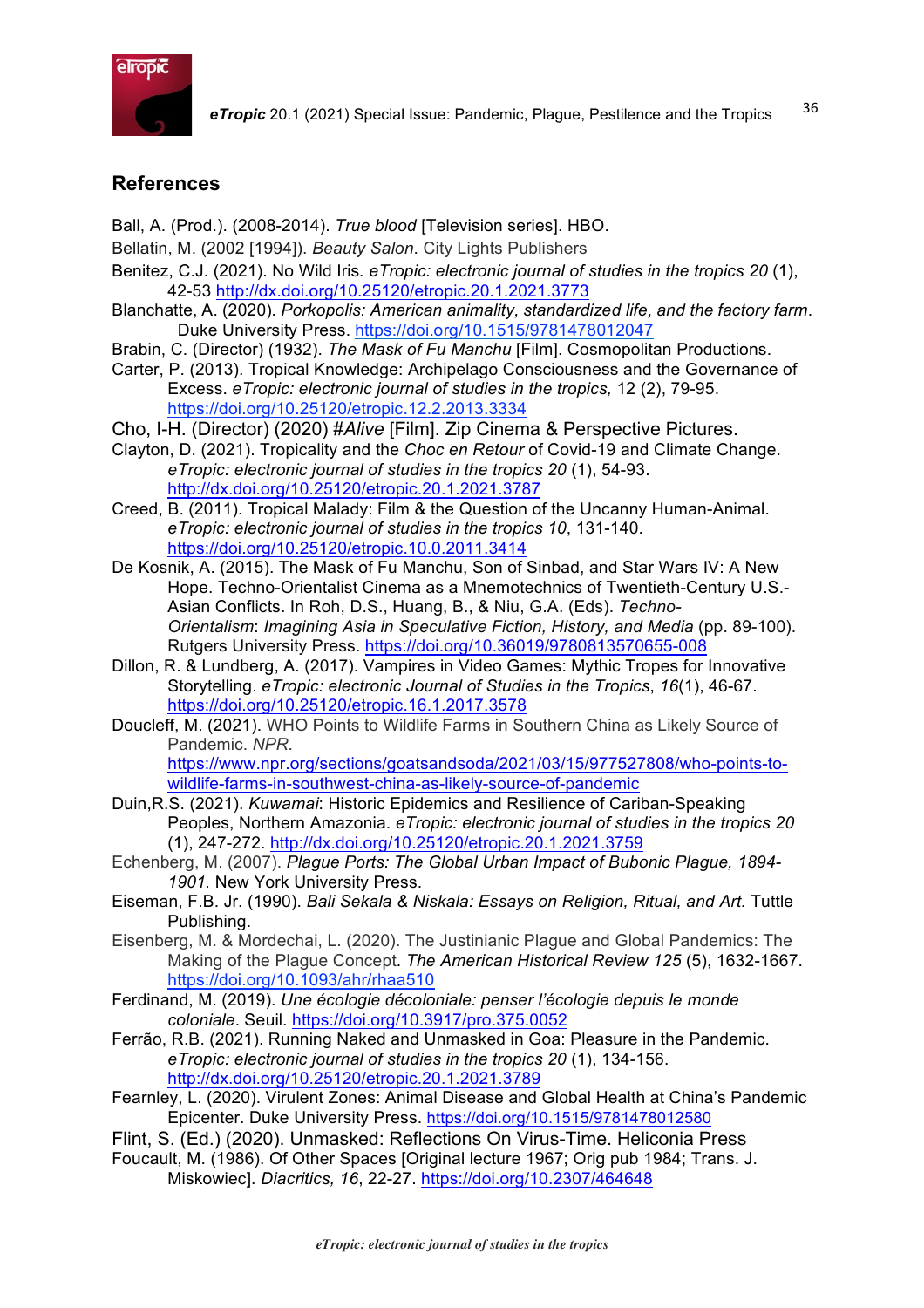

- Ghosal, A. (2021). Making Sense of Pandemic COVID-19 and its Affect(abilities) in the Indian Context. *eTropic: electronic journal of studies in the tropics 20* (1), 115-133. http://dx.doi.org/10.25120/etropic.20.1.2021.3780
- Greenblatt, S. (2020, May 17). What Shakespeare Actually Wrote about the Plague. *The New Yorker.* https://www.newyorker.com/culture/cultural-comment/whatshakespeare-actually-wrote-about-the-plague
- Harris, C. (2009). *A touch of dead. Sookie Stackhouse: The complete stories*. ACE Books.
- Herrera, Y. (2016, [2013]). *The Transmigration of Bodies* [Trans. L. Dillman]. And Other Stories.
- Infectious Historians. (2020, Sep 26). Episode 28: The Great Hanoi Rat Hunt with Michael Vann. (Speaker, Vann, M.G. with Hosts, Eisenberg, M. & Mordechai, L.) [Podcast]. https://anchor.fm/infectioushistorians/episodes/Episode-28-The-Great-Hanoi-Rat-Hunt-with-Michael-Vann-ek5pl5/a-a3bjlf5
- Kroulík, M. (2021). Pandemics and 'Zombies': How to Think Tropical Imaginaries with Cinematic Cosmologies. *eTropic: electronic journal of studies in the tropics 20* (1), 315-339. http://dx.doi.org/10.25120/etropic.20.1.2021.3768
- Lapegna, P. (2016). *Soybeans and power: genetically modified crops, environmental politics, and social movements.* Oxford University Press. https://doi.org/10.1093/acprof:oso/9780190215132.001.0001
- Lee, G. B. (2021). #chinesevirus: The Long Racism that Lurks Behind COVID-19. *Postcolonial Politics*. March 26. Retreived from https://postcolonialpolitics.org/chinesevirus-racism-behind-covid-19/
- Lima, N. T. & Hochman, G. (2004). 'Pouca saúde e muita saúva': sanitarismo, interpretações do país e ciências sociais. In Hochman, G. & Armus, D. (Eds). *Cuidar, controlar, curar: ensaios históricos sobre saúde e doença na América Latina e Caribe* (pp. 493-534). Editora FIOCRUZ. https://doi.org/10.7476/9788575413111
- Lobato, M. (2019). *Urupês*. La Fonte.
- Logan, J. (2021, April). Interview. Ubud, Bali.
- Löwy, I. (2006). *Vírus, mosquitos e modernidade: a febre amarela no Brasil entre ciência e política*. Fiocruz. https://doi.org/10.7476/9788575412398
- Lundberg, A. (2020). Balinese Dancer wearing a Gas Mask: Climate Change and the Tropical Imaginary. [Climate Change, COP26 and the Crucible of Crisis Special Issue]. *Scottish Geographical Journal RSGJ. 136* (1-4). https://doi.org/10.1080/14702541.2020.1858589
- Lundberg, A., Osborne, R., Ancuta, K. & Stasiewicz-Bienkowska, A. (2019). Tropical Gothic: Literary and Creative Works. *eTropic: electronic journal of studies in the tropics*, *18* (2), 1-15. http://dx.doi.org/10.25120/etropic.18.2.2019.3701
- Lynteris, C. (2018) Plague Masks: The Visual Emergence of Anti-Epidemic Personal Protection Equipment, *Medical Anthropology 37* (6), 442-457 https://doi.org/10.1080/01459740.2017.1423072
- Marchetti, G. (1993). *Romance and the "Yellow Peril": Race, Sex, and Discursive Strategies in Hollywood Fiction*. University of California Press.
- Márquez, G.G. (2003 [1985]). *Love in the Time of Cholera* [Trans. E. Grossman]. Vintage International.
- Maxmen, A. (2021, March 30). WHO report into COVID pandemic origins zeroes in on animal markets, not labs. *Nature News*. https://doi.org/10.1038/d41586-021-00865-8
- Mayer, R. (2012). Image power: seriality, iconicity and *The Mask of Fu Manchu*, *Screen*, *53*  (4), 398–417, https://doi.org/10.1093/screen/hjs036
- Ngalamulume, K. (2021). 'Pestilential Emanations', Medical Knowledge, and Stigmatisation in Saint-Louis, Senegal, 1854-1920. *eTropic: electronic journal of studies in the tropics 20* (1), 226-246. http://dx.doi.org/10.25120/etropic.20.1.2021.3792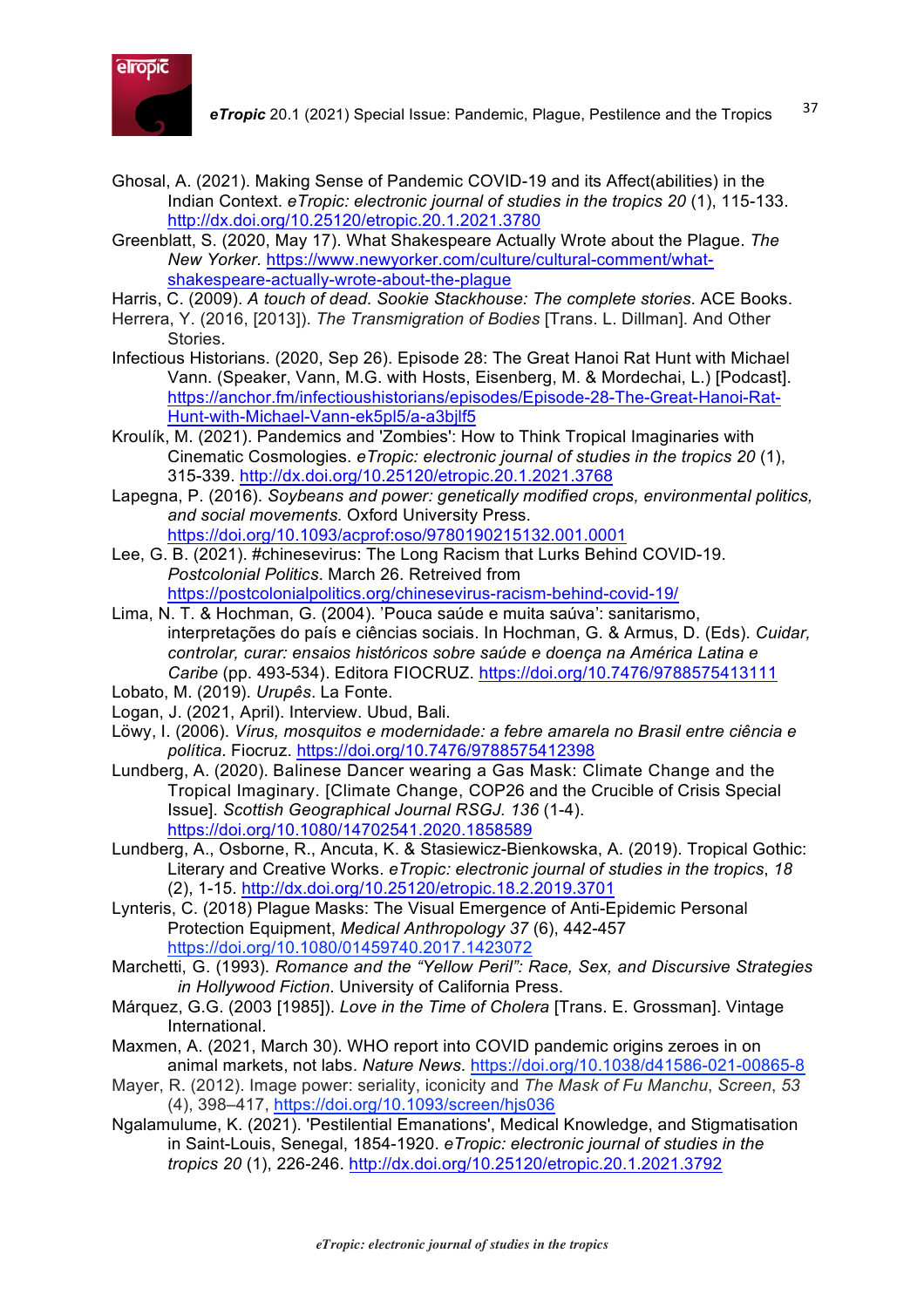

- Peterson, J.F. & Terraciano, K. (Eds) (2019). *The Florentine Codex: An Encyclopedia of the Nahua World in Sixteenth-Century Mexico.* University of Texas Press.
- Pratt, M. L. (1992). *Imperial Eyes: Travel Writing and Transculturation*. Routledge. https://doi.org/10.4324/9780203163672
- Priyanka, P. (2021). Impacts of Historic Pandemics in India: Through the Lens of  $20<sup>th</sup>$ Century Hindi Literature. *eTropic: electronic journal of studies in the tropics 20* (1), 294-314. http://dx.doi.org/10.25120/etropic.20.1.2021.3791
- Rice, A. (1976). *Interview with a vampire*. New York, NY: Ballantine Books.
- Roh, D.S., Huang, B., & Niu, G.A (2015). Technologizing Orientalism. In Roh, D.S., Huang, B., & Niu, G.A. (Eds). *Techno-Orientalism*: *Imagining Asia in Speculative Fiction, History, and Media* (pp. 1-20). Rutgers University Press. https://doi.org/10.36019/9780813570655-002
- Sá, M. R. (2013). Migração e saúde nos trópicos. In Nodari, E. S. & Correa, S. M. S. (Eds). *Migrações e natureza* (pp. 71-92). Oikos.
- Saunders, D.R. (2021). "State of Intoxication:" Governing Alcohol and Disease in the Forests of British North Borneo. *eTropic: electronic journal of studies in the tropics 20* (1), 202-225. http://dx.doi.org/10.25120/etropic.20.1.2021.3779
- Sciortino, R. (2021). COVID-19: Learning from Past Funding Initiatives and their Dismissal in Southeast Asia. *eTropic: electronic journal of studies in the tropics 20* (1), 182-201. http://dx.doi.org/10.25120/etropic.20.1.2021.3784
- Segata, J. (2016). A doença socialista e o mosquito dos pobres. *Iluminuras*, *17* (42), 372-389. https://doi.org/10.22456/1984-1191.69998
- Segata, J., Beck, L., & Muccillo, L. (2021). COVID-19 Ecologies: The Case of the Global Meat-Processing Industry in Southern Brazil. *eTropic: electronic journal of studies in the tropics 20* (1), 94-114. http://dx.doi.org/10.25120/etropic.20.1.2021.3794
- Shepherd, P. (2018). *The Book of M*. William Morrow.
- Serpell, N. (2019). *The Old Drift*. Hogarth.
- Siu, L. & Chun, C. (2020). Yellow Peril and Techno-orientalism in the Time of Covid-19: Racialized Contagion, Scientific Espionage, and Techno-Economic Warfare. *Journal of Asian American Studies, 23* (3), 421-440. https://doi.org/10.1353/jaas.2020.0033
- Spicer, C.J. (2021). Weep for the Coming of Men: Epidemic and Disease in Anglo-Western Colonial Writing of the South Pacific. *eTropic: electronic journal of studies in the tropics 20* (1), 273-293. http://dx.doi.org/10.25120/etropic.20.1.2021.3783
- Standaert, M. (2020, Feb 25). Coronavirus closures reveal vast scale of China's secretive wildlife farm industry. *The Guardian.*  https://www.theguardian.com/environment/2020/feb/25/coronavirus-closures-revealvast-scale-of-chinas-secretive-wildlife-farm-industry
- 'Vampire the Masquerade: Bloodlines' (2004) [video game]. Santa Monica, CA, Activision for PC.
- Vann, M.G. (2020, July 10). Microsyllabus: Histories of Epidemic Disease. *The Abusable Past.* https://www.radicalhistoryreview.org/abusablepast/microsyllabus-histories-ofepidemic-disease/
- Vann, M.G. & Clarke, L. (2018). The Great Hanoi Rat Hunt: Empire, Disease, and Modernity in French Colonial Vietnam. Oxford University Press.
- VOA (2021, April 13). WHO Calls for Halt to Sale of Live Wild Mammals in Markets. *VOA news.* https://www.voanews.com/covid-19-pandemic/who-calls-halt-sale-live-wildmammals-markets
- Waugh, A. (2012 [1930]). *Hot Countries: A Travel Book*. Bloomsbury Reader.
- Weerasathakul, A. (Director) (2004). *Tropical Malady* [Film]. GMMGrammy, TIFA, Kick the Machine & Anna Sanders Films.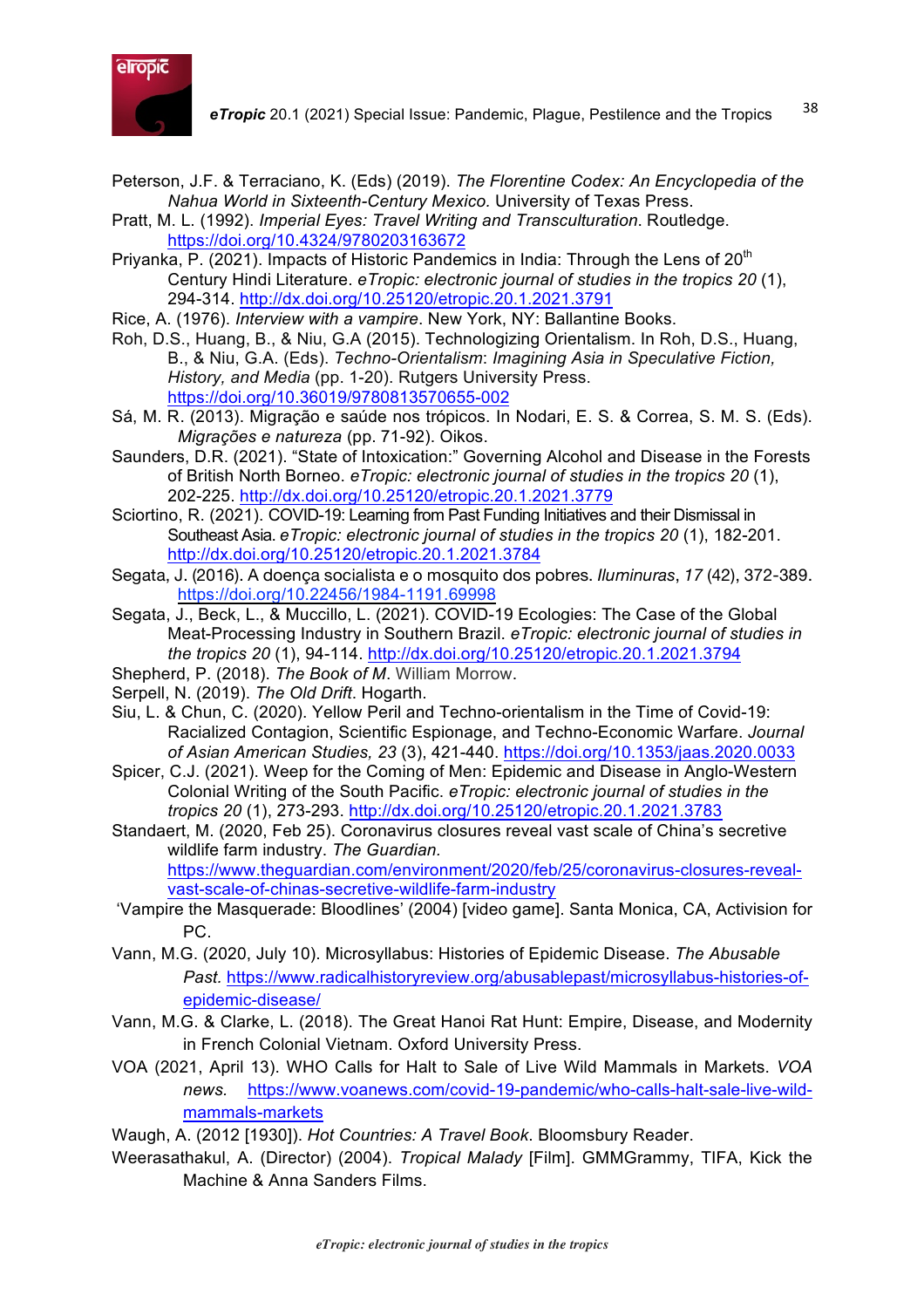

- Witkowski, K., Vertovec, J., Marques da Silva, N., Awadzi, R.K., Yamini, F. Varas-Díaz, N. Padilla, M. Madera, S.R., Reyes, A.M., Marr, M. (2021). Miami in Transformation during the COVID-19 Pandemic: A Participatory Visual Culture Analysis. *eTropic: electronic journal of studies in the tropics 20* (1), 157-181. http://dx.doi.org/10.25120/etropic.20.1.2021.3772
- WHO (2021, March 30). WHO-convened global study of origins of SARS-Cov-2: China Part. Joint WHO-China Study Team Report, 14 January-10 February. Joint Report. https://www.who.int/publications/i/item/who-convened-global-study-of-origins-of-sarscov-2-china-part
- Yeon, S-H. (Director) (2020). *Train to Busan Presents: Peninsula* [Film]. Next Entertainment World, Red Peter Films, New Movie.
- Yin, C. (2021). A Rush Hour Ride on the Dwarf Planet: Neotropical Imaginings from a Postpandemic Colony. *eTropic: electronic journal of studies in the tropics 20* (1), 340- 344. http://dx.doi.org/10.25120/etropic.20.1.2021.3776

––––––––––––––––––––––––––––––––––––––––––––––––––––––––––––––––

Zainudin, S. & Krishnamoorthy, V. (Eds) (2021). *The Lockdown Chronicles.* Media Masters Publishing.

#### **Acknowledgements**

This Special Issue was drawn together under the time of COVID-19, and our academic colleagues and friends were affected by the novel coronavirus pandemic in multiple ways. Some were infected with COVID-19, some were experiencing the ongoing effects of long the coronavirus. All our colleagues were under increased, changing and challenging workloads. Several colleagues who expressed keen interest in submitting to the special issue had to withdraw due to workloads, pressing commitments, sick relatives, or lack of childcare when kindergartens closed down. Reviewers were under increased stress and we thank them for using their failing energy reserves in carrying out rigorous peer reviews of the papers collected together in this Special Issue.

**Associate Professor Anita Lundberg** is a cultural anthropologist. Her ethnographies – situated in Bali, Singapore, Malaysia and far Eastern Indonesia – explore the intertwinings of environment and culture through interdisciplinary studies of urban life, the cinematic city, neoliberal higher education, climate change street art, architecture and a garden of indigenous trees, and a whale hunting village. Anita has won awards and held international fellowships: LIA TransOceanik (CNRS, JCU, Collége de France); The Cairns Institute (TCI); Evans Fellow, Cambridge University, UK; Guest Researcher, Maison Asie-Pacifique, Université de Provence, France; Visiting Fellow, Institute of the Malay World and Civilization, National University Malaysia; and Anthropologist-in-Residence, Rimbun Dahan, Malaysia. She has published extensively in academic journals and edited numerous Special Issues. Anita has also curated exhibitions in NY, LA, Paris and Sydney, and her own research has been exhibited at the Australian National Maritime Museum, the National Art Gallery of Malaysia and Alliance de Française. Anita was a Post-Doctoral Fellow, Cambridge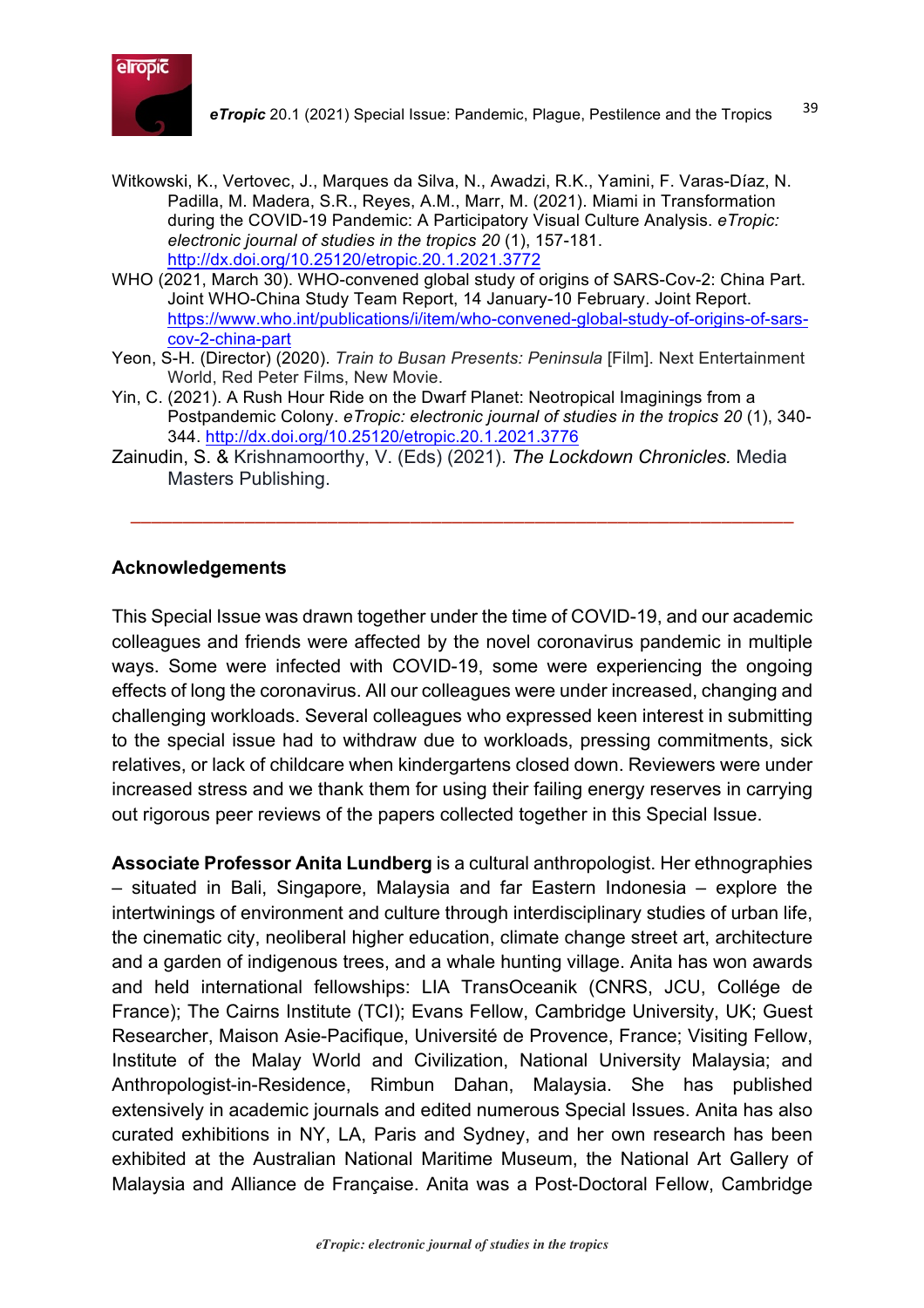

University, UK, she has a PhD in Anthropology, and an MA in Science & Technology Studies. Contact: anita.lundberg@jcu.edu.au

**Associate Professor Dr Kalala Ngalamulume** is with History and Africana Studies at Bryn Mawr College in Pennyslvania, U.S.A. He is the author of several scholarly articles and book chapters on the social history of medicine, disease, and health in Senegal. He is also the author of *Colonial Pathologies, Environment and Western Medicine in Saint-Louis-du-Senegal, 1867-1920* (2012), and co-editor with Paula Viterbo of *Medicine and Health in Africa: Multidisciplinary Perspectives* (2010). He has published in the *Journal of African History*, *Journal of West African History*, *Cahiers d'Études Africaines*, *Politique Africaine*, *History in Africa*, *African Economic History*, *Revue de Pédagogie Appliquée*, *Encyclopedia of African History*, and *Oxford Bibliographies Online*. Kalala has a PhD in History, and an MA in International Affairs. Contact: kngalamu@brynmawr.edu

**Associate Professor Jean Segata** is with the Department of Anthropology at the Federal University of Rio Grande do Sul (Brazil), where he is the director of the NEAAT *Centre for Animal, Environmental and Technology Studies*. Recently, he was Craig Cogut Visiting Professor for Latin American and Caribbean Studies at Brown University. His teaching and research experiences intersect anthropology of science & technology, health, and human-animal-environmental relations. Currently is the PI of the Rede Covid-19 Humanidades MCTI project. Contact: jeansegata@ufrgs.br

**Associate Professor Arbaayah Ali Termizi** is with the Department of English, Universiti Putra Malaysia. With a love for theatre, she has taken on the roles of creative advisor / producer of amateur play productions such as *Les Misérables* (2013), *Beauty and the Beast* (2013), *The Great Gatsby* (2014), *Gormenghast* (2015), *Keris Laksamana Bentan* (2018) and *Zoom-ed: A Musical Showcase* (2021) in addition to the staging of several of Shakespeare's plays prior to 2010. Her PhD thesis entitled *Anthony and Cleopatra in the Eighteenth Century: Critical Observation of Shakespeare's Tragedy* (2010) was published as a book, followed by *A Midsummer Night's Dream: Shakespeare Appropriated in 60 Minutes* (2013). In August 2020, another book titled *Theatre for Life Workshop: Perspectives and Reflections* which she co-edited was published as an initiative to promote an interest in theatre to the wider public in Malaysia. Arbaayah founded Theatre for Life Workshop (TFLW) with the aim to engage the community with pre-staging activities as a means to create awareness in contemporary social issues. She has been invited as a speaker, seminar leader and visiting scholar at both local and international conferences to talk about her work on preserving culture and heritage with theatre as a medium. Contact: arbaayah@upm.edu.my